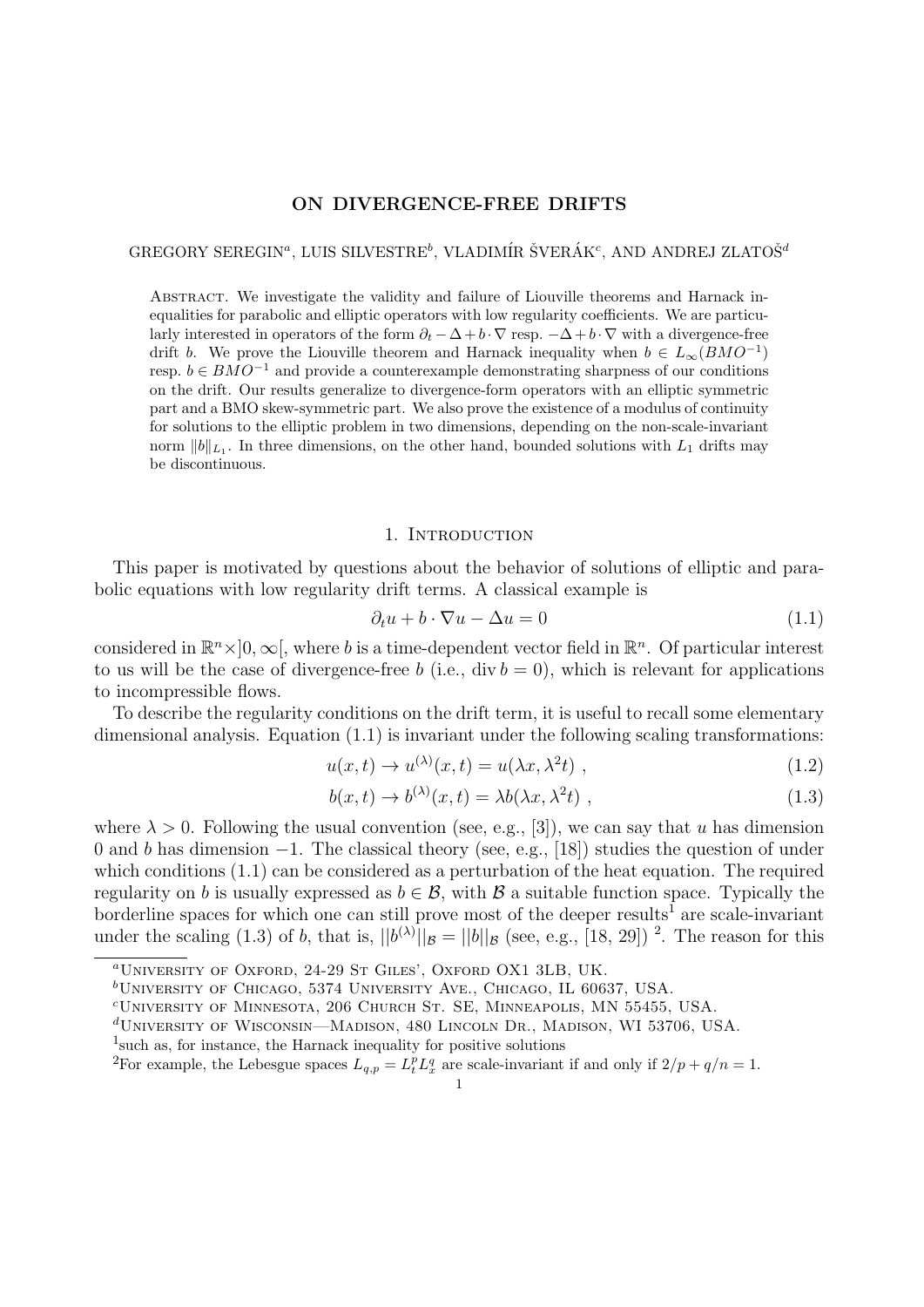is as follows. The arguments in the proofs of the "deeper properties"<sup>3</sup> typically have to work on all (small) scales and we therefore need to control *b* on all scales, which naturally leads to the scale-invariant spaces.

Similar considerations can be made for elliptic equations of the form

$$
-\Delta u + b \cdot \nabla u = 0 , \qquad (1.4)
$$

with the elliptic scaling

$$
u(x) \to u^{(\lambda)}(x) = u(\lambda x) , \qquad (1.5)
$$

$$
b(x) \to b^{(\lambda)}(x) = \lambda b(\lambda x). \tag{1.6}
$$

Let us now consider the condition div  $b = 0$  and its consequences. (The relevant references include, for example, [36, 31] in the parabolic case and [22, 15] in the elliptic case.) Among the most important consequences are the following<sup>4</sup>.

(i) The energy identity

$$
\int_{\mathbb{R}^n} |u(x, t_2)|^2 \, dx + \int_{t_1}^{t_2} \int_{\mathbb{R}^n} |\nabla u|^2 \, dx \, dt = \int_{\mathbb{R}^n} |u(x, t_1)|^2 \, dx \tag{1.7}
$$

is exactly the same as for the heat equation. (ii) The integral  $\int_{\mathbb{R}^n} u(x,t) dx$  is conserved:

$$
\int_{\mathbb{R}^n} u(x, t_2) dx = \int_{\mathbb{R}^n} u(x, t_1) dx.
$$
 (1.8)

J. Nash showed in his famous paper [28] (inequality (8) on page 936) that one can obtain from (i) and (ii) the point-wise upper bound

$$
|G(x,t;y,s)| \le \frac{C}{(t-s)^{n/2}}\tag{1.9}
$$

on the fundamental solutions  $G(x, t; y, s)$ , with C depending only on the dimension. Therefore, this bound also holds for solutions of  $(1.1)$  when div  $b = 0$ , with practically no other assumptions on *b*. The heuristic behind this estimate is that in an incompressible fluid, mixing can enhance the decay of, say, a temperature field but it cannot slow it down. Nash's simple argument proving this heuristics is very elegant. There are many other results in this direction, see for example [36, 31]. Bound (1.9) can also be integrated in time to obtain (global) estimates of  $\sup_x |u(x)|$  for the elliptic problem

$$
-\Delta u + b \cdot \nabla u = f, \qquad (1.10)
$$

with  $f \in L_{n/2+\delta}$ , a divergence-free *b*, and practically no other assumptions.

Since the condition div *b* = 0 has such strong consequences for the  $L_{\infty}$ -bounds, it is natural to ask about its effects on other properties of the solutions. For instance, can the standard

<sup>&</sup>lt;sup>3</sup>The definition of what is meant by a "deeper property" is of course somewhat ambiguous. We already mentioned the Harnack inequality as an example. On the other hand, the weak maximum principle would not be considered as such in this context.

<sup>&</sup>lt;sup>4</sup>To derive these consequences, one needs to assume that the formal integration by parts used to obtain them is valid. We are ignoring this technical issue for the moment.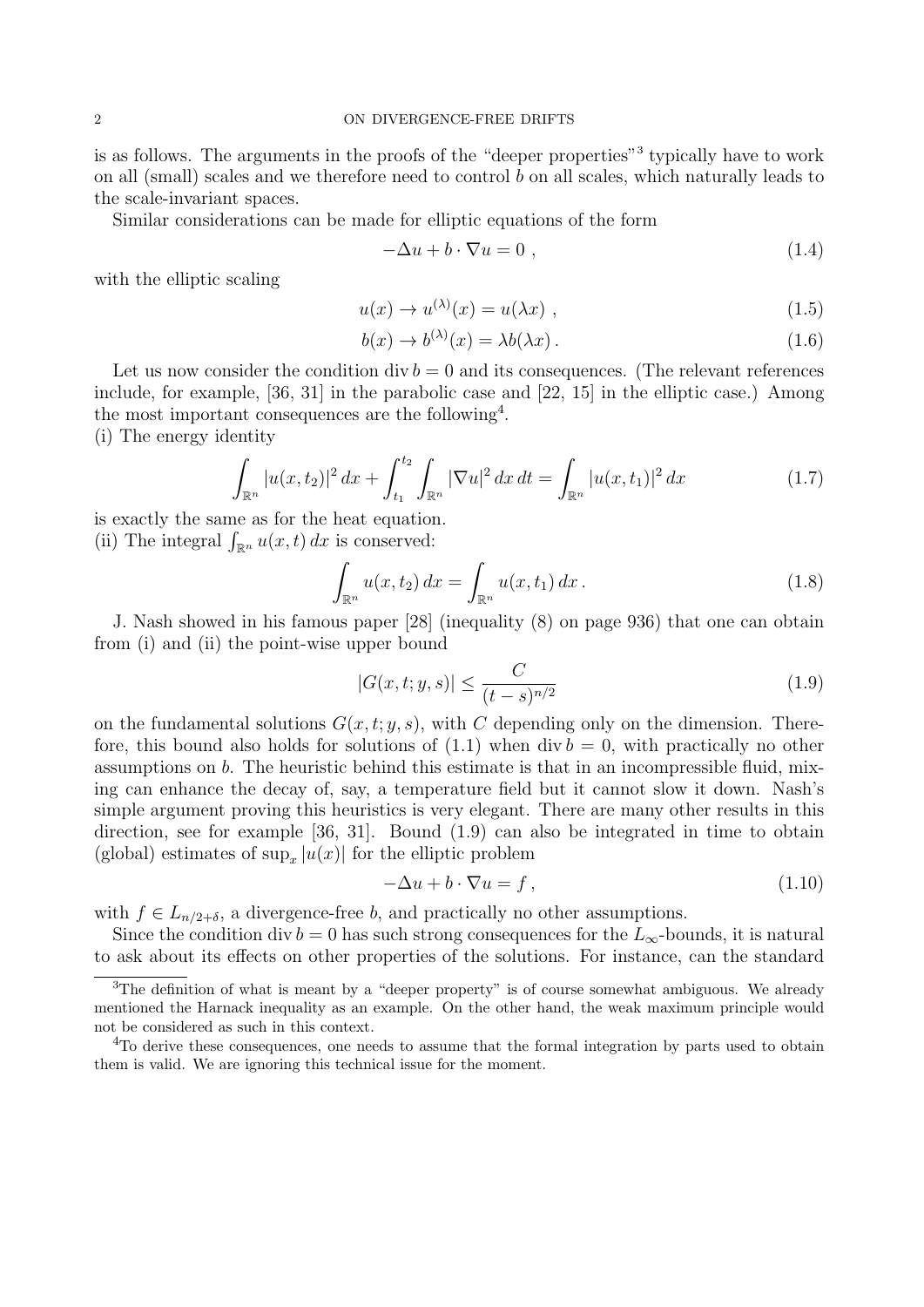assumptions on the drift term *b* needed, say, for the Harnack inequality be relaxed when  $div b = 0$ ? Similar questions have been considered, for example, in [31, 36].

It turns out that the condition  $\mathrm{div} b = 0$  can be used to relax the regularity assumptions on *b* under which one can prove the Harnack inequality and other results. However, the effects are not as dramatic as in the case of Nash's upper bound (1.9), for which not much is needed beyond div  $b = 0$ . In particular, it seems that even with the condition div  $b = 0$  one cannot significantly "break the scaling". Indeed, to be able to prove the "deeper regularity properties" of the solutions (as discussed above), we still need to assume that *b* belongs, at least locally, to a scale-invariant space *B*. The norm can be weaker than in the absence of the assumption div  $b = 0$ , but it still has to be scale invariant or stronger on the small scales. For example, the results of [31] imply that the Harnack inequality, Hölder continuity of solutions, and the Aronson estimate for fundamental solutions<sup>5</sup> remain true when  $b \in$  $L_{\infty}(L_{\infty}^{-1})$ , where  $L_{\infty}^{-1}$  denotes distributions which are first derivatives of bounded measurable functions. This should be compared to the condition  $b \in L_{n,\infty}$ , which naturally comes up when the assumption div  $b = 0$  is dropped<sup>6</sup>. Note that both  $L_n$  and  $L_{\infty}^{-1}$  are scale-invariant.

The assumption div  $b = 0$  can be used to reformulate equation (1.1) in the following way. When div  $b = 0$ , we can write  $b = \text{div } d$  for an anti-symmetric tensor  $d = (d_{ij})^7$ . Moreover, by introducing a suitable "gauge condition"<sup>8</sup> , we can assume that the derivatives of *d* have similar regularity as *b*. Since *b* has dimension  $-1$  with respect to the natural scaling of (1.1), the tensor *d* has dimension 0, that is, it scales as

$$
d(x,t) \to d(\lambda x, \lambda^2 t) \tag{1.11}
$$

when  $u$  is scaled by  $(1.2)$ .

Replacing *b* by the potential *d*, equation (1.1) becomes

$$
\partial_t u - \operatorname{div}(A \nabla u) = 0 \tag{1.12}
$$

where  $A = \mathbb{I} + d$ . This is a divergence-form equation with a non-symmetric leading term. Such equations (including the versions with lower-order terms) have been studied in [31] under the assumptions that the coefficients  $a_{ij}$  are bounded measurable functions satisfying the ellipticity condition

$$
(A\xi) \cdot \xi \ge \nu |\xi|^2. \tag{1.13}
$$

The results of [31] show, roughly speaking, that most of the results which are valid for symmetric *A* are also true in the non-symmetric case. The transformation of  $(1.1)$  to  $(1.12)$ has been used in many other works (see, for instance, [8]).

 ${}^{5}c_{1}(t-s)^{-n/2} \exp[c_{2}|x-y|^{2}/(t-s)] \leq G(x,t;y,s) \leq c_{3}(t-s)^{-n/2} \exp[c_{4}|x-y|^{2}/(t-s)]$ , see [1].

<sup>&</sup>lt;sup>6</sup>Strictly speaking, as far as we are aware, when we do not assume div  $b = 0$ , most of the regularity results above are proved for  $b \in L_{q,p}$  with  $2/p + n/q = 1$  and  $p < \infty$  (see [29]), but not in the borderline case  $p = \infty$ *,*  $q = n$ .

<sup>&</sup>lt;sup>7</sup>For  $n = 3$ , this corresponds to introducing the vector potential  $\tilde{d}$  such that  $b = \text{curl } \tilde{d}$ .

<sup>&</sup>lt;sup>8</sup>such as  $d_{kl,j} + d_{jk,l} + d_{lj,k} = 0$ , which for  $n = 3$  and  $b = \text{curl} \tilde{d}$  corresponds to div  $\tilde{d} = 0$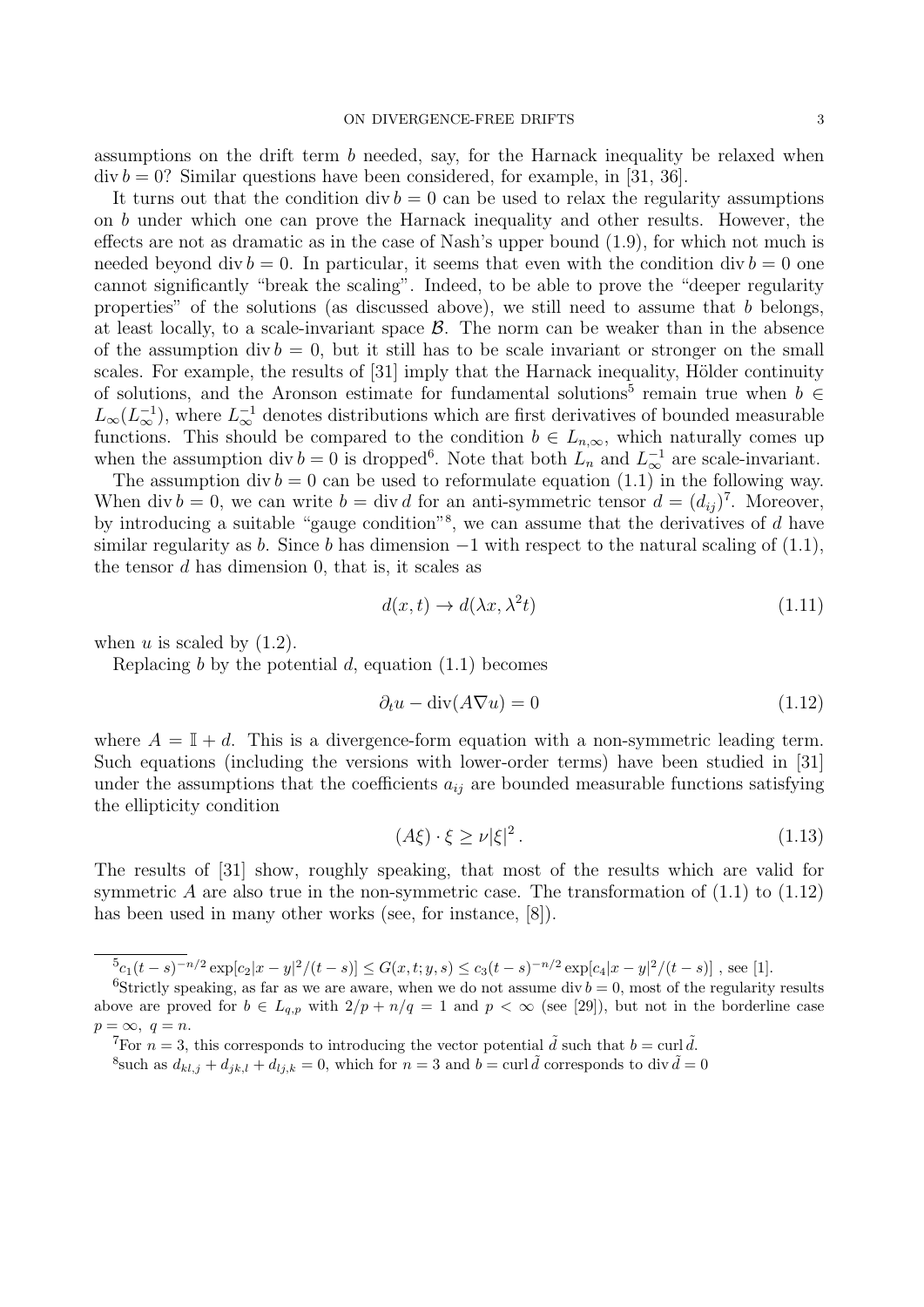In the elliptic case, Mazja and Verbitsky [22] studied (among other things) the bi-linear form

$$
(u, v) \rightarrow \int_{\mathbb{R}^n} (A \nabla u) \cdot \nabla v \, dx. \tag{1.14}
$$

The form is obviously continuous in  $\dot{H}$ <sup>1</sup> when *A* is bounded, but it turns out that the boundedness of the coefficients is not a necessary condition for the boundedness of the form. The form is still continuous on  $\dot{H}^1$  if the symmetric part of *A* is bounded and the antisymmetric part of *A* is in the John-Nirenberg space *BMO* (bounded mean oscillation). This is a consequence of the following two facts:

(i) If *A* is anti-symmetric, the form (1.14) can be factored through the determinants  $\frac{\partial(u,v)}{\partial(x_i,x_j)}$ . (ii) The determinants have "better than expected" regularity: when  $u, v$  are in  $\dot{H}^1$ , the determinants are not only in  $L_1$ , but they are in fact in the Hardy space  $\mathcal{H}^1$ , the dual space of *BMO* (see [5]).

It is natural to expect that much of the classical regularity results for elliptic and parabolic equations with measurable coefficients in divergence form will remain valid if the leading part *A* is of the form  $A = a + d$ , with *a* symmetric, bounded and satisfying the usual ellipticity condition (1.13), and *d* anti-symmetric and belonging to *BMO* in the elliptic case, and to  $L_{\infty}(BMO)$  in the parabolic case.

Indeed, let  $Q_$  =  $\mathbb{R}^n \times \mathbb{R}$ <sub>−</sub> (with  $\mathbb{R}_$ <sub>−</sub> =  $]-\infty, 0[$ ) and assume that

$$
A = a + d,\tag{1.15}
$$

where  $a \in L_{\infty}(Q_{-}; \mathbb{M}^{n \times n})$  is a symmetric matrix satisfying

$$
\nu \mathbb{I} \le a \le \nu^{-1} \mathbb{I} \tag{1.16}
$$

and  $d \in L_{\infty}(\mathbb{R}_-; BMO(\mathbb{R}^n; \mathbb{M}^{n \times n}))$  is a skew symmetric matrix, that is,

$$
d = -d^* \tag{1.17}
$$

for all  $(x, t) \in Q_$ <sup>−</sup>. Here  $\nu > 0$ , I is the identity in the space  $\mathbb{M}^{n \times n}$  of  $n \times n$ -matrices and *d*<sup>\*</sup> is the transpose of *d*. Let also  $B(x, r)$  be the ball of radius *r* centered at  $x \in \mathbb{R}^n$ , and  $Q(z, r) = B(x, r) \times ]t - r^2, t[$  a parabolic ball in  $\mathbb{R}^{n+1}$  centered at point  $z = (x, t)$ . Finally, let  $B = B(0, 1)$  and  $Q = Q(0, 1)$ . We then prove the following parabolic Harnack inequality and Liouville theorem for suitable weak solutions (see Definition 2.1) to (1.12).

**Theorem 1.1.** If the matrix A satisfies conditions (1.15)–(1.17), then there exists  $C > 0$ , *depending only on n*,  $\nu$ , and  $||d||_{L_{\infty}(-1,0;BMO(B))}$ , such that for any nonnegative suitable weak *solution u to (1.12) on Q we have*

$$
\sup_{(y,s)\in Q(z_R,R/2)} u(y,s) \le C \inf_{(y,s)\in Q(z,R/2)} u(y,s),\tag{1.18}
$$

*whenever*  $Q(z, R) \subset Q$ *. Here,*  $z_R = (x, t - R^2/2)$ *.* 

**Theorem 1.2.** *If the matrix A satisfies conditions (1.15)–(1.17), then the only bounded ancient suitable weak solutions to (1.12) on Q<sup>−</sup> are the constant functions.*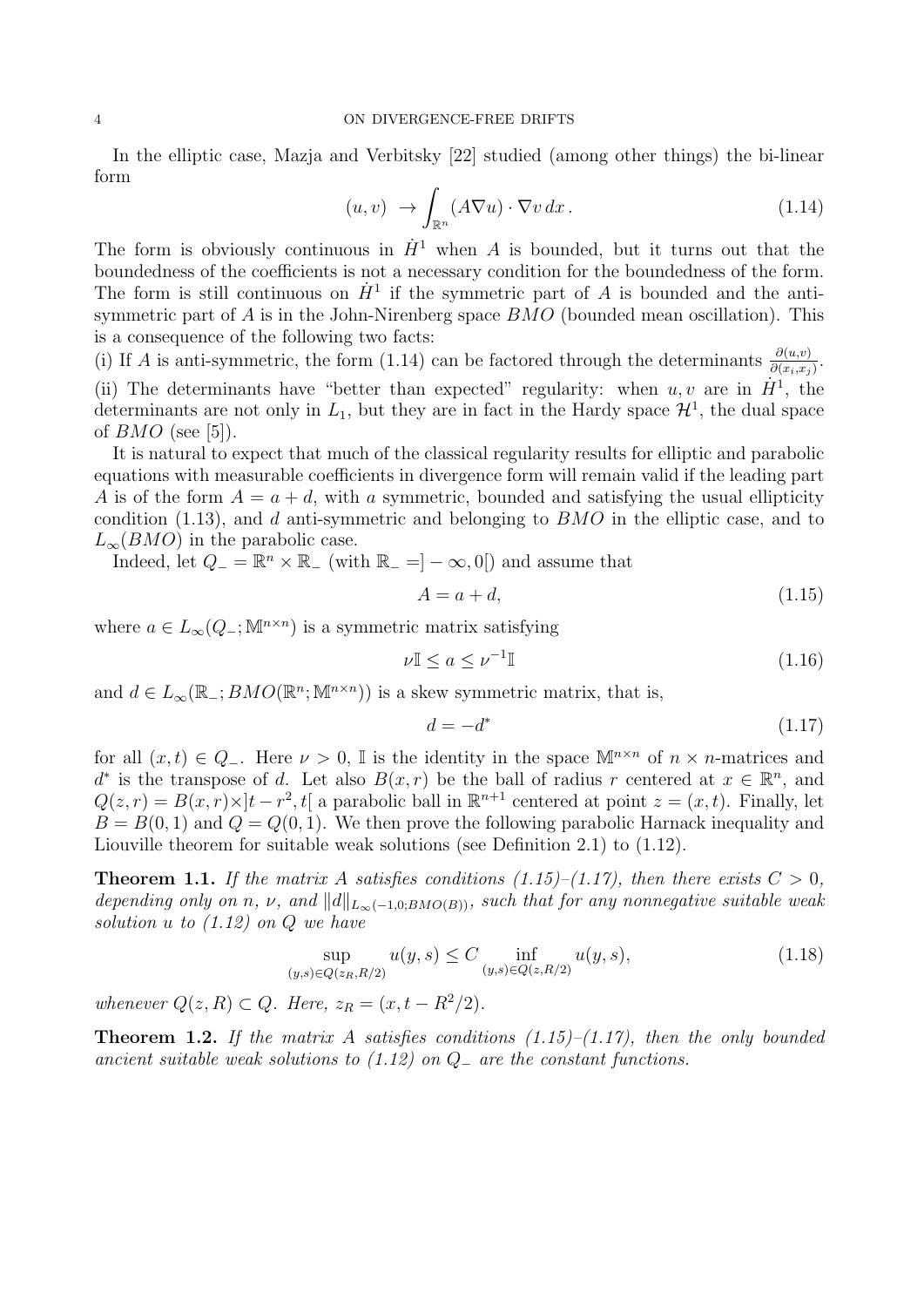*Remark.* Of course, the corresponding elliptic results follow immediately by taking timeindependent solutions. In addition, in Section 3 we provide a second — short and elementary — proof of the Liouville theorem for weak (sub)solutions (see Definition 3.1) to (1.4) in  $\mathbb{R}^2$ .

Recall that the norm in the space  $BMO(\Omega;\mathbb{M}^{n\times n})$  is

$$
||d||_{BMO(\Omega; \mathbb{M}^{n \times n})} = \sup \left\{ \frac{1}{|B(0,r)|} \int_{B(x,r)} |d - [d]_{x,r} | dx : B(x,r) \in \Omega \right\},\,
$$

with  $[d]_{x,r}$  the average of *d* over  $B(x,r)$ .

We note that the space *BMO* is invariant under the scaling (1.11), and hence these results are again in line with the argument that to preserve the "deeper properties" of the solutions, one cannot "break the scaling". One of the goals of this paper is to present some evidence for this based on studying the failure of Liouville theorems under appropriate conditions.

Let us first look at  $(1.4)$  in  $\mathbb{R}^n$ . By the Liouville theorem for  $(1.4)$  we mean the usual statement that a bounded solution in  $\mathbb{R}^n$  has to be constant. This is of course true for  $b \equiv 0$ . For the time being let us assume that the vector field *b* is locally smooth, hence the solutions *u* are also locally smooth and the only obstacles to the validity of the Liouville theorem are global.

The results of Stampacchia [34] imply the following:

(L) If  $b \in L_n(\mathbb{R}^n)$ , then the Liouville theorem for (1.4) holds.

This is easy for  $n = 1$ , and for  $n = 2$ , there is also a relatively simple proof based on the energy estimate. The proof for  $n \geq 3$  can be accomplished by using the Hölder estimate or the Harnack inequality (see Sections 7 and 8 of [34]). If  $n \geq 2$ , then by Theorem 3.2 in [29], the condition on *b* can be weakened to  $\liminf_{R\to\infty} \sup_{|x|=R} ||b||_{L_n(B(x,R\delta))} < c_n$  for some  $\delta > 0$ , where  $c_n > 0$  is a fixed dimension-dependent constant. This result implies in particular that (L) remains true for  $n \geq 2$  when

$$
|b(x)| \le \frac{C}{|x|} \qquad \text{for large } |x|.
$$
 (1.19)

In dimension  $n = 1$ , condition (1.19) is sufficient when  $C \leq 1$ , as one can check by direct integration. With  $C > 1$ , however,  $(1.19)$  is no longer sufficient. This can be illustrated by the example

$$
b(x) = \frac{2x}{1+x^2}
$$
 and  $u(x) = \arctan(x)$ , (1.20)

which was pointed out in this context to one of the authors in 1997 by Joel Spruck. The trivial extension of this example to higher dimensions is

$$
b(x_1, ..., x_n) = \left(\frac{2x_1}{1+x_1^2}, 0, ..., 0\right) \quad \text{and} \quad u(x_1, ..., x_n) = \arctan(x_1). \quad (1.21)
$$

We note that the vector field *b* in (1.21) belongs to the space  $(BMO)^{-1}(\mathbb{R}^n)$ , since

$$
\frac{2x}{1+x^2} = \frac{d}{dx}\log(1+x^2)
$$
 (1.22)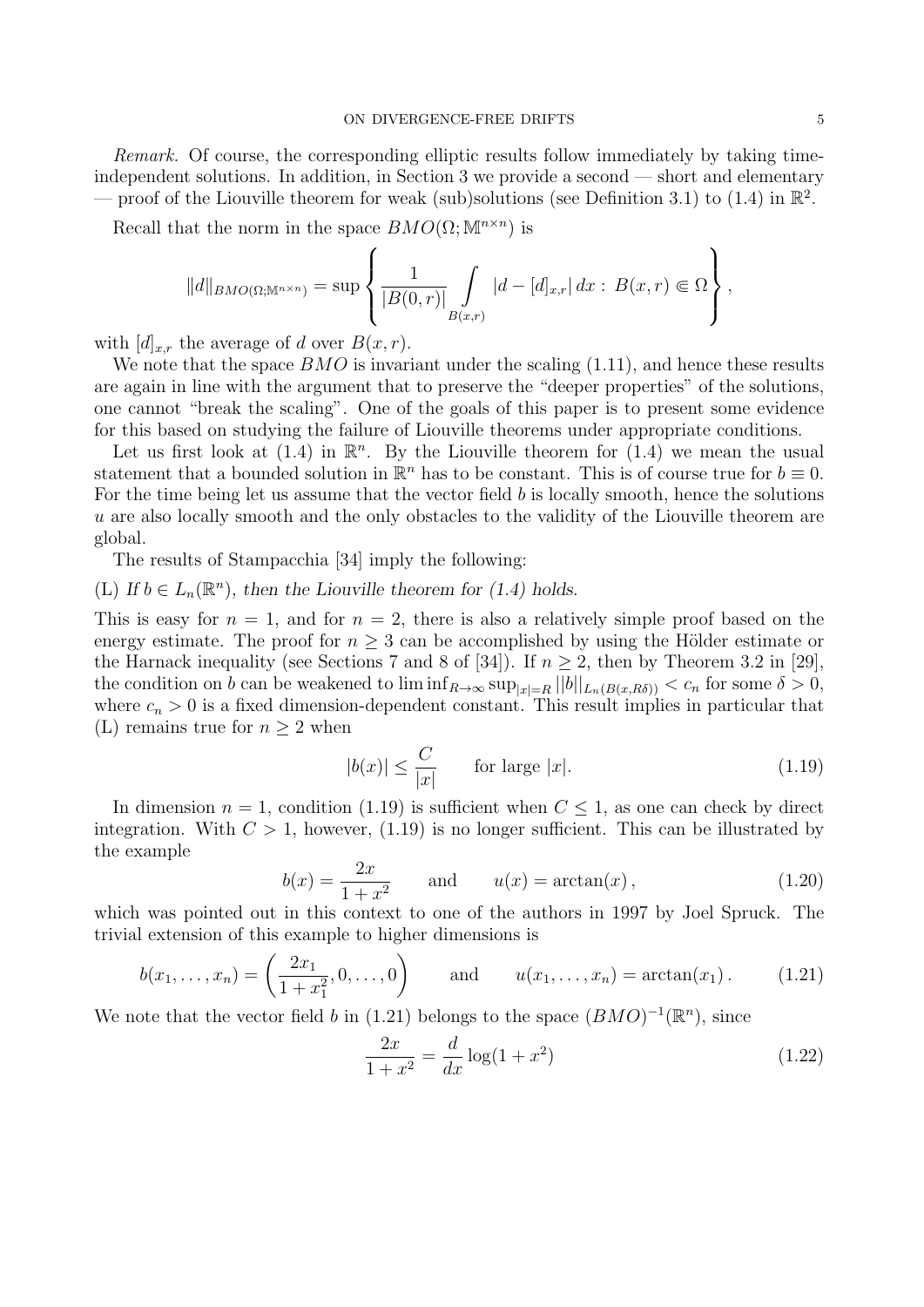and  $\log(1 + x_1^2) \in BMO(\mathbb{R}^n)$ .

This example and Theorem 1.2, which establishes the Liouville theorem for  $b \in (BMO)^{-1}$ and  $\mathrm{div} b = 0$ , together show that the divergence-free condition can play an important role in Liouville theorems for equations with drift terms. On the other hand, we now provide a counter-example to the Liouville theorem with a divergence-free  $b$  on  $\mathbb{R}^2$  which is in some sense not too far from  $(BMO)^{-1}$ . Recall that the *stream function* of a divergence-free vector field *b* on  $\mathbb{R}^2$  is  $H : \mathbb{R}^2 \to \mathbb{R}$  such that

$$
b(x) = \nabla^{\perp} H(x) = (H_{x_2}(x), -H_{x_1}(x)).
$$
\n(1.23)

We therefore have

$$
-\Delta + b \cdot \nabla = -\text{div}(A \, \nabla),\tag{1.24}
$$

where  $A(x) = I + d(x)$  has skew-symmetric part

$$
d(x) = \begin{pmatrix} 0 & H(x) \\ -H(x) & 0 \end{pmatrix}.
$$

**Theorem 1.3.** *There exists a divergence-free vector field*  $b \in C^{\infty}(\mathbb{R}^2)$  *with all derivatives bounded and a stream function satisfying*  $|H(x)| \leq C \ln |x| \ln \ln |x|$  *for some C and all large enough |x| such that* (1.4) *has a non-constant bounded classical solution.*

This illustrates, to some degree, the important role of scale invariance of the assumptions in the Liouville result. In particular, it seems unlikely that one can significantly "break the scaling" even if we assume that  $div b = 0$ .

We conjecture that similar negative conclusions can be arrived at when considering questions about Hölder continuity of solutions of  $(1.4)$  (as well as the Harnack inequality). For example, it seems unlikely that the condition div  $b = 0$  is sufficient to get a  $C^{\alpha}$ -bound on solutions *u* in the unit ball  $B = B(0, 1)$  under the assumptions  $|u| \leq C$  and  $||b||_{L_{n-\delta}} \leq C$ . (Here we assume that all the functions involved are smooth, but only the indicated quantities are controlled, and we are interested in an a-priori bound.)

Related to this are our last two main results, concerning distributional solutions *u* (see Proposition 4.1) of (1.4) in *B* with divergence-free  $b \in L_1(B)$ . The first establishes a logarithmic modulus of continuity of such solutions in two dimensions, depending only on  $||b||_{L_1(B)}$ and  $||u||_{L_{\infty}(B)}$ . However, due to the low regularity assumed on the vector field *b* and *u* solving (1.4) only in the distributional sense, our result is restricted to those solutions which can be obtained as weak-star  $L_{\infty}$ -limits of solutions with drifts in  $L_2(B)$ .

**Theorem 1.4.** Let B be the unit ball in  $\mathbb{R}^2$  and let  $(b_m, u_m) \in L_2(B) \times L_\infty(B)$  be a sequence *of divergence-free drifts*  $b_m$  *and distributional solutions*  $u_m$  *to* (1.4) with  $b = b_m$ . Assume that *u<sup>m</sup> are uniformly bounded in B and*

$$
b_m \to b \qquad \text{in} \quad L_1(B),
$$

 $u_m \stackrel{\star}{\rightharpoonup} u$  in  $L_\infty(B)$ .

*Then the function u is a distributional solution to (1.4). Moreover,*

$$
u \in H^1_{\text{loc}}(B) \cap C_{\text{loc}}(B)
$$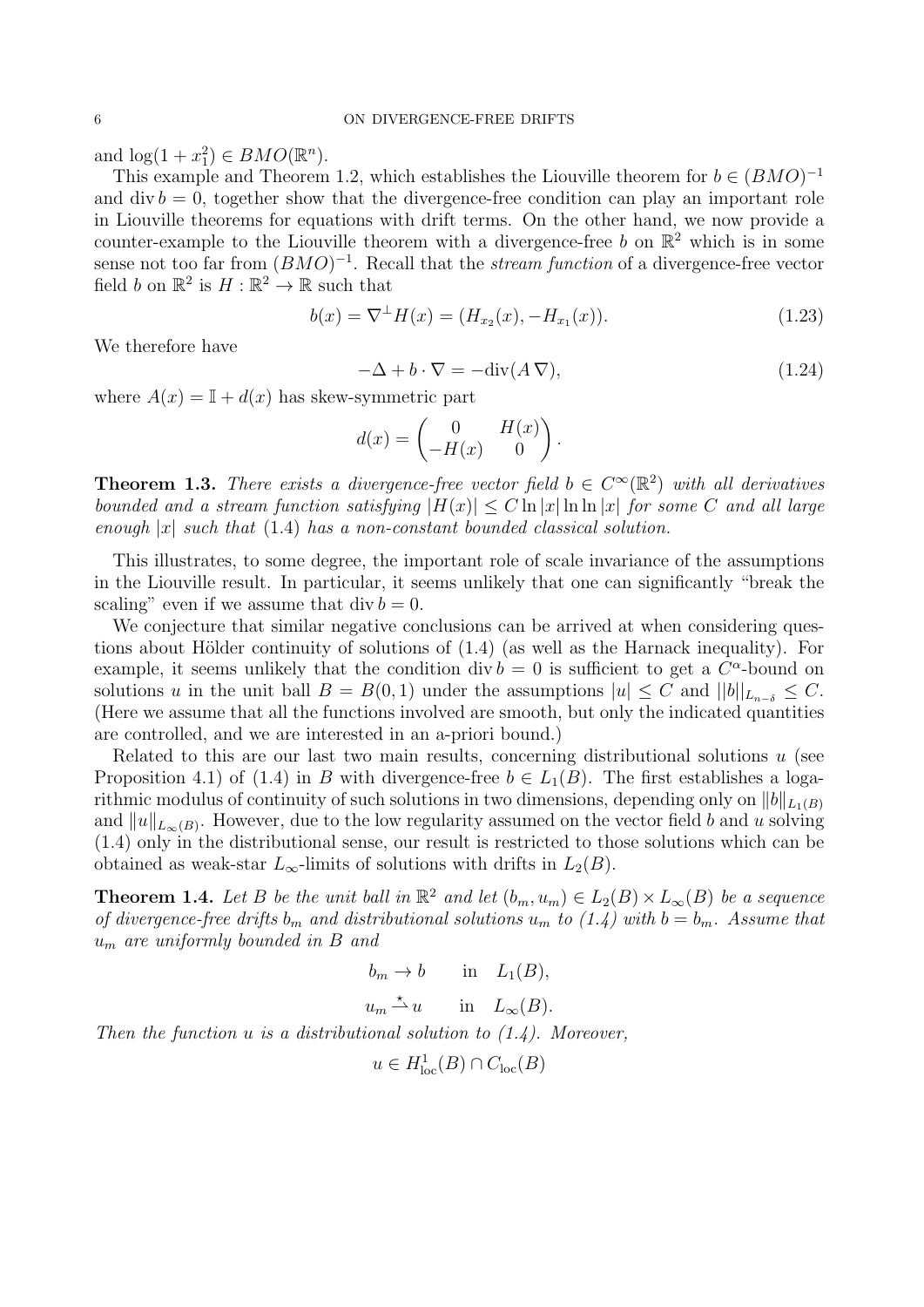*and at the origin u has the modulus of continuity*

$$
\sup_{x \in B(0,r)} |u(x) - u(0)| \le \frac{C\left(1 + ||b||_{L_1(B)}\right)^{1/2}}{\sqrt{-\log r}} ||u||_{L_\infty(B)}\tag{1.25}
$$

*with a universal*  $C > 0$ *.* 

In three (and more) dimensions this result is false. Indeed, there exists no modulus of continuity of classical solutions depending only on  $||b||_{L_1(B)}$  and  $||u||_{L_\infty(B)}$ , and distributional solutions  $u \in L_{\infty}(B) \cap H^1(B)$  with divergence-free  $b \in L_1(B)$  may be discontinuous.

**Theorem 1.5.** Let  $B$  be the unit ball in  $\mathbb{R}^3$ .

*(i)* There is  $c > 0$  such that for each  $\varepsilon > 0$  there is a smooth divergence-free drift b with  $||b||_{L_1(B)} \leq c$  and a smooth u with  $||u||_{L_{\infty}(B)} \leq 1$ , solving (1.4) in B and satisfying

$$
u(0,0,\varepsilon) - u(0,0,0) \ge c^{-1}.
$$

*(ii)* There is a divergence-free drift  $b \in L_1(B)$  and a distributional solution  $u \in H^1(B) \cap$  $L_{\infty}(B)$  *of* (1.4) *in B which can be approximated by a smooth sequence*  $(b_m, u_m)$  *in the sense of Theorem 1.4, but u is discontinuous at the origin.*

Our paper is organized as follows. In the next section, we develop local regularity theory for parabolic operators (1.12) under the assumption that the skew-symmetric part of *A* is in BMO, and prove Theorems 1.2 and 1.1. The important step of our approach is a higher integrability of suitable weak solutions. This allows us to adopt Moser's method for proving the Harnack inequality that implies Hölder continuity of suitable weak solutions and Liouville type theorems for ancient suitable weak solutions. All these results hold true for the heat equation with a drift  $b \in L_{\infty}(BMO^{-1})$  as a particular case. In this connection, we would like to mention the recent paper [10], of which we learned while writing the present manuscript. In [10], among other questions, the Cauchy problem for the heat operator with the drift term from  $L_\infty(BMO^{-1})$  has been considered and Hölder continuity of solutions has been proved. The authors of [10] follow the Caffarelli-Vaseur approach [4]. In Section 3, an elementary proof of a Liouville theorem in the two-dimensional elliptic case is provided and Theorem 1.3 is proved. Theorems 1.4 and 1.5 are proved in Section 4.

**Acknowledgement.** GS was partially supported by the RFFI grant 08-01-00372-a. The other authors were supported in part by NSF grants DMS-1001629 (LS), DMS-0800908 (VS), DMS-1113017 and DMS-1056327 (AZ). LS and AZ also acknowledge partial support by Alfred P. Sloan Research Fellowships.

# 2. Some results for parabolic equations

The main goal of this section is to prove Theorems 1.2 and 1.1. We consider (1.12) in  $Q_$  =  $\mathbb{R}^n$  ×  $\mathbb{R}_-$ , with the matrix *A* satisfying (1.15)–(1.17). We will study the so-called suitable weak solutions to (1.12). In what follows we will use the abbreviated notation

$$
B(r) = B(0, r), \quad B = B(1), \quad Q(r) = Q(0, r), \quad Q = Q(1),
$$

as well as  $z = (x, t)$ .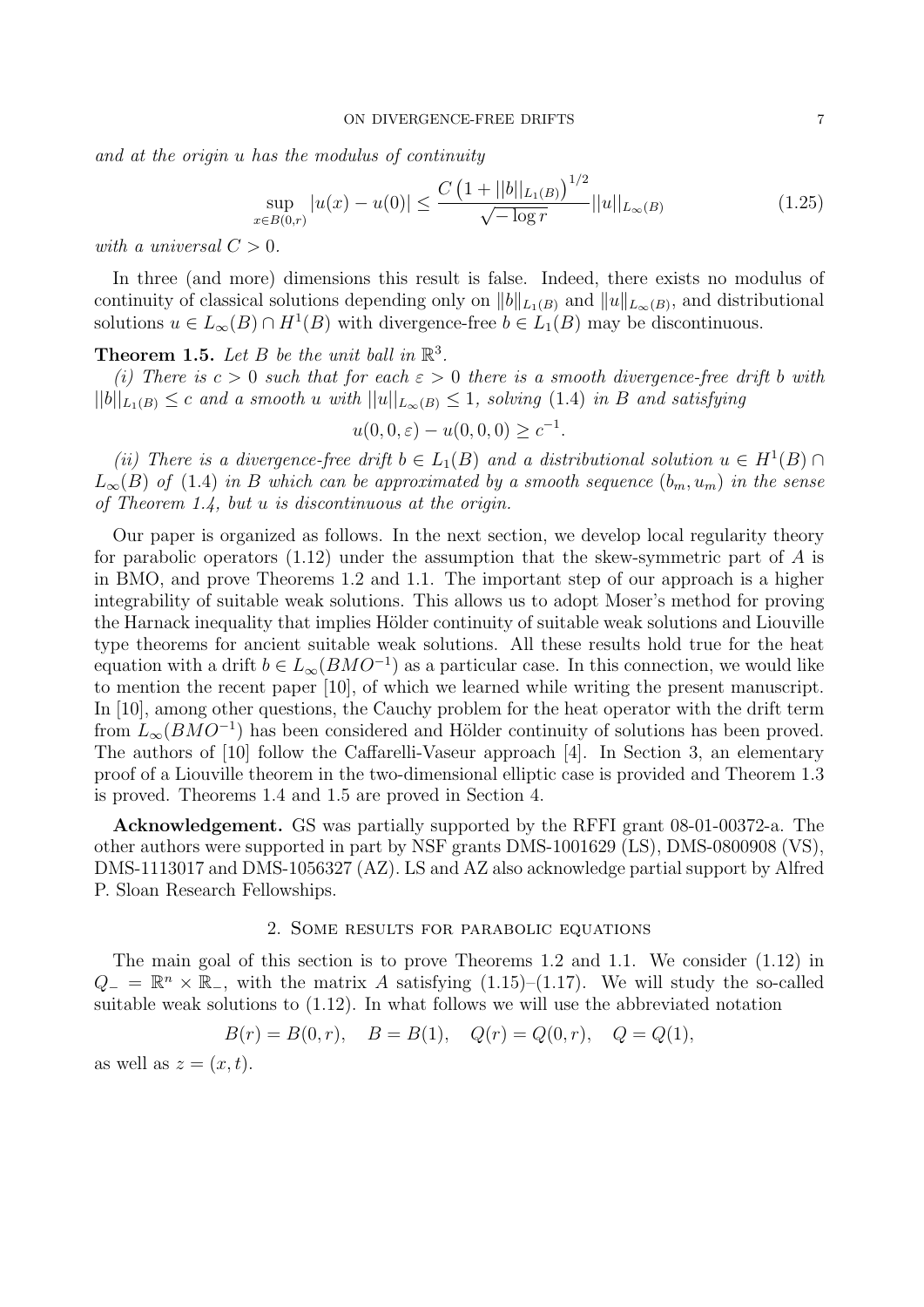**Definition 2.1.** Function *u* is said to be a *suitable weak solution* to equation (1.12) in the parabolic ball  $Q(R)$  if it satisfies

$$
u \in L_{2,\infty}(Q(R)) \cap W_2^{1,0}(Q(R)),\tag{2.1}
$$

$$
\int_{Q(R)} u \, \partial_t \varphi dz = \int_{Q(R)} (A \nabla u) \cdot \nabla \varphi dz \qquad \forall \varphi \in C_0^{\infty}(Q(R)),
$$
\n(2.2)

and for a.e.  $t_0 \in ]-R^2, 0[$ , the local energy inequality

$$
\frac{1}{2} \int_{B(R)} \varphi(x, t_0) |u(x, t_0)|^2 dx + \int_{-R^2}^{t_0} \int_{B(R)} \varphi \nabla u \cdot a \nabla u dz \le
$$
\n
$$
\leq \frac{1}{2} \int_{-R^2}^{t_0} \int_{B(R)} |u|^2 \partial_t \varphi dz - \int_{-R^2}^{t_0} \int_{B(R)} (A \nabla u) \cdot \nabla \varphi u dz \tag{2.3}
$$

holds for all non-negative test-functions  $\varphi \in C_0^{\infty}(B(R) \times ] - R^2, R^2[$ .

The function  $u: Q_-\to \mathbb{R}$  is called an *ancient suitable weak solution* to (1.12), if it is a suitable weak solution to  $(1.12)$  in  $Q(R)$  for any  $R > 0$ .

It is not clear whether one can show that any solution to (1.12), subject to assumptions  $(2.1)$  and  $(2.2)$ , satisfies local energy inequality  $(2.3)$ . In this respect the situation is similar to the Navier-Stokes equations: there is a certain cancelation due to the skew symmetric matrix *d* which works well in global setting, i.e., when initial-boundary value problems are under consideration. The corresponding procedure is relatively routine and leads to the existence of global solutions which satisfy the inequalities in Definition 2.1 at least locally.

We now outline the main points of our approach. The structure of equation  $(1.12)$  admits a modification of the technique developed by J. Moser in  $[25]-[27]$  and get Hölder continuity of suitable weak solutions. This property, together with scaling invariance, leads to the Liouville theorem. The main tool of proving Hölder continuity is the Harnack inequality. We prove the Harnack inequality for smooth solution by the method of J. Moser. Extension of the Harnack inequality to suitable weak solutions is provided by higher integrability of the the spatial gradient. Here, our arguments use an approach due to M. Gianquinta and M. Struwe, see [12].

2.1. **Local set-up and higher integrability.** Equation (1.12) is invariant with respect to translations and the following scaling

$$
u^{\lambda}(x,t) = u(\lambda x, \lambda^2 t), \qquad A^{\lambda}(x,t) = A(\lambda x, \lambda^2 t)
$$
\n(2.4)

for any positive  $\lambda$ . This allows us to reduce all considerations to some canonical domain, say, to  $Q = Q(1)$ .

So, we consider equation (1.12) in the unit parabolic cylinder. Matrix *A* is split into two parts as in (1.15) with matrices  $a \in L_{\infty}(Q; \mathbb{M}^{n \times n})$  and  $d \in L_{\infty}(-1, 0; BMO(B; \mathbb{M}^{n \times n}))$ satisfying conditions (1.16) and (1.17)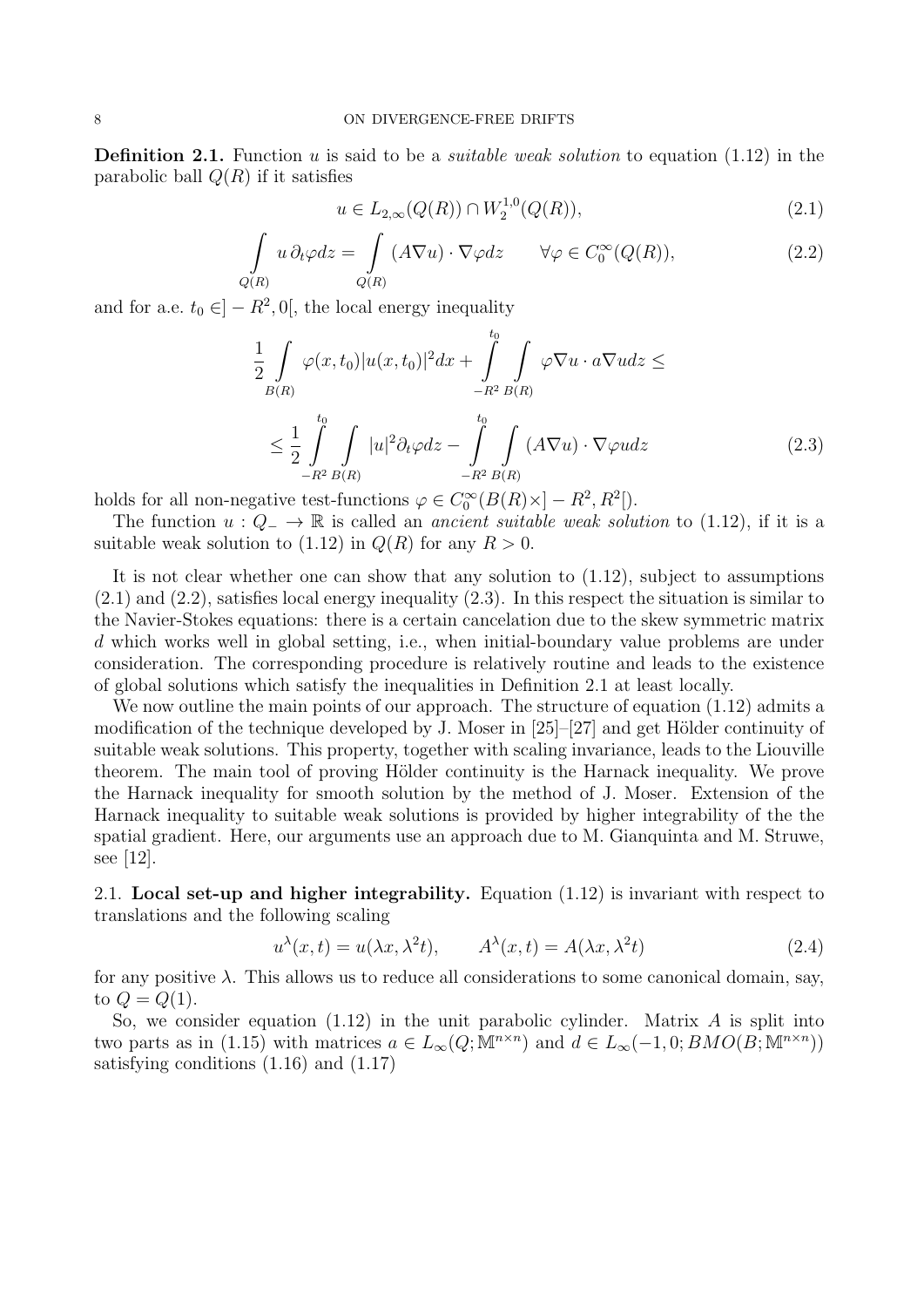In what follows, we shall denote by *c* positive constants depending only on *n* and *ν*. We let  $||d||_{L_{\infty}(BMO)} = ||d||_{L_{\infty}(-1,0;BMO(B))}$  and denote mean values by

$$
[f]_{x,r} = \frac{1}{|B(r)|} \int\limits_{B(x,r)} f(y) dy, \qquad (u)_{z_0,r} = \frac{1}{|Q(r)|} \int\limits_{Q(z_0,r)} u(z) dz.
$$

The main result of this subsection is the following theorem.

**Theorem 2.2.** *Assume that u is a suitable weak solution to (1.12) in Q and matrices A, a*, and *b satisfy conditions* (1.15)-(1.17). Then there exist two positive constants  $p > 2$ and C depending only on n, v, and  $||d||_{L_{\infty}(BMO)}$  such that  $u \in L_p(Q(R))$  for any  $R \in ]0,1[$ . *Moreover, the following estimate is valid:*

$$
\left(\frac{1}{|Q(R)|}\int_{Q(z_0,R)}|\nabla u|^p dz\right)^{\frac{1}{p}} \le C\left(\frac{1}{|Q(6R)|}\int_{Q(z_0,6R)}|\nabla u|^2 dz\right)^{\frac{1}{2}}\tag{2.5}
$$

*for all*  $Q(z_0, 6R) \subset Q$  *with*  $6R < \text{dist}(x_0, \partial B)$  *and*  $t_0 - (6R)^2 > -1$ *.* 

This theorem is a consequence of the reverse Hölder inequality, see [12] for further references. To prove the reverse Hölder inequality, we need a Caccioppoli's type inequality. To formulate it, let us introduce additional notation. Fix a non-negative cut-off functions  $\varphi \in C_0^{\infty}(B(2))$  and  $\chi_0(t)$  with the following properties:

$$
\varphi(x) = 1 \qquad x \in B, \qquad \chi(t) = 0 \quad t \le -4,
$$

$$
\chi_0(t) = (t+4)/3
$$
  $-4 < t < -1$ ,  $\chi_0(t) = 1$   $t \ge -1$ .

Now, for a point  $z_0 = (x_0, t_0)$  and for  $R > 0$  such that  $Q(z_0, 2R) \in Q$ , we let

$$
\chi_{t_0,2R}(t) = \chi_0((t-t_0)/R^2), \qquad \varphi_{x_0,2R}(x) = \varphi((x-x_0)/R).
$$

And then we can introduce a mean value of *u* as in [12]

$$
u_{x_0,2R}(t) = \int_{B(x_0,2R)} u(x,t)\varphi_{x_0,2R}^2(x)dx \left(\int_{B(x_0,2R)} \varphi_{x_0,2R}^2(x)dx\right)^{-1}
$$

In our particular situation, we have

**Lemma 2.3.** *(Caccioppoli's type inequality) Under assumptions of Theorem 2.2, the following inequality is valid:*

$$
\frac{1}{2} \int_{B} |\widehat{u}(x, t_0)|^2 \varphi_{x_0, 2R}^2(x) dx + \nu \int_{-1}^{t_0} \int_{B} \chi_{t_0, 2R}^2 \varphi_{x_0, 2R}^2 |\nabla \widehat{u}|^2 dz \le
$$
\n
$$
\leq \frac{1}{2} \int_{-1}^{t_0} \int_{B} |\widehat{u}|^2 \varphi_{x_0, 2R}^2 \partial_t \chi_{t_0, 2R}^2 dz - \int_{-1}^{t_0} \int_{B} \chi_{t_0, 2R}^2 (a \nabla \widehat{u}) \cdot \nabla \varphi_{x_0, 2R}^2 \widehat{u} dz \tag{2.6}
$$

*.*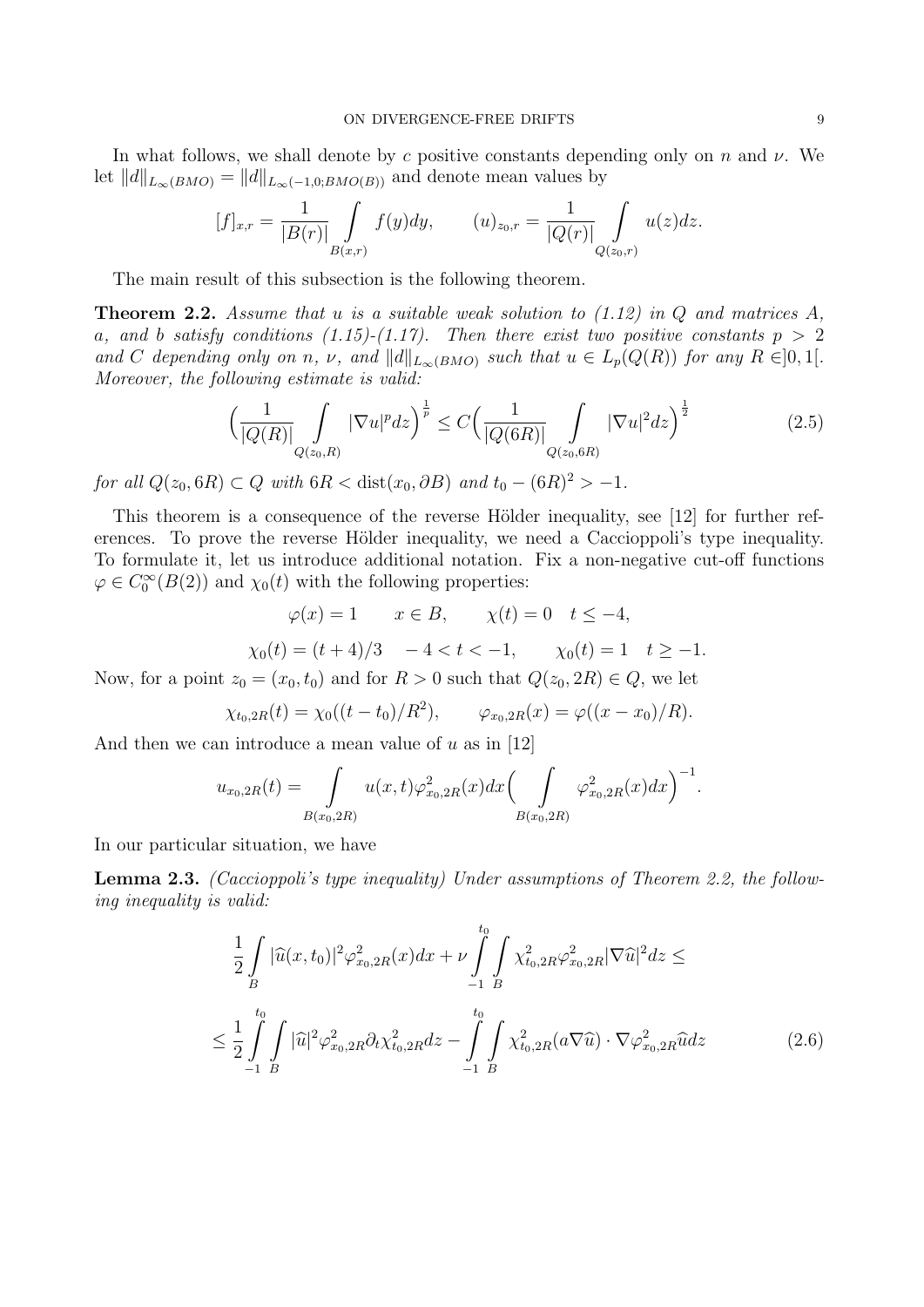$$
-\int_{-1}^{t_0}\int_{B} \chi^2_{t_0,2R}((d-[d]_{x_0,2R})\nabla\widehat{u})\cdot\nabla\varphi^2_{x_0,2R}\widehat{u}dz,
$$

*where*

$$
\widehat{u}(x,t) = u(x,t) - u_{x_0,2R}(t).
$$

*Inequality* (2.6) holds for a.a.  $t_0 \in ]-1,0[$ , for all  $x_0 \in B$ , and for all  $R > 0$  subject to the *additional condition*  $Q(z_0, R) \subset Q$ *.* 

*Proof.* There are two important points to note. The first one is that for any skew-symmetric matrix  $d_0$ , depending on  $t$  only, we have

$$
\int_{Q} d_{0} \nabla u \cdot \nabla \varphi u dz = 0
$$
\n(2.7)

whenever  $\varphi \in C_0^{\infty}(Q)$ . The proof is straightforward integration by part.

The second point is that, see [12],

$$
\partial_t u_{x_0,2R} \in L_{\frac{3}{2}}(-1,0). \tag{2.8}
$$

To see this, we take as test function in (2.2) the function  $\varphi_{x_0,2R}^2(x)\eta(t)$  and conclude

$$
\partial_t u_{x_0,2R}(t) = - \int_{B(x_0,2R)} A(z) \nabla u(z) \cdot \nabla \varphi_{x_0,2R}^2(x) dx \bigg/ \int_{B(x_0,2R)} \varphi_{x_0,2R}^2(x) dx \tag{2.9}
$$

Next, we replace  $u(x,t)$  with  $\hat{u}(x,t) + u_{x_0,2R}(t)$  in local energy inequality (2.3) and take  $\varphi = \chi^2 \varphi_{x_0,2R}^2$  with  $\chi$  from  $C_0^1(-1,1)$ . Then terms which do not contain spatial derivatives can be transformed as follows

$$
\frac{1}{2} \int_{B(x_0, 2R)} |\widehat{u}(x, t_0) + u_{x_0, 2R}(t_0)|^2 \varphi_{x_0, 2R}^2(x) dx =
$$
\n
$$
= \frac{1}{2} \int_{B(x_0, 2R)} |\widehat{u}(x, t_0)|^2 \varphi_{x_0, 2R}^2(x) dx + \frac{1}{2} |u_{x_0, 2R}(t_0)|^2 \int_{B(x_0, 2R)} \varphi_{x_0, 2R}^2 dx,
$$

and

$$
\frac{1}{2} \int_{-1}^{t_0} \int \varphi_{x_0,2R}^2(x) |\widehat{u}(x,t) + u_{x_0,2R}(t)|^2 \partial_t \chi^2(t) dx dt =
$$
\n
$$
\frac{1}{2} \int_{-1}^{t_0} \int \varphi_{x_0,2R}^2(x) |\widehat{u}(x,t)|^2 \partial_t \chi^2(t) dx dt -
$$
\n
$$
-\int_{-1}^{t_0} \chi^2(t) u_{x_0,2R}(t) \partial_t u_{x_0,2R}(t) dt \int_{B(x_0,2R)} \varphi_{x_0,2R}^2 dx +
$$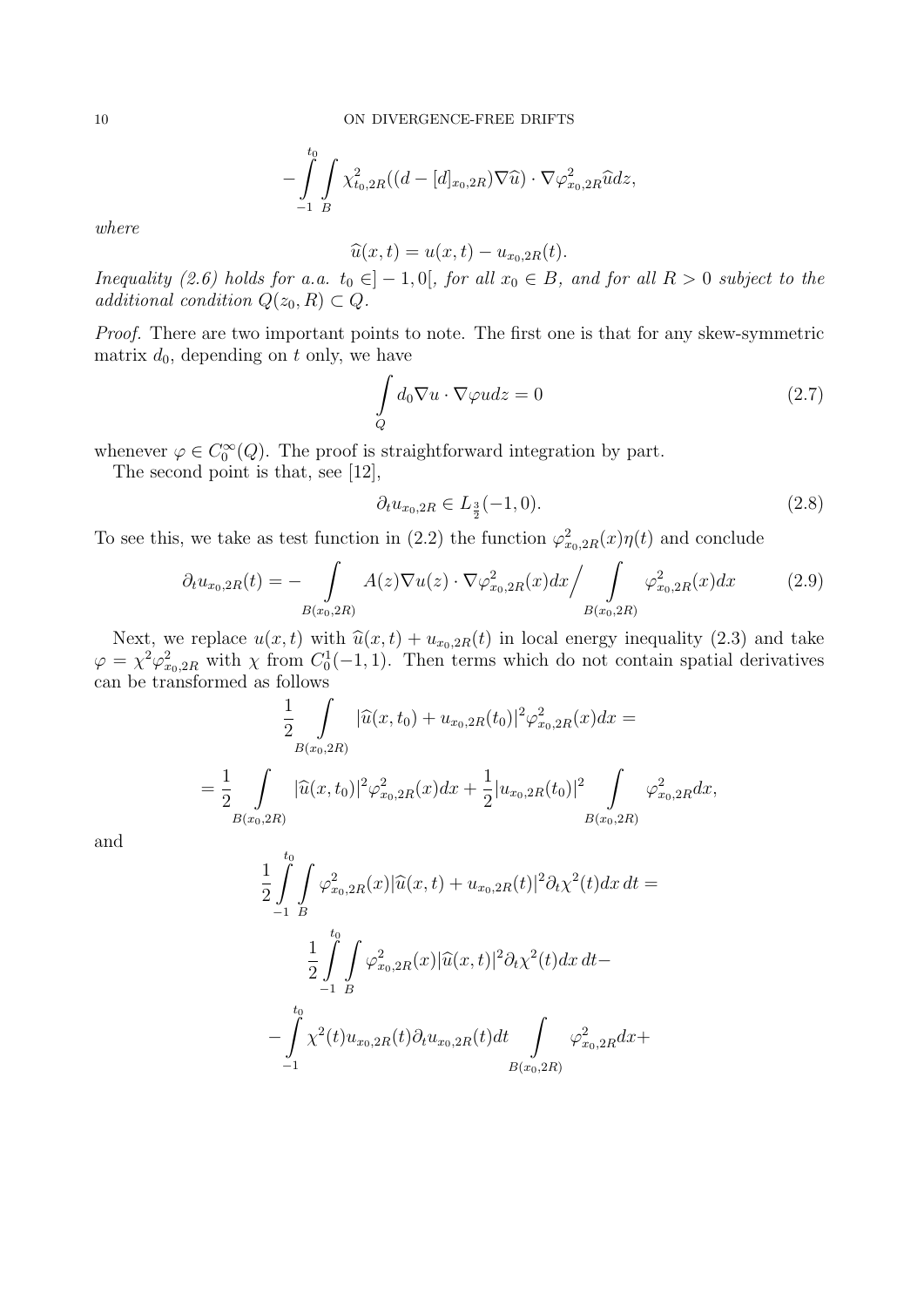$$
+\frac{1}{2}|u_{x_0,2R}(t_0)|^2\chi^2(t_0)\int\limits_{B(x_0,2R)}\varphi^2_{x_0,2R}dx.
$$

Now, the local energy inequality, together with the last two identities, implies

$$
\frac{1}{2} \int_{B(x_0, 2R)} \chi^2(t_0) |\widehat{u}(x, t_0)|^2 dx + \nu \int_{-1}^{t_0} \int_{B} \chi^2(t) \varphi_{x_0, 2R}^2(x) |\nabla \widehat{u}(x, t)|^2 dx dt \le
$$
\n
$$
\leq \frac{1}{2} \int_{-1}^{t_0} \int_{B} \varphi_{x_0, 2R}^2(x) |\widehat{u}(x, t)|^2 \partial_t \chi^2(t) dx dt - \int_{-1}^{t_0} \int_{B} \chi^2 A \nabla \widehat{u} \cdot \nabla \varphi_{x_0, 2R}^2 \widehat{u} dx dt -
$$
\n
$$
- \int_{-1}^{t_0} \chi^2(t) u_{x_0, 2R}(t) \partial_t u_{x_0, 2R}(t) dt \int_{B(x_0, 2R)} \varphi_{x_0, 2R}^2 dx -
$$
\n
$$
- \int_{-1}^{t_0} \int_{B} \chi^2 A \nabla \widehat{u} \cdot \nabla \varphi_{x_0, 2R}^2 u_{x_0, 2R} dx dt.
$$

By the (2.9), the sum of the last two terms is zero and from (2.7) it follows that

$$
\frac{1}{2} \int_{B(x_0, 2R)} |\widehat{u}(x, t_0)|^2 \chi^2(t_0) \varphi_{x_0, 2R}^2(x) dx +
$$
\n
$$
+ \nu \int_{-1}^{t_0} \int_{B} \chi^2(t) \varphi_{x_0, 2R}^2(x) |\nabla \widehat{u}(x, t)|^2 dx dt \le
$$
\n
$$
\leq \frac{1}{2} \int_{-1}^{t_0} \int_{B} \varphi_{x_0, 2R}^2(x) |\widehat{u}(x, t)|^2 \partial_t \chi^2(t) dx dt -
$$
\n
$$
- \int_{-1}^{t_0} \int_{B} \chi^2 a \nabla \widehat{u} \cdot \nabla \varphi_{x_0, 2R}^2 \widehat{u} dx dt -
$$
\n
$$
- \int_{-1}^{t_0} \int_{B} \chi^2(d - [d]_{x_0, 2R}) \nabla \widehat{u} \cdot \nabla \varphi_{x_0, 2R}^2 \widehat{u} dx dt.
$$

Here,

$$
[d]_{x_0,2R}(t) = \frac{1}{|B(2R)|} \int_{B(x_0,2R)} d(x,t)dx.
$$

So, inequality (2.6) follows if we choose the cut-off function  $\chi$  in an appropriate way.  $\Box$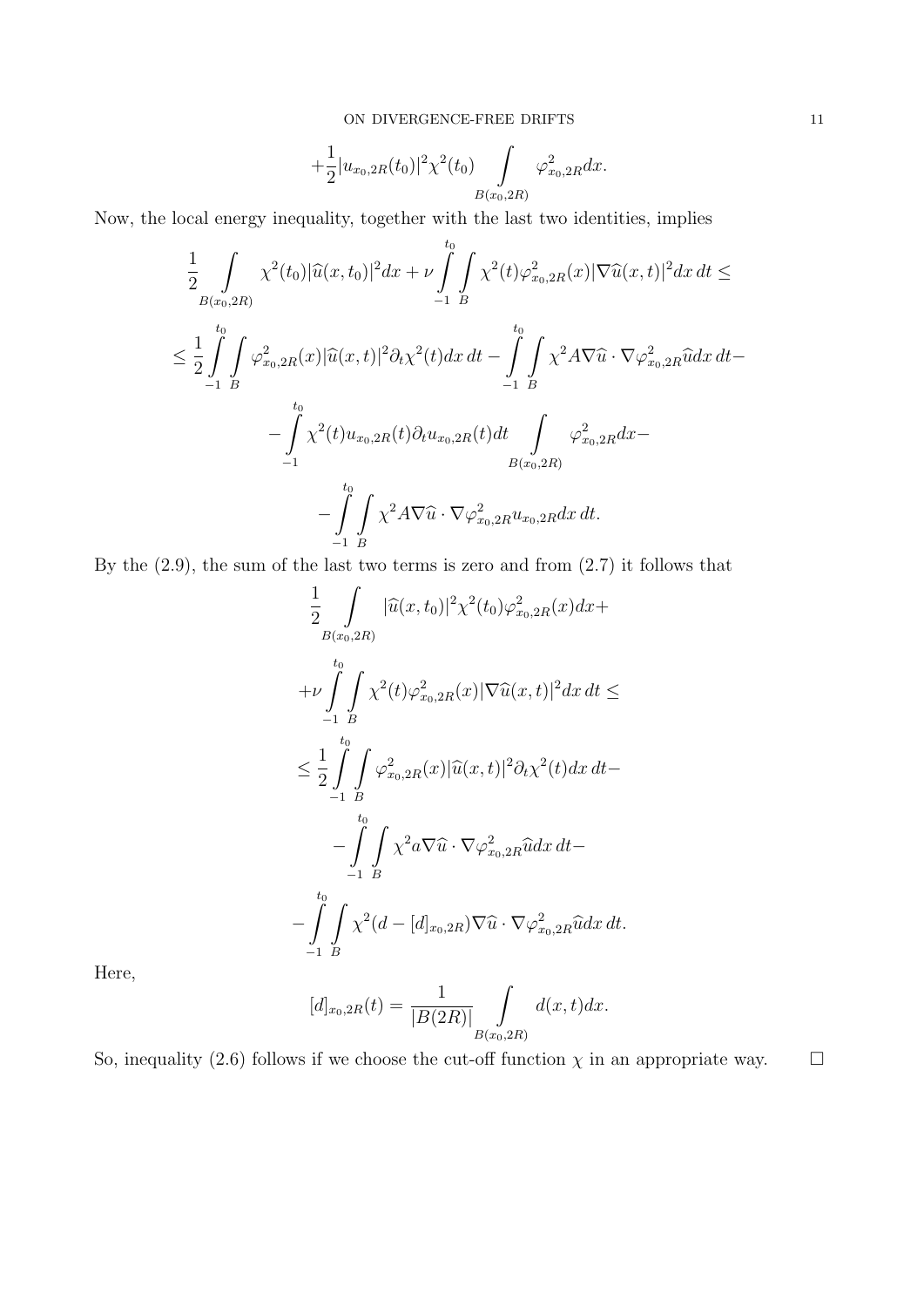*Proof of Theorem 2.2.* Using known simple arguments, we can derive from  $(2.6)$  the following estimate  $t_0$ 

$$
I = \frac{1}{2} \int_{B} |\widehat{u}(x, t_0)|^2 \varphi_{x_0, 2R}^2(x) dx + \int_{-1}^{t_0} \int_{B} \chi_{t_0, 2R}^2 \varphi_{x_0, 2R}^2 |\nabla \widehat{u}|^2 dz \le
$$
  

$$
\leq c \Big( \frac{1}{R^2} \int_{Q(z_0, 2R)} |\widehat{u}|^2 dz + \frac{1}{R} \int_{Q(z_0, 2R)} (|\nabla \widehat{u}| \varphi_{x_0, 2R} \chi_{t_0, 2R}) |\widehat{u}| |d - [d]_{x_0, 2R} |dz \Big).
$$

We now fix an arbitrary number  $s \in ]1,2[$ . Let us denote as usual  $s' = s/(s-1)$ . Then the right hand side of the latter inequality can be estimated with the help of Hölder inequality by

$$
\frac{c}{R^2} \int\limits_{Q(z_0, 2R)} |\widehat{u}|^2 dz + \frac{c}{R} \int\limits_{t_0 - (2R)^2}^{t_0} \left( \int\limits_{B(x_0, 2R)} |d - [d]_{x_0, 2R}|^{s'} dx \right)^{\frac{1}{s'}} \times \\ \times \left( \int\limits_{B(x_0, 2R)} (|\nabla \widehat{u}| \varphi_{x_0, 2R} \chi_{t_0, 2R})^s |\widehat{u}|^s dx \right)^{\frac{1}{s}}.
$$

Applying Hölder's inequality one more time, we find

$$
I \leq \frac{c}{R^2} \int_{Q(z_0, 2R)} |\hat{u}|^2 dz +
$$
  
\n
$$
+ \frac{c}{R} R^{\frac{n}{s'}} \text{ess} \sup_{t_0 - (2R)^2 < t < t_0} \sup_{B(x_0, 2R) \subset B} \left( \frac{1}{|B(2R)|} \int_{B(x_0, 2R)} |d - [d]_{x_0, 2R}|^{s'} dx \right)^{\frac{1}{s'}} \times
$$
  
\n
$$
\times \int_{t_0 - (2R)^2}^{t_0} \left( \int_{B(x_0, 2R)} |\nabla \hat{u}|^2 \varphi_{x_0, 2R}^2 \chi_{t_0, 2R}^2 dx \right)^{\frac{1}{2}} \left( \int_{B(x_0, 2R)} |\hat{u}|^{\frac{2s}{2-s}} dx \right)^{\frac{2-s}{2s}} \leq
$$
  
\n
$$
\leq \frac{c}{R^2} \int_{Q(z_0, 2R)} |\hat{u}|^2 dz + \frac{c(s)}{R} R^{\frac{n}{s'}} \|d\|_{L_\infty(BMO)} \left( \int_{Q(z_0, 2R)} |\nabla \hat{u}|^2 \varphi_{x_0, 2R}^2 \chi_{t_0, 2R}^2 dx \right)^{\frac{1}{2}} \times
$$
  
\n
$$
\times \left( \int_{t_0 - (2R)^2}^{t_0} \left( \int_{B(x_0, 2R)} |\hat{u}|^{\frac{2s}{2-s}} dx \right)^{\frac{2-s}{s}} dt \right)^{\frac{1}{2}}.
$$

Summarizing our efforts, we have

$$
\frac{1}{2}\int\limits_{B}|\widehat{u}(x,t_0|^2\varphi^2_{x_0,2R}(x)dx+\int\limits_{-1}^{t_0}\int\limits_{B}\chi^2_{t_0,2R}\varphi^2_{x_0,2R}|\nabla \widehat{u}|^2dz\leq
$$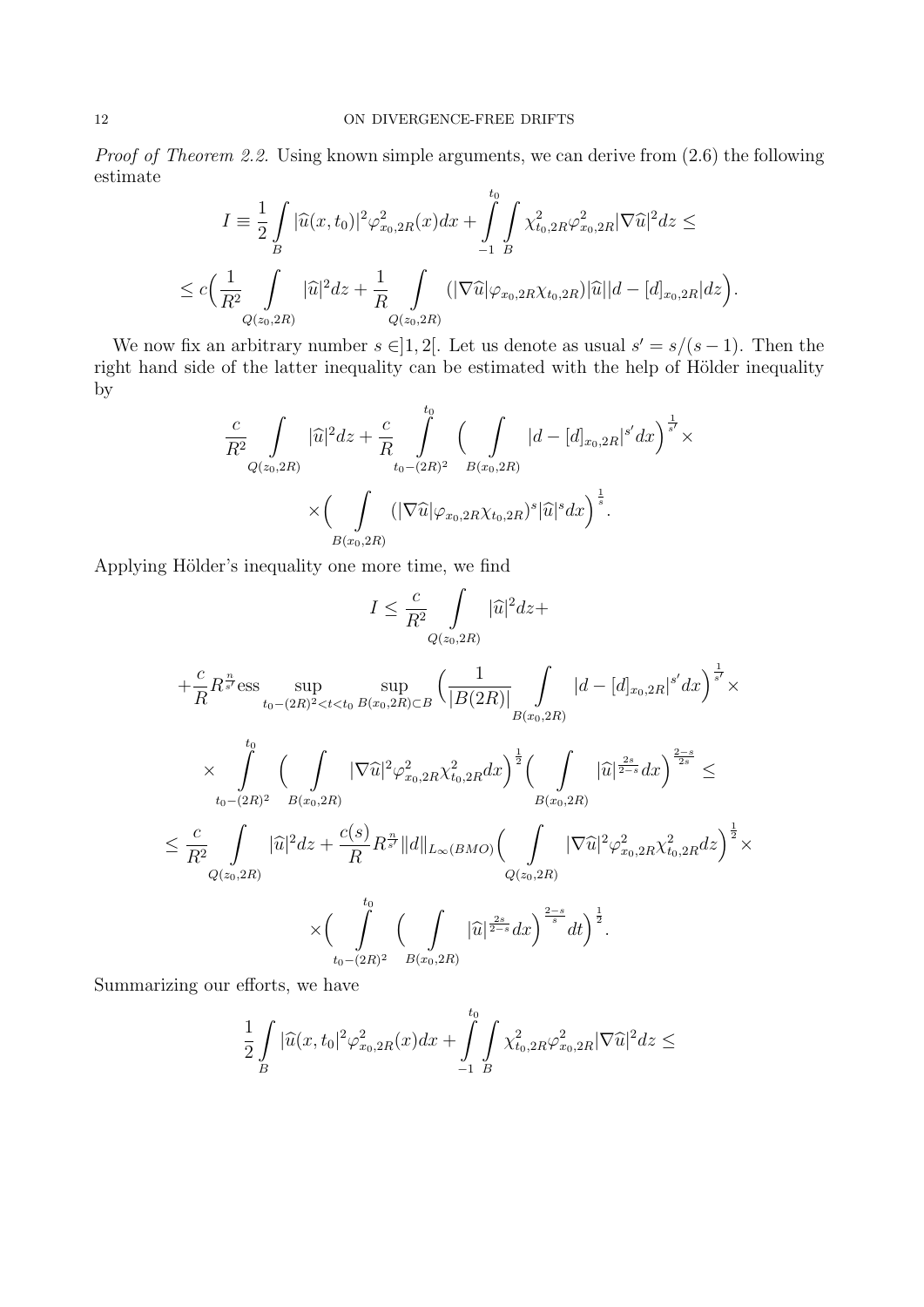$$
\leq c(s)(1+\Gamma^2)R^{(\frac{n}{s'}-1)2} \int\limits_{t_0-(2R)^2}^{t_0} \left( \int\limits_{B(x_0,2R)} |\widehat{u}|^{\frac{2s}{2-s}} dx \right)^{\frac{2-s}{s}} dt, \tag{2.10}
$$

where  $\Gamma = ||d||_{L_{\infty}(BMO)}$ . Now, let us discuss simple consequences of (2.10) following [12]. By Poincare-Sobolev inequality, we have for

$$
s \le \frac{n}{n-1} \tag{2.11}
$$

the following inequality

$$
\left(\int\limits_{B(x_0, 2R)} |\widehat{u}|^{\frac{2s}{2-s}} dx\right)^{\frac{2-s}{s}} \le c(s)R^{n\frac{2-s}{s}+2-n} \int\limits_{B(x_0, 2R)} |\nabla u|^2 dx.
$$

Combining  $(2.11)$  and  $(2.10)$ , we find

$$
\int_{B} |\widehat{u}(x,t_0)|^2 \varphi_{x_0,2R}^2(x) dx \le c(s)(1+\Gamma^2) \int_{Q(z_0,2R)} |\nabla u|^2 dx.
$$

Hence, assuming that  $Q(z_0, 3R) \subset Q$ , we have the second estimate

$$
\text{ess} \sup_{t_0 - R^2 < t < t_0} \int_{B(x_0, R)} |\widehat{u}|^2(x, t) dx \le c(s)(1 + \Gamma^2) \int_{Q(z_0, 3R)} |\nabla u|^2 dx. \tag{2.12}
$$

Now, our aim is going to be the so-called reverse Hölder inequality. We first assume that the number *s* satisfies the condition

$$
1 < s < \frac{2n}{2n - 1}, \qquad n = 2, 3, \dots \tag{2.13}
$$

Obviously, (2.13) implies (2.11) and

$$
\frac{2n}{2n-1} \le \frac{4}{3} \le \frac{4n}{3n-2} \le 2, \qquad n = 2, 3, \dots \tag{2.14}
$$

It is not difficult to show that under assumption (2.13) there exist numbers  $0 < \lambda < 1$ ,  $0 < \mu < 1$ , and  $1 < r < 2$  such that

$$
\frac{2s}{2-s} = 2\lambda + \frac{nr}{n-r}\mu
$$

$$
\lambda + \mu = 1
$$

$$
\frac{nr}{n-r}\mu \frac{2-s}{s} = 1.
$$

Using these exponents, we derive from (2.10)

$$
\int_{Q(z_0,R)} |\nabla u|^2 dz \leq c(s)(1+\Gamma^2)R^{(\frac{n}{s'}-1)2}\int_{t_0-(2R)^2}^{t_0}\left(\int_{B(x_0,2R)} |\widehat{u}|^{2\lambda+\frac{nr}{n-r}\mu}dx\right)^{\frac{2-s}{s}}dt \leq
$$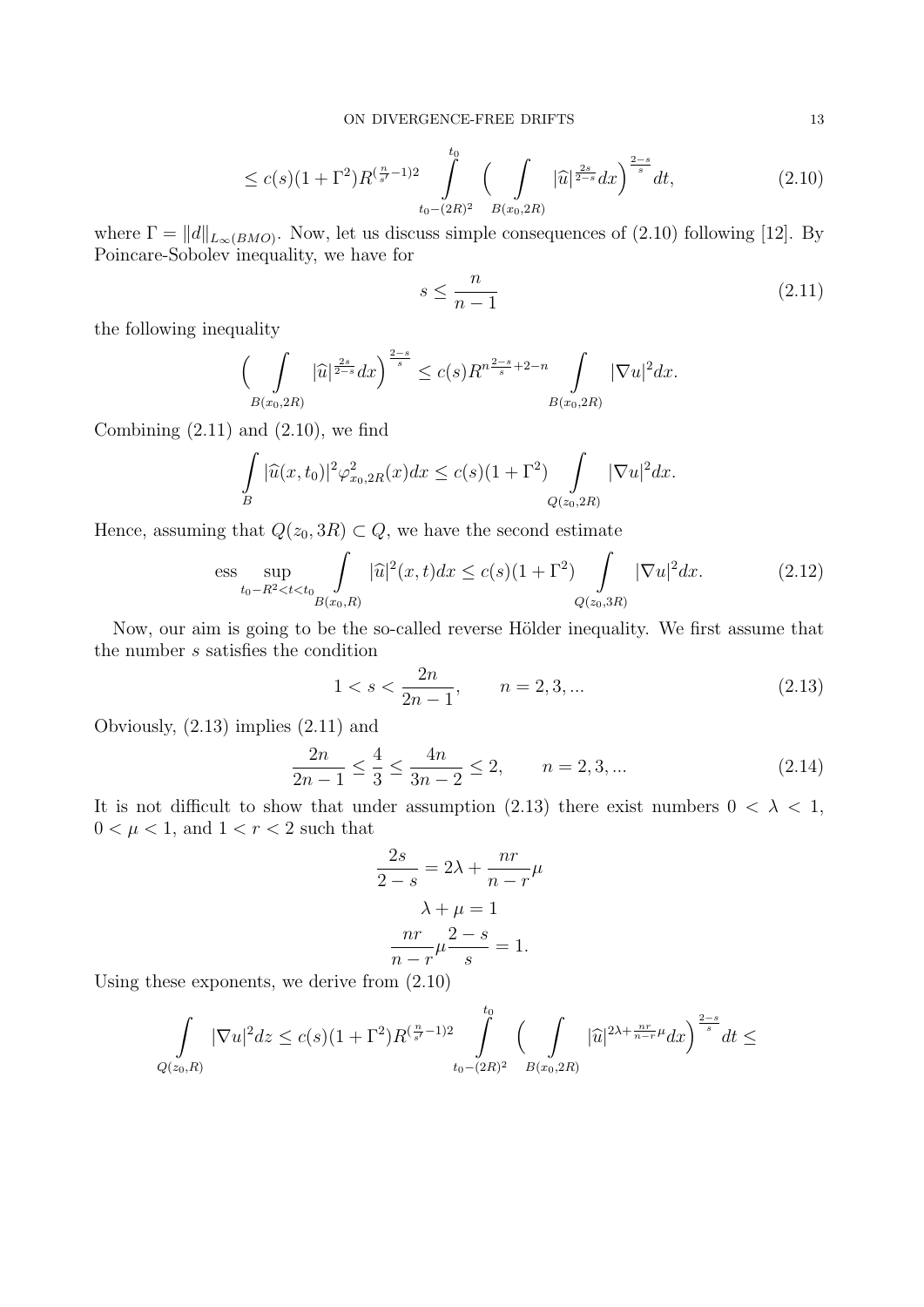$$
\leq c(s)(1+\Gamma^2)R^{(\frac{n}{s'}-1)2}\int\limits_{t_0-(2R)^2}^{t_0}\Big(\int\limits_{B(x_0,2R)}|\widehat{u}|^2dx\Big)^{\frac{2-s}{s}}\Big(\int\limits_{B(x_0,2R)}|\widehat{u}|^{\frac{rn}{n-r}}dx\Big)^{\frac{2-s}{s}\mu}dt.
$$

The last multiplier can be estimated with the help of Sobolev's inequality

$$
\int_{Q(z_0,R)} |\nabla u|^2 dz \le c(s)(1+\Gamma^2)R^{(\frac{n}{s'}-1)2} \text{ess} \sup_{t_0 - (2R)^2 < t < t_0} \left(\int_{B(x_0, 2R)} |\widehat{u}(x,t)|^2 dx\right)^{\frac{1}{2}} \times R^{\frac{2(r-1)}{r}} \left(\int_{Q(z_0, 2R)} |\nabla u|^r dz\right)^{\frac{1}{r}}.
$$

To estimate the first multiplier on the right hand side of the last inequality, one can apply (2.12) in the following way

$$
\int_{B(x_0, 2R)} |u(x, t) - u_{x_0, 2R}(t)|^2 dx \leq c \int_{B(x_0, 2R)} |u(x, t) - u_{x_0, 4R}(t)|^2 dx
$$
  

$$
\leq c(s)(1 + \Gamma^2) \int_{Q(z_0, 6R)} |\nabla u|^2 dz
$$

for a.a.  $t \in ]t_0 - (2R)^2, t_0[$ . Combining the latter inequality, we arrive at the reverse Hölder inequality

$$
\frac{1}{|Q(R)|} \int_{Q(z_0,R)} |\nabla u|^2 dz \le c(s)(1+\Gamma^2)^2 \Big(\frac{1}{|Q(6R)|} \int_{Q(z_0,6R)} |\nabla u|^2 dz\Big)^{\frac{1}{2}} \times \\ \times \Big(\frac{1}{|Q(2R)|} \int_{Q(z_0,2R)} |\nabla u|^r dz\Big)^{\frac{1}{r}}
$$

which holds for some  $r \in ]1,2[$  and for any  $Q(z_0, 6R) \subset Q$ . This leads to a higher integrability, see  $[12]$ .

2.2. **Moser iteration.** To avoid some technical difficulties, we will assume that matrices *a* and *b* and solution *u* are sufficiently smooth in *Q*. Later we shall show how to remove this assumption. We also assume that our function *u* is strictly positive in the following sense

$$
u(z) \ge \alpha_R > 0 \qquad \forall z \in \overline{Q}(R) \tag{2.15}
$$

for any  $0 < R < 1$ . Sometimes assumption  $(2.15)$  is not necessary, but for simplicity we will assume it is satisfied. We fix the following notation

$$
\varepsilon^2(m) = \left|\frac{1}{2m} - 1\right|, \qquad p = \frac{2(n+2)}{n}
$$

and, assuming that condition (2.13) holds, let

$$
q=\frac{2s}{2-s},\qquad \gamma=\frac{p}{q}>1.
$$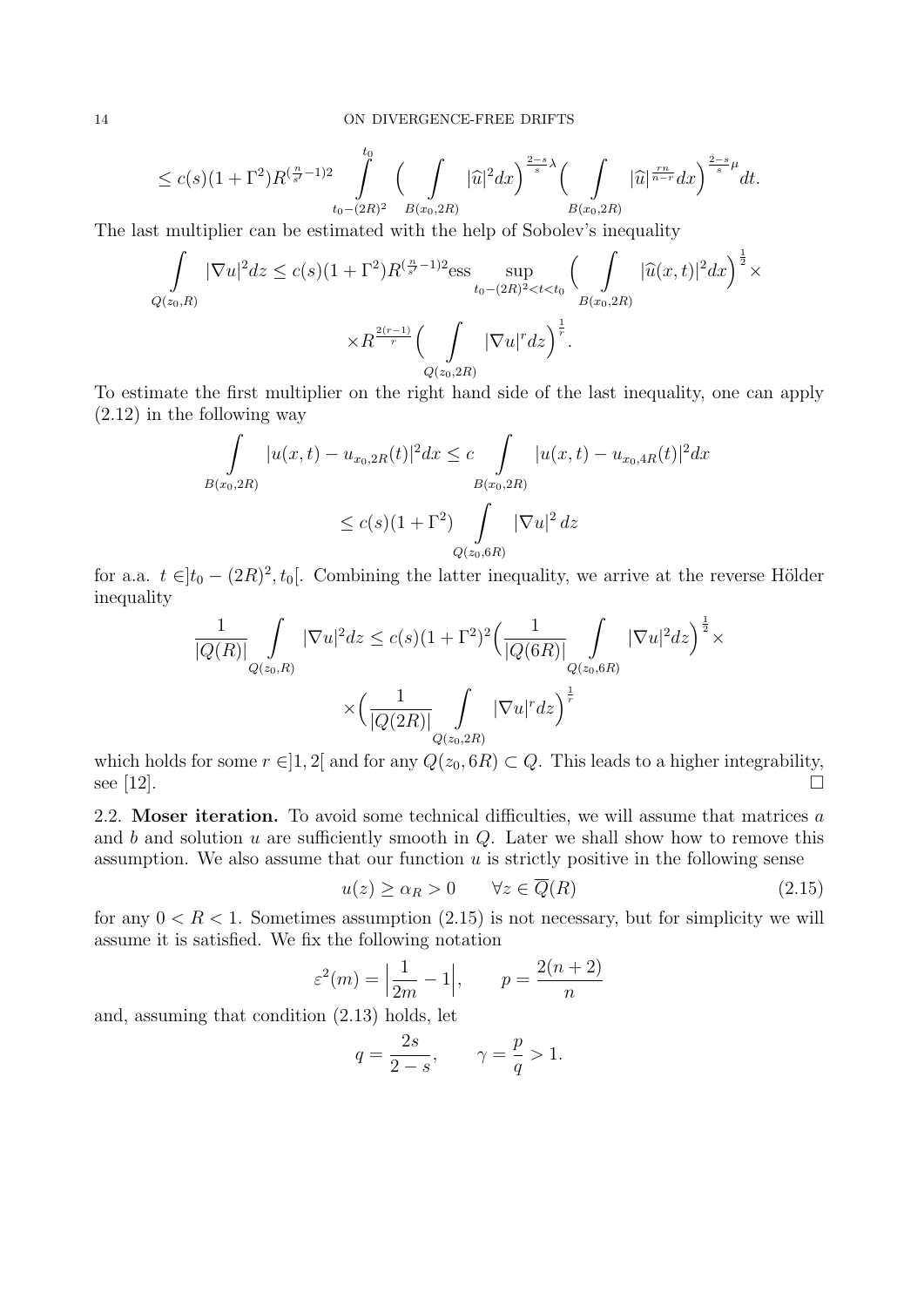**Lemma 2.4.** *For any*  $m_1 \geq m_0 > 1/2$  *and for any*  $0 < \varrho < r$  *with*  $Q(z_0, r) \subset Q$ *, we have* 

$$
\sup_{z \in Q(z_0, \varrho)} u^{m_1}(z) \le \frac{c_1(n, \nu, s, \Gamma, \varepsilon_0)}{(r - \varrho)^{\frac{n+2}{q}}} \Big( \int_{Q(z_0, r)} u^{m_1 q}(z) dz \Big)^{\frac{1}{q}},\tag{2.16}
$$

*where*  $\varepsilon_0 = \varepsilon(m_0)$ *.* 

*Proof.* Set  $w = u^m$ . For any  $m \neq 0$ , we can derive from (1.12)

$$
\frac{1}{2} \int\limits_{B(x_0,r)} \psi^2 \partial_t |w|^2 dx + \frac{2m-1}{m} \int\limits_{B(x_0,r)} \psi^2 a \nabla w \cdot \nabla w dx =
$$
\n
$$
= -\left(\int\limits_{B(x_0,r)} a \nabla w \cdot w \nabla \psi^2 dx + \int\limits_{B(x_0,r)} d \nabla w \cdot w \nabla \psi^2 dx\right),
$$
\n(2.17)

with a cut-off function  $\psi$  satisfying:

$$
\psi(x,t) = \varphi(x)\chi(t),
$$
  
\n
$$
\varphi(x) = 1 \quad x \in B(x_0, \varrho), \qquad \varphi(x) = 0 \quad x \notin B(x_0, r),
$$
  
\n
$$
0 \le \varphi \le 1, \qquad |\nabla \varphi| \le \frac{c}{r - \varrho},
$$
  
\n
$$
\chi(t) = 0 \quad t < t_0 - r^2, \qquad \chi(t) = 1 \quad t > t_0 - \varrho^2,
$$
  
\n
$$
\chi(t) = \frac{t - (t_0 - r^2)}{r^2 - \varrho^2} \quad t_0 - r^2 \le t \le t_0 - \varrho^2.
$$

Next, we introduce the following sequence of exponents

$$
l_0 = q, \qquad l_i = \gamma^i l_0, \qquad i = 0, 1, ..., \qquad (2.18)
$$

If we let

$$
m_i = l_i m_1/p,
$$
  $i = 1, 2, ...,$ 

then we have

$$
m_i q = l_{i-1} m_1, \qquad \varepsilon^2(m_i) = \frac{1}{2m_i} - 1 > \varepsilon_0^2, \qquad i = 1, 2, \dots
$$
 (2.19)

Letting  $m = m_i$  in (2.17) and taking into account (2.19), we find

$$
\sup_{t_0 - \varrho^2 < t < t_0} \int_{B(x_0, \varrho)} |w(x, t)|^2 dx + \varepsilon_0^2 \nu \int_{Q(z_0, r)} \psi^2 |\nabla w|^2 dz \le
$$
\n
$$
\le \frac{c}{(r - \varrho)^2} \int_{Q(z_0, r)} \psi^2 |w|^2 dz + c\nu^{-1} \int_{Q(z_0, r)} \psi |\nabla \psi| w |\nabla w| dz \qquad (2.20)
$$
\n
$$
+ c \int_{Q(z_0, r)} |d - [d]_{x_0, r} |\psi| \nabla \psi| w |\nabla w| dz.
$$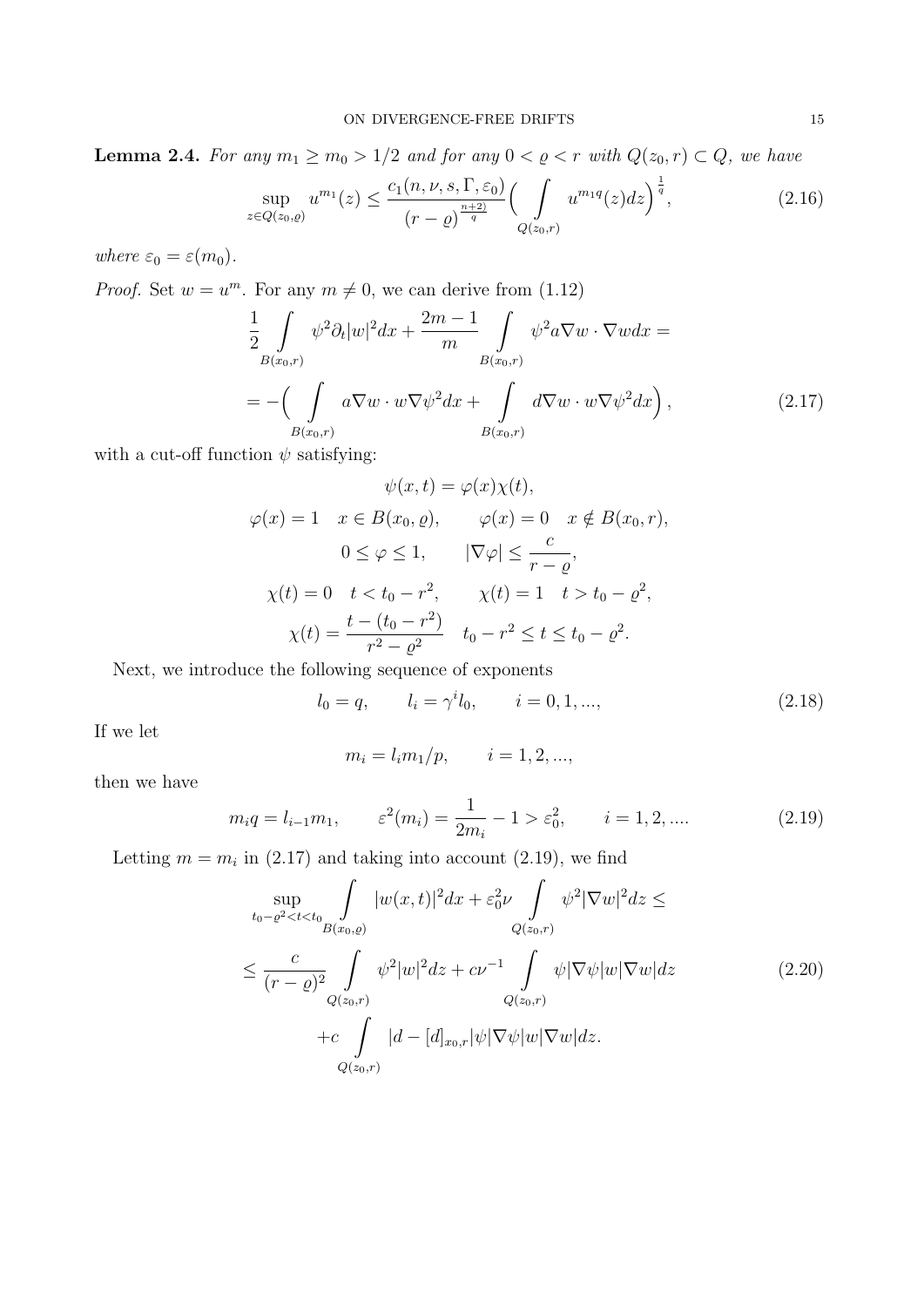The same arguments as in Section 2 show that the latter inequality gives us:

$$
|w|_{2,Q(z_0,\varrho)}^2 \equiv \sup_{t_0 - \varrho^2 < t < t_0} \int_{B(x_0,\varrho)} |w(x,t)|^2 dx + \int_{Q(z_0,\varrho)} |\nabla w|^2 dz \le
$$
  

$$
\le \frac{c(s,\varepsilon_0)}{(r-\varrho)^2} (1+\Gamma^2) r^{\frac{2(n+2)}{s'}} \Big(\int_{Q(x_0,r)} |w|^q dz\Big)^{\frac{2}{q}}
$$

with *s* satisfying condition (2.13). By the known embedding theorem, see [18], we have *∣*<sup>*w*</sup> $|w|_{p,Q(z_0, \varrho)} \leq c|w|_{2,Q(z_0, \varrho)}$  with  $p = \frac{2(n+2)}{n}$  $\frac{n+2j}{n}$  and, hence,

$$
\left(\frac{1}{|Q(\varrho)|}\int_{Q(z_0,\varrho)}|w|^p dz\right)^{\frac{1}{p}} \le c(s,\varepsilon_0)(1+\Gamma)\left(\frac{r}{r-\varrho}\right) \times \times \left(\frac{r}{\varrho}\right)^{\frac{n}{2}} \left(\frac{1}{|Q(r)|}\int_{Q(z_0,r)}|w|^q dz\right)^{\frac{1}{q}}.
$$
\n(2.21)

It is worth noting that, under assumption  $(2.13)$  we have  $p > q$ .

Our further steps are routine. We let

$$
\varrho = R_i = \frac{R}{2} + \frac{R}{2^{i+1}}, \qquad r = R_{i-1}, \qquad i = 1, 2, ...,
$$

in (2.21) and find

$$
\left(\frac{1}{|Q(R_i)|}\int_{Q(z_0,R_i)}|u|^{m_1l_i}dz\right)^{\frac{1}{l_i}} \le
$$
\n
$$
\le (c(s,\varepsilon_0,\Gamma)2^i)^{\frac{1}{\gamma^{i-1}}} \left(\frac{1}{|Q(R_{i-1})|}\int_{Q(z_0,R_{i-1})}|u|^{m_1l_{i-1}}dz\right)^{\frac{1}{l_{i-1}}}
$$

for  $i = 1, 2, \dots$ . After iterations, we arrive at (2.17) with  $\rho = R/2$  and  $r = R$ . General case is deduced from this particular one with help of known arguments.  $\square$ 

To see what happens if  $0 < m < 1/2$ , we have to introduce additional notation

$$
Q^+(z_0, R) = B(x_0, R) \times ]t_0, t_0 + R^2[, \qquad Q^+(R) = Q^+(0, R),
$$
  

$$
\widetilde{Q}(z_0, R) = B(x_0, R) \times ]t_0 - R^2, t_0 + R^2[, \qquad \widetilde{Q}(R) = \widetilde{Q}(0, R).
$$

**Lemma 2.5.** *For any*  $0 < m_1 < 1/2$  *and for any*  $0 < \varrho < r$  *provided*  $\widetilde{Q}(z_0, r) \subset Q$ *, we have* 

$$
\sup_{z \in \tilde{Q}(z_0, \varrho)} u^{m_1}(z) \le \frac{c_2(n, \nu, s, \Gamma)}{(r - \varrho)^{\frac{n+2}{q}}} \Big( \int\limits_{\tilde{Q}(z_0, r)} u^{m_1 q}(z) dz \Big)^{\frac{1}{q}}.
$$
\n(2.22)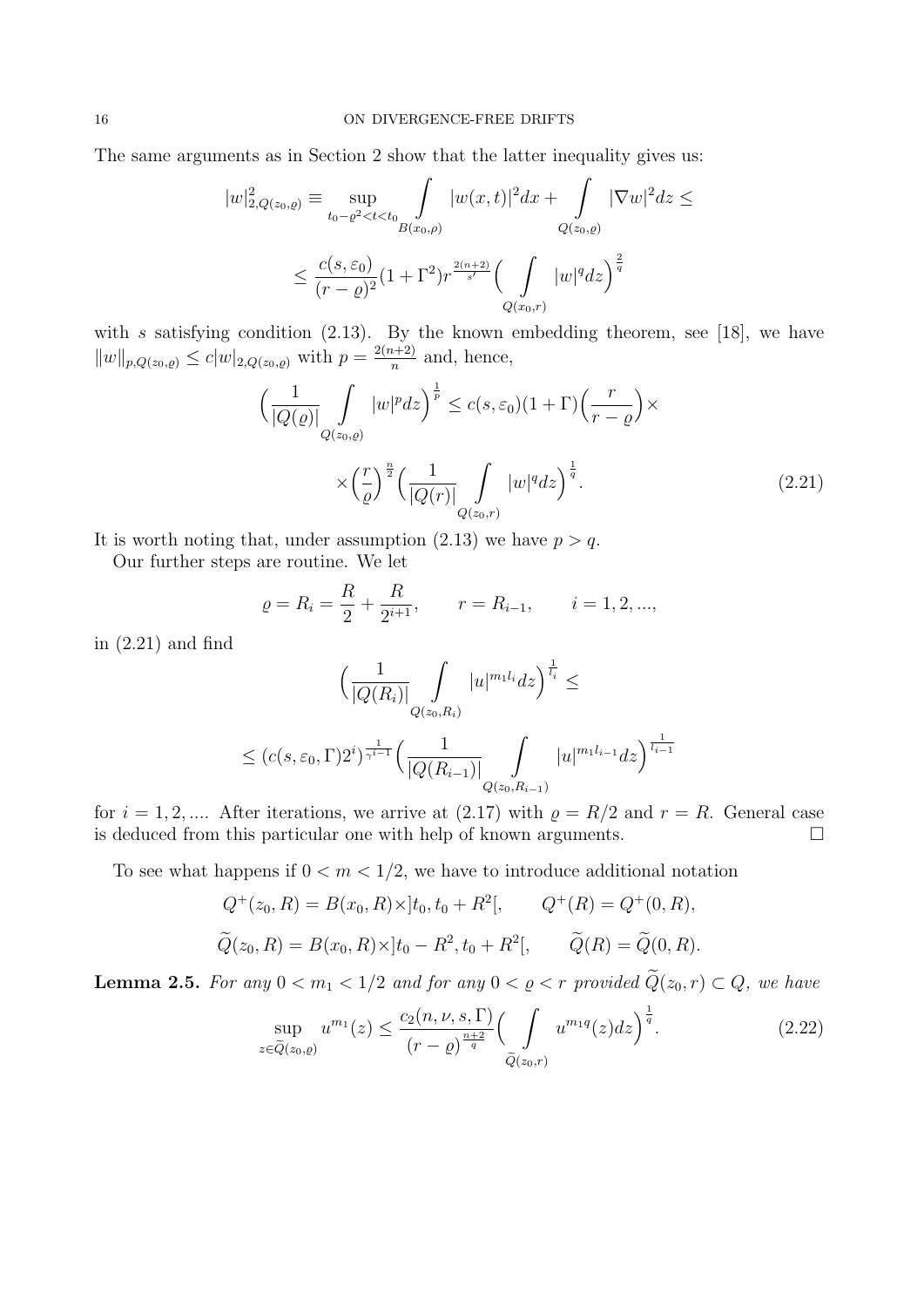*Proof.* We replace the function  $\chi$  with the following one

$$
\chi(t) = 0 \quad t > t'_0 + r^2, \qquad \chi(t) = 1 \quad t < t'_0 + \rho^2,
$$
  

$$
\chi(t) = \frac{-t + (t'_0 + r^2)}{r^2 - \rho^2} \quad t'_0 + \rho^2 \le t \le t'_0 + r^2, \qquad t'_0 = t_0 - \left(\frac{3}{4}\right)^2 r^2.
$$

Then from  $(2.17)$ , we can derive (an analog of  $(2.20)$ )

$$
\sup_{t_0 < t < t_0 + \varrho^2} \int_{B(x_0, \varrho)} |w(x, t)|^2 dx + \varepsilon^2(m)\nu \int_{Q^+(z'_0, r)} \psi^2 |\nabla w|^2 dz \le
$$
\n
$$
\leq \frac{c}{(r - \varrho)^2} \int_{Q^+(z'_0, r)} \psi^2 |w|^2 dz + c\nu^{-1} \int_{Q^+(z'_0, r)} \psi |\nabla \psi| w |\nabla w| dz \qquad (2.23)
$$
\n
$$
+ c \int_{Q^+(z'_0, r)} |d - [d]_{x_0, r} |\psi| \nabla \psi| \omega |\nabla \omega| dz, \qquad z'_0 = (x_0, t'_0).
$$

Next, it is not so difficult to check that there exists a natural number *k* with the following property

$$
\frac{1}{\gamma^2}m_1 \leq m_1' = \gamma^{-(k-\frac{1}{2})}\frac{1}{2} \leq m_1.
$$

And then, for this number *k*, we have

$$
m'_1 < m'_2 < \ldots < m'_k < \frac{1}{2} < m'_{k+1} < \ldots,
$$

where

$$
m'_{i} = \frac{l_{i}m'_{1}}{p} = \gamma^{i-1}m'_{1} = \gamma^{i-k-\frac{1}{2}}\frac{1}{2}, \qquad i = 1, 2, \dots
$$

and numbers  $l_i$  is defined by  $(2.18)$ . It is easy to check that

$$
\varepsilon^2(m'_i) \ge \gamma^{\frac{1}{2}} - 1, \qquad i = 1, 2, ..., k,
$$

and then repeating derivation of (2.21) for  $w = u^{m'_i}$  with the same indices *i*, we find

$$
\left(\frac{1}{|Q(\varrho)|}\int_{Q(z'_0,\varrho)}|w|^p dz\right)^{\frac{1}{p}} \le c(s,\Gamma)\left(\frac{r}{r-\varrho}\right) \times \times \left(\frac{r}{\varrho}\right)^{\frac{n}{2}} \left(\frac{1}{|Q(r)|}\int_{Q(z'_0,r)}|w|^q dz\right)^{\frac{1}{q}}.
$$
\n(2.24)

Now, we consider (2.24) for

$$
r = r_i
$$
,  $\rho = r_{i-1}$ ,  $r_i = \frac{r}{4} + \frac{1}{4} \frac{r}{2^i}$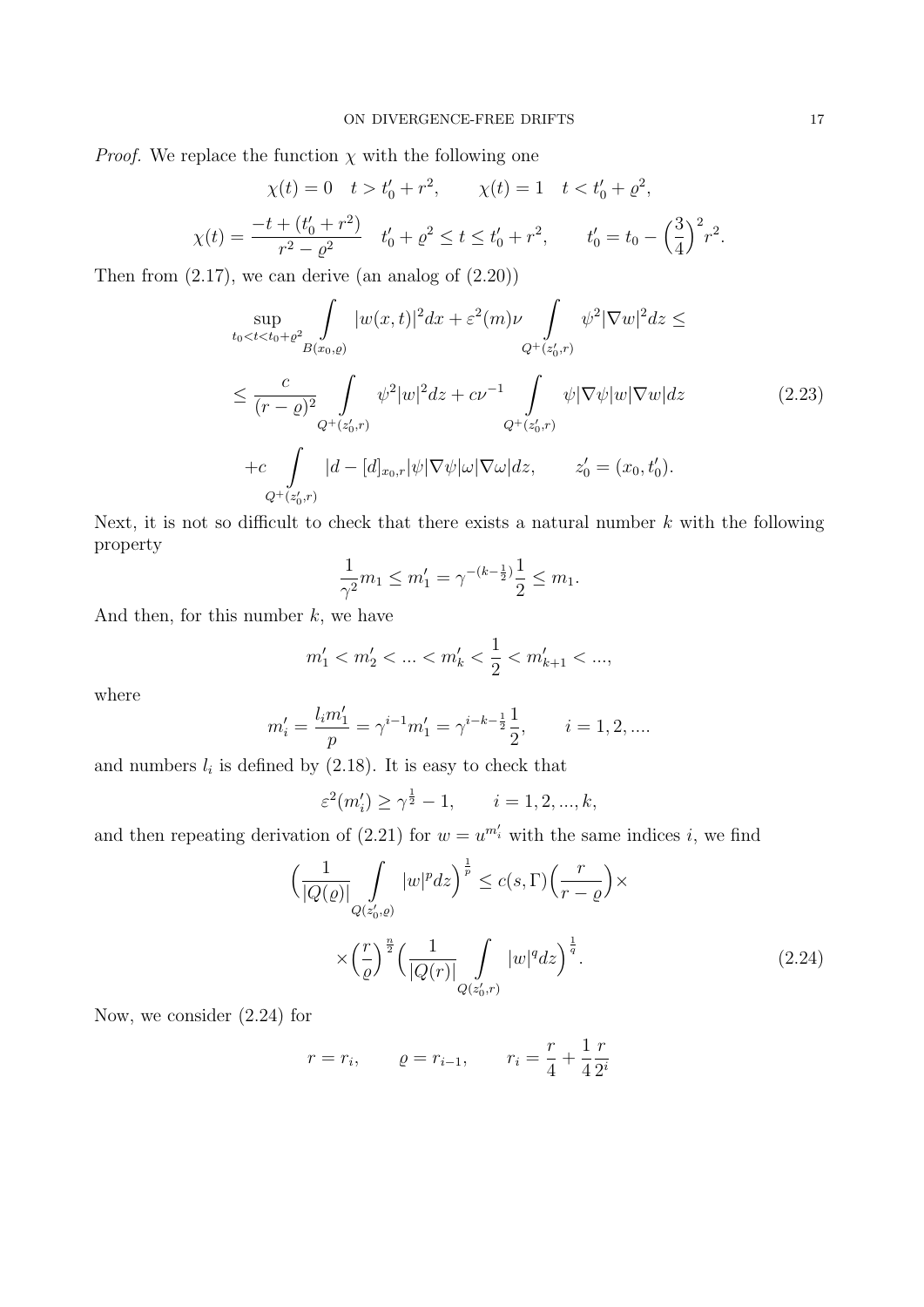and find

$$
\left(\frac{1}{|Q(r_i)|}\int_{Q^+(z'_0,r_i)}|u|^{m'_1l_i}dz\right)^{\frac{1}{l_i}} \le
$$
  

$$
\le (c(s,\Gamma)2^i)^{\frac{1}{\gamma^{i-1}}} \left(\frac{1}{|Q(r_{i-1})|}\int_{Q^+(z'_0,r_{i-1})}|u|^{m'_1l_{i-1}}dz\right)^{\frac{1}{l_k}}
$$

for  $i = 1, 2, \ldots, k$ . After exactly k iterations, we have

$$
\left(\frac{1}{|Q(3r/4)|}\int_{Q^+(z'_0,3r/4)}|u|^{m'_{k+1}q}dz\right)^{\frac{1}{l_k}} = \left(\frac{1}{|Q(3r/4)|}\int_{Q(z_0,3r/4)}|u|^{m'_{k+1}q}dz\right)^{\frac{1}{l_k}} \le
$$
  

$$
\le c(s,\Gamma)\left(\frac{1}{|Q(r)|}\int_{Q^+(z'_0,r)}|u|^{m'_1q}dz\right)^{\frac{1}{q}}.
$$

Since  $m'_{k+1} > 1/2$ , we are in a position to apply Lemma 2.4 letting there  $m_1 = m_0 = m'_{k+1}$ and conclude that

$$
\sup_{z \in Q(z_0, r/2)} u^{m'_{k+1}}(z) \le c(s, \Gamma) \left(\frac{1}{r^{n+2}} \int_{Q(z_0, 3r/4)} u^{m'_{k+1}q} dz\right)^{\frac{1}{q}}.
$$

Taking into account definition  $(2.18)$  of  $l_k$  and combining the latter inequalities, we find

$$
\sup_{z \in Q(z_0, r/2)} u^{m_1}(z) \le \left[ c(s, \Gamma) \right]^{(1+\gamma^{-k}) \frac{m_1}{m_1'}} \left( \frac{1}{r^{n+2}} \int_{Q^+(z'_0, r)} |u|^{m'_1 q} dz \right)^{\frac{1}{q} \frac{m_1}{m'_1}}
$$

and, by Hölder inequality, we have

$$
\sup_{z \in Q(z_0, r/2)} u^{m_1}(z) \le c(s, \Gamma) \left(\frac{1}{r^{n+2}} \int_{Q^+(z'_0, r)} |u|^{m'_1 q} dz\right)^{\frac{1}{q}}.
$$
\n(2.25)

We may shift in time this estimate and show that

$$
\sup_{z \in Q^+(z_0, r/2)} u^{m_1}(z) \le c(s, \Gamma) \Big( \frac{1}{r^{n+2}} \int_{Q^+(z_0'', r)} |u|^{m_1'} dz \Big)^{\frac{1}{q}},\tag{2.26}
$$

where  $z''_0 = (x_0, t''_0)$  and  $t''_0 = t_0 - \frac{5r^2}{16}$ . From (2.25) and (2.26), estimate (2.22) with  $\rho = r/2$ follows. General case is deduced from this particular one with help of known arguments.  $\Box$ 

**Lemma 2.6.** For any  $\varepsilon > 0$  and for any  $0 < \varrho < r$  such that  $Q(z_0, r) \subset Q$ , we have

$$
\sup_{z \in Q(z_0,\varrho)} u^{-\varepsilon}(z) \le \frac{c_3(n,\nu,s,\Gamma)}{(r-\varrho)^{\frac{n+2}{q}}} \Big(\int\limits_{Q(z_0,r)} u^{-\varepsilon q}(z)dz\Big)^{\frac{1}{q}}.\tag{2.27}
$$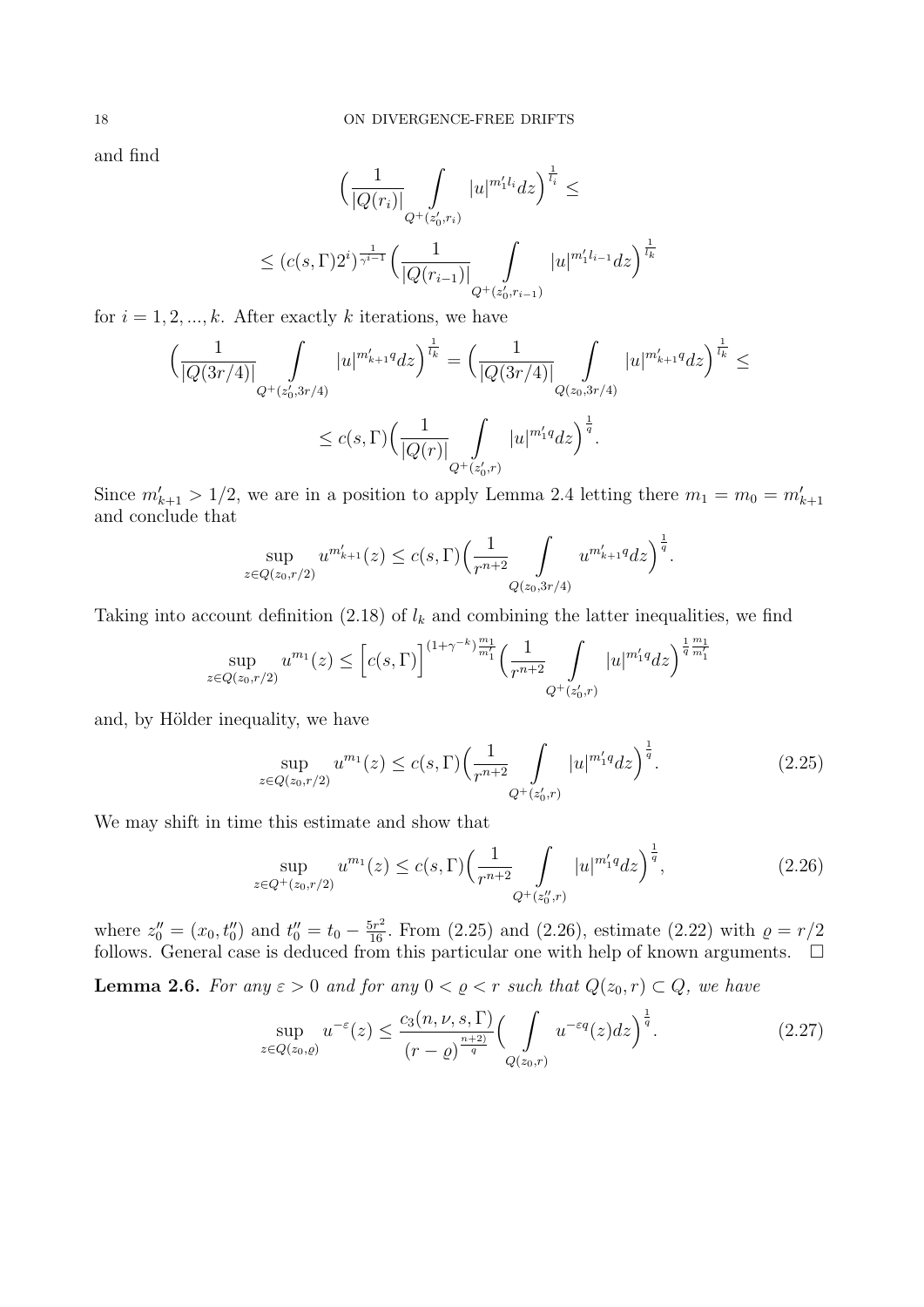*Proof.* We let  $v = u^{-\varepsilon}$  and observe that by (1.12), the function *v* satisfies

$$
\partial_t v - \text{div} A \nabla v < 0.
$$

We can repeat the proof of Lemma 2.4 with  $m_1 = 1$  for *v* instead of *u* and then show  $(2.27).$ 

# 2.3. **Estimates of** ln *u***.**

**Lemma 2.7.** *Assume that u i a sufficiently smooth positive solution to equation (1.12) and*  $Q'(z_0, R) = B(x_0, 2R) \times [t_0 - R^2, t_0 + R^2] \subset Q$ . There exist two constants  $c_4 = c_4(n, \nu)$  and  $a^R$ *such that*

$$
|\{z \in Q^+(z_0, R): -\ln u - a^R > s\}| \le \frac{c_4 R^{n+2}}{s},\tag{2.28}
$$

$$
|\{z \in Q(z_0, R) : -\ln u - a^R < -s\}| \le \frac{c_4 R^{n+2}}{s}.\tag{2.29}
$$

*Proof.* To simplify notation, we shift and scale our variables in the following way

$$
uR(y, s) = u(x0 + Ry, t0 + R2s), \qquad AR(y, s) = A(x0 + Ry, t0 + R2s)
$$

for  $(y, s) \in Q' = B(2) \times ]-1, 1[$ . Since equation (1.12) is invariant with respect to this transformation, we may reduce our considerations to the cylinder *Q′* and, after proving our result for this particular case, get all the statements of the lemma with the help of inverse translation and dilatation. Without ambiguity, in what follows, we drop upper index *R* in the notation of functions  $u^R$  and  $A^R$ .

So, if we let  $v = \ln u$ , then by  $(1.12)$ 

$$
\partial_t v - \operatorname{div}(A \nabla v) + \nabla v \cdot a \nabla v = 0 \tag{2.30}
$$

in *Q*<sup>*'*</sup>. Take and fix a smooth nonnegative cut-off function  $\psi = \psi(x)$  so that  $\psi = 1$  in *B* and  $\psi = 0$  outside *B*(2). Multiplying equations (2.30) by  $\psi^2$  and integrating the product in *x* over  $B(2)$  and in *t* over the interval  $|t_1, t_2|$ , we find

$$
\int_{B(2)} v\psi^2 dx \Big|_{t_1}^{t_2} + \int_{t_1}^{t_2} \int_{B(2)} \nabla \psi^2 \cdot A \nabla v dx dt + \int_{t_1}^{t_2} \int_{B(2)} \psi^2 \nabla v \cdot a \nabla v dx dt = 0
$$

and thus

$$
\int_{B(2)} v\psi^2 dx \Big|_{t_1}^{t_2} + \int_{t_1}^{t_2} \int_{B(2)} \psi^2 \nabla v \cdot a \nabla v dx dt \le
$$
  

$$
\leq c \int_{t_1}^{t_2} \int_{B(2)} \psi |\nabla \psi| |\nabla v| (|a| + |d - [d]_{0,2}|) dx dt.
$$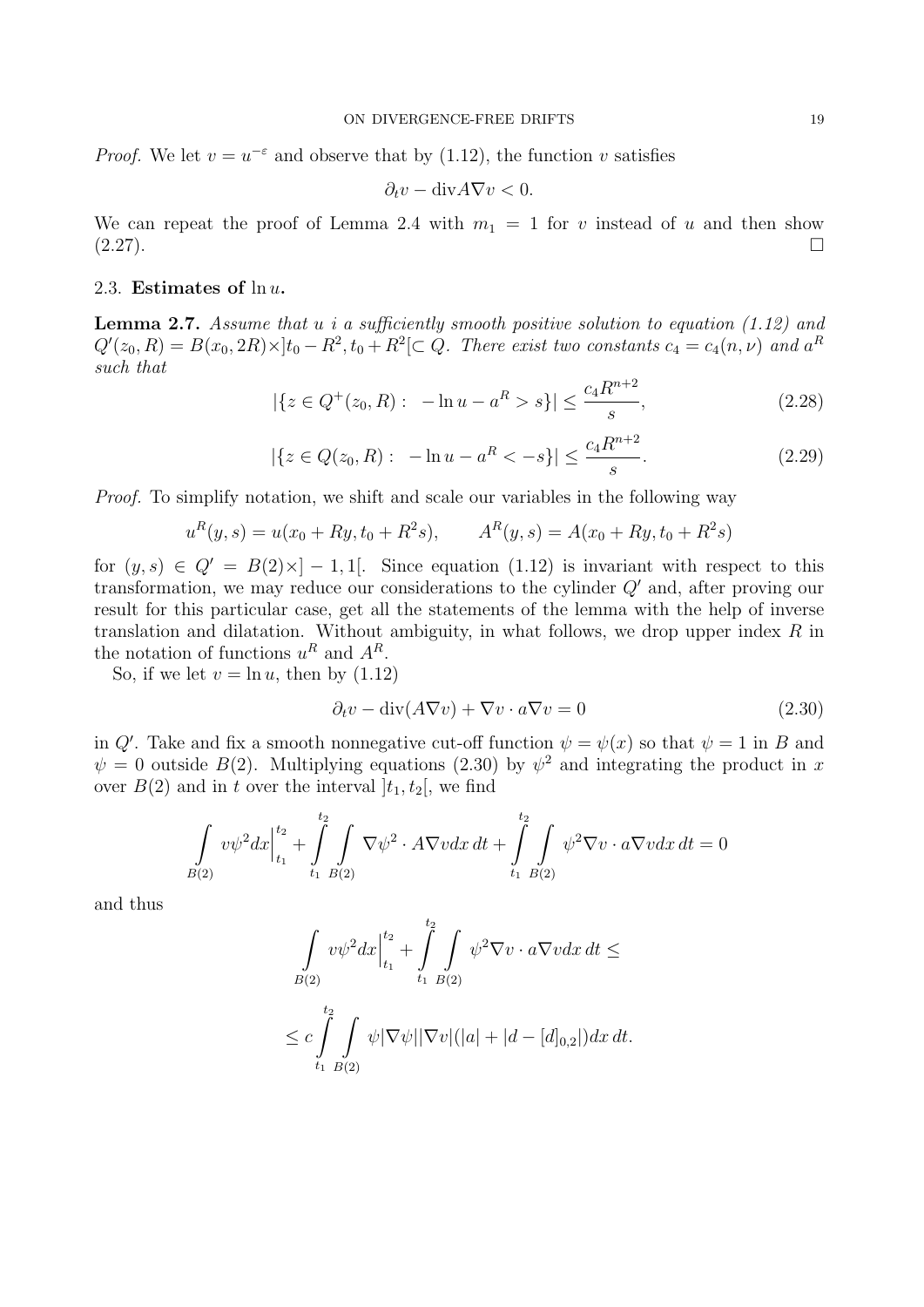After application of the Cauchy-Schwartz inequality, we have the following estimate

$$
\int_{B(2)} v\psi^2 dx \Big|_{t_1}^{t_2} + \frac{\nu}{2} \int_{t_1}^{t_2} \int_{B(2)} \psi^2 |\nabla v|^2 dx dt \le c(\Gamma)(t_2 - t_1).
$$
 (2.31)

From this point we essentially repeat arguments of J. Moser in [25], see Lemma 3 therein. We do this just for completeness. As it is pointed out in [25], we can choose our cut-off function  $\psi$  so that the following Poincare-type inequality takes place

$$
\int_{B(2)} |v(x,t) - V(t)|^2 \psi^2(x) dx \le c \int_{B(2)} |\nabla v(x,t)|^2 \psi^2(x) dx,
$$

where

$$
V(t) = \int_{B(2)} v(x,t)\psi^{2}(x)dx \Big(\int_{B(2)} \psi^{2}(x)dx\Big)^{-1}.
$$

Making use of this inequality, we can derive from (2.31) the following relation

$$
V(t_2) - V(t_1) + c_4^{-1} \int_{t_1}^{t_2} \int_{B} |v(x, t) - V(t)|^2 dx dt \le c_5(n, \nu, \Gamma)(t_2 - t_1)
$$

which can be reduced to the differential form

$$
\frac{dV}{dt}(t) + c_4^{-1} \int\limits_B |v(x,t) - V(t)|^2 dx \le c_5.
$$

One may make this inequality homogeneous with help of the shift

$$
w(x,t) = v(x,t) - V(0) - c_5t, \qquad W(t) = V(t) - V(0) - c_5t.
$$

This give us the inequality

$$
\frac{dW}{dt}(t) + c_4^{-1} \int\limits_B |w(x,t) - W(t)|^2 dx \le 0
$$
\n(2.32)

and the initial condition

$$
W(0) = 0.\t(2.33)
$$

For  $0 < t < 1$  and  $s > 0$ , we introduce the family of sets

$$
B_s^+(t) = \{ x \in B : w(x,t) > s \}.
$$

As it follows from (2.32) and (2.33), for those values of parameters *t* and *s*, we have  $w(\cdot, t)$  –  $W(t) \geq s - W(t) > 0$  on  $B_s^+(t)$  and, hence,

$$
\frac{dW}{dt}(t) + c_4^{-1}|B_s^+(t)|(s - W)^2 \le 0
$$
  

$$
c_4(s - W)^{-2}\frac{d(s - W)}{dt} \ge |B_s^+(t)|
$$

or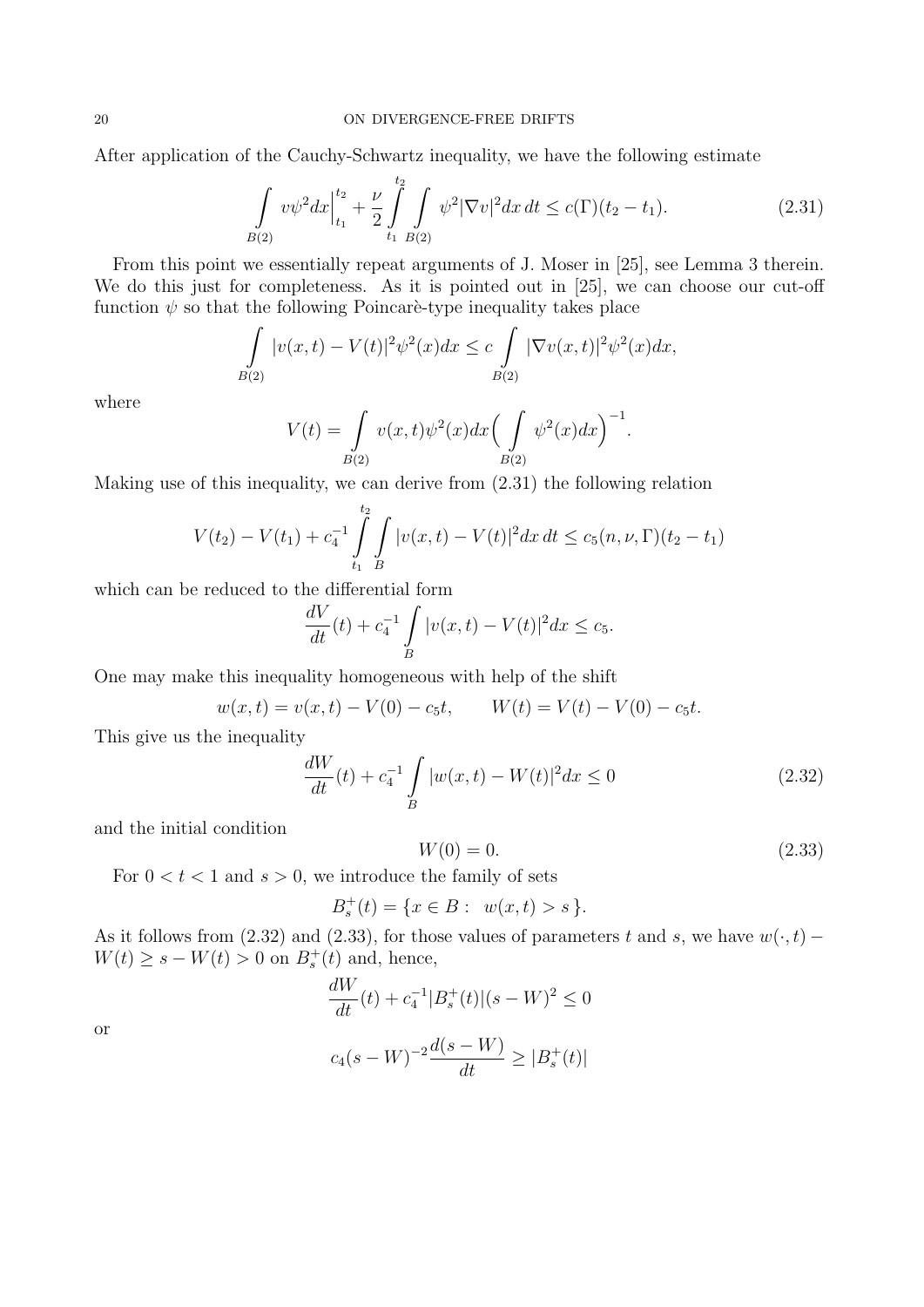The latter identity can be integrated and, as a result, we find

$$
\int_{0}^{1} |B_s^+(t)|dt = \{(x, t) \in Q^+ : w(x, t) > s\} \le \frac{c_4}{s}
$$

which implies the first estimate  $(2.28)$ . Other estimate  $(2.29)$  can be established in the same way.  $\Box$ 

# 2.4. **Harnack inequality.**

**Theorem 2.8.** *Let u be a positive sufficiently smooth solution to (1.12) in Q. Then for any*  $Q(z_0, R) ⊂ Q$  *we have the inequality* 

$$
\sup_{z \in Q(z_{0R}, R/2)} u(z) \le c_6(n, \nu, s, \Gamma) \inf_{z \in Q(z_0, R/2)} u(z),
$$
\n(2.34)

*where*  $z_{0R} = z_0 - (0, R^2/2)$ *.* 

*Proof.* Using translation and dilatation similar to those described in Section 4, one may consider our problem in a canonical domain, say, in *Q′* . Now our aim is to make use of estimates proved in Sections 3 and 4 plus some iteration technique in order to find a particular version of the Harnack inequality. It can be extended to the general case of Theorem 2.8 with the help of covering methods. So, in this section, we follow [27] with minor changes.

By Lemma 2.7, see (2.29), we know that

$$
|\{z \in Q : -\ln u - a < -s\}| \le \frac{c_4}{s} \tag{2.35}
$$

for some constant *a*. As in [27], we introduce the following function

$$
\varphi(r) = \sup_{z \in \tilde{Q}(z_0, r)} \ln w(z)
$$

with  $z_0 = (0, 1/2), r \in ]1/2, 1/2$ *√*  $\overline{2}$ , and  $w = e^a u$ .

Now, our aim is to show that there exist a constant  $\delta > 2$  depending only on *n*, *v*, *s*, and  $\vartheta \in [1/2, 1/\sqrt{2}]$  such that

$$
\varphi(\vartheta) \le \delta. \tag{2.36}
$$

To this end, we derive from (2.35) the estimate

$$
\int_{\tilde{Q}(z_0,r)} w^p dz \le e^{p\varphi(r)} \frac{2c_4}{\varphi(r)} + e^{\frac{p}{2}\varphi(r)} \tag{2.37}
$$

being true for any positive  $m_1 = p/q$  and for any  $r \geq \vartheta$ . Let us choose  $m_1$  so that terms on the right-hand side of (2.37) contribute to the sum equally. This suggests the following value for  $m_1$ 

$$
m_1 = \frac{1}{q\varphi(r)} \ln \frac{\varphi(r)}{2c_4}.
$$
\n(2.38)

Obviously, there exists a constant  $\delta_1 > 2$  depending only on *s* and  $c_4$  such that if

$$
\varphi(\vartheta) > \delta_1,\tag{2.39}
$$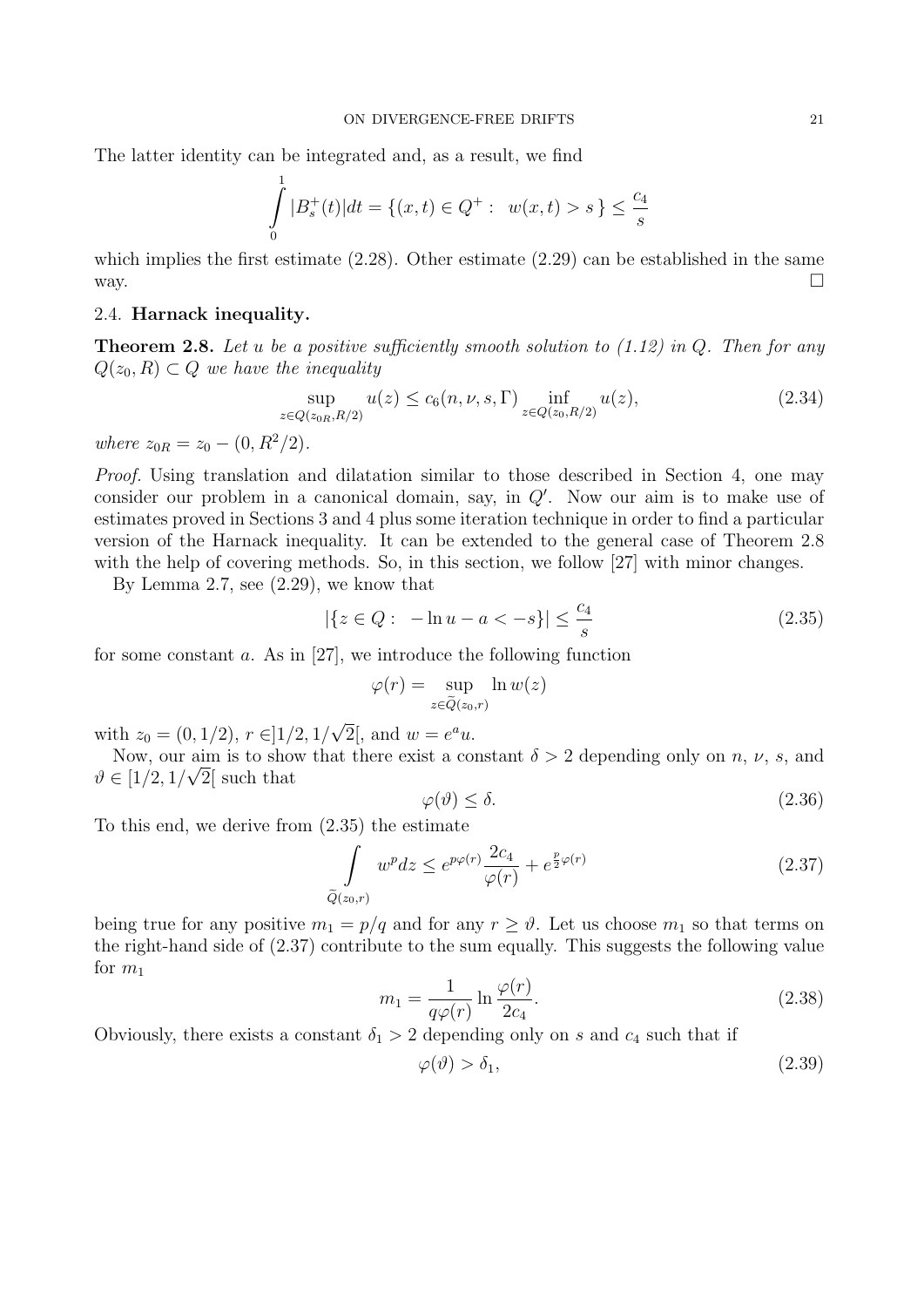then  $m_1$  defined above belongs to the interval  $]0, 1/2[$ . If not, then  $\delta = \delta_1$ . If (2.39) holds, estimate (2.22) of Lemma 2.5 give us the relation

$$
m_1\varphi(\varrho) \le \ln\frac{c_2}{(r-\varrho)^{\frac{n+2}{q}}} + \frac{1}{q}\ln\Big(\int\limits_{\widetilde{Q}(z_0,r)} w^p dz\Big)
$$

for any  $\vartheta \leq \varrho < r$ . Recalling the choice of  $m_1$ , we find from (2.37) that

$$
\int_{\tilde{Q}(z_0,r)} w^p dz \le 2e^{\frac{p}{2}\varphi(r)}
$$

and thus

$$
\varphi(\varrho) \le \frac{1}{m_1} \ln \frac{c_2}{(r-\varrho)^{\frac{n+2}{q}}} + \frac{1}{2} \varphi(r).
$$

The latter inequality can be rewritten with the help of (2.38) in the following way

$$
\varphi(\varrho) \le \frac{1}{2}\varphi(r)\Big[\frac{\ln(c_2(r-\varrho)^{-\frac{n+2}{q}})}{m_1\varphi(r)} + 1\Big] = \frac{1}{2}\varphi(r)\Big[\frac{\ln c_2^q(r-\varrho)^{-(n+2)}}{\ln\frac{\varphi(r)}{2c_4}} + 1\Big].
$$

Then one can consider two cases. In the first case,

$$
\frac{\ln c_2^q (r - \varrho)^{-(n+2)}}{\ln \frac{\varphi(r)}{2c_4}} \le \frac{1}{2}
$$

and thus

$$
\varphi(\varrho) \le \frac{3}{4}\varphi(r).
$$

In the opposite case, we have

$$
\varphi(\varrho) \le \varphi(r) \le \frac{\mu_1(n,\nu,s,\Gamma)}{(r-\varrho)^{2(n+2)}}.
$$

Combining both cases, we find the following basic inequality

$$
\varphi(\varrho) \le \frac{3}{4}\varphi(r) + \frac{\mu_1}{(r-\varrho)^{2(n+2)}}
$$

for any  $1/2 \leq \vartheta \leq \varrho < r \leq 1/2$ *√* 2. It can be iterated in the known way, see [27], and the result of these iterations can be expresses in the form

$$
\varphi(\vartheta) \le \delta_2(n, \nu, s, \Gamma).
$$

So, (2.36) is proved with  $\delta = \max{\{\delta_1, \delta_2\}}$ .

Next, let  $z_* = (0, 1)$  and  $v = u^{-1}$ . Then as it follows from Lemmata 2.6 and 2.7, see (2.27) and (2.28),

$$
\sup_{z \in Q(z_0, \varrho)} v(z) \le \frac{c_3}{(r-\varrho)^{\frac{n+2}{q}}} \Biggl(\int\limits_{Q(z_0, r)} v^q(z) dz\Biggr)^{\frac{1}{q}}
$$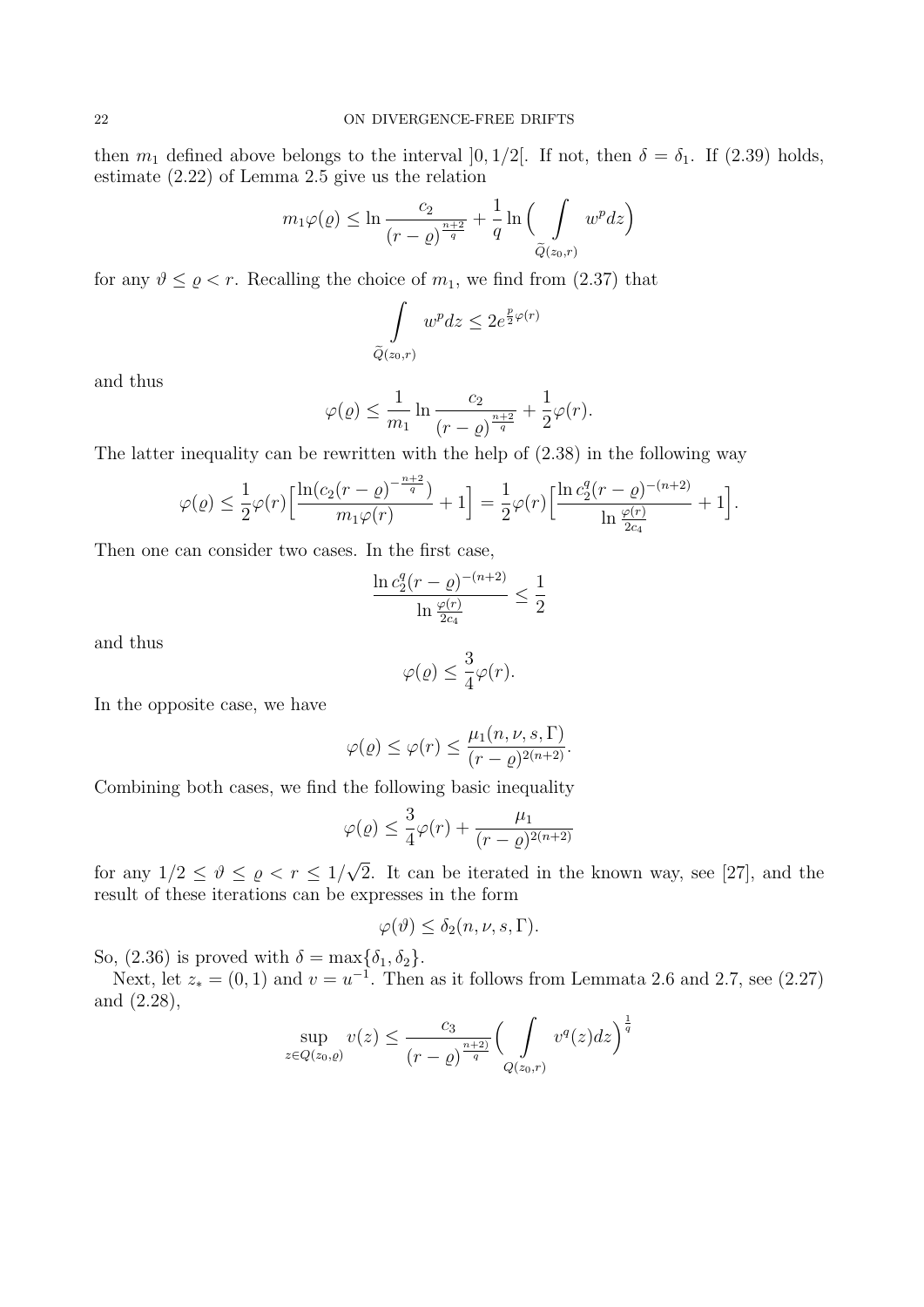and

$$
|\{z \in Q(z_*, 1): \ln(e^{-a}v) > s\}| \le \frac{c_4}{s}.
$$

The same arguments as above show that there exists a constant  $\delta_3(n, \nu, s, \Gamma)$  such that

$$
\sup_{z \in Q(z_*,\vartheta)} \ln(e^{-a}u^{-1}(z)) \le \delta_3.
$$

This estimate, together with (2.36), implies a particular version of the Harnack inequality

$$
\sup_{z \in \tilde{Q}(z_0, \vartheta)} u(z) \le e^{\delta \delta_3} \inf_{z \in Q(z_*, \vartheta)} u(z).
$$

The general case can be obtained from the particular case with the help of covering technique, see [27], Lemma 4, and translation and dilatation.  $\square$ 

### 2.5. **Nonsmooth case.**

for any  $p > 1$  and

*Proof of Theorem 1.1.* Without loss of generality, we may assume that

$$
\nabla u \in L_{p_0}(Q) \tag{2.40}
$$

for some  $p_0 > 2$ . To provide (2.40), we can apply Theorem 2.2 and scaling. Obviously, one can construct smooth approximations of matrices *a* and *d* with the following properties:

> $a^{(j)} \to a$  in  $L_p(Q)$  $d^{(j)} \to d$  in  $L_p(Q)$  $a^{(j)} \to a$  a.e. in *Q*  $d^{(j)} \to d$  a.e. in *Q*.

Moreover, matrices  $A^{(j)} = a^{(j)} + d^{(j)}$ ,  $a^{(j)}$  and  $d^{(j)}$  satisfies conditions (1.15)–(1.17) with the same constants and  $||d^{(j)}||_{L_{\infty}(BMO)} \leq ||d||_{L_{\infty}(BMO)}$ .

Then we consider the following initial boundary value problem

$$
\partial_t w^{(j)} - \text{div}(A^{(j)} \nabla w^{(j)}) = f^{(j)},
$$
  

$$
w^{(j)}|_{\partial Q} = 0,
$$

where *∂ ′Q* is a parabolic boundary of *Q* and

$$
f^{(j)} \equiv \partial_t u - \text{div}(A^{(j)} \nabla u).
$$

Our claim is

$$
f^{(j)} \to 0
$$
 in  $L_2(-1,0; H^{-1}),$ 

where  $H<sup>1</sup>$  is the completion of smooth compactly supported in *B* functions with respect to the norm  $||u||_{2,B} + ||\nabla u||_{2,B}$ . Indeed, it is not difficult to show that

$$
||f^{(j)}||_{L_2(-1,0;H^{-1})} \leq \Big(\int\limits_Q (|a-a^{(j)}|^2+|d-d^{(j)}|^2)|\nabla u|^2 dz\Big)^{\frac{1}{2}}.
$$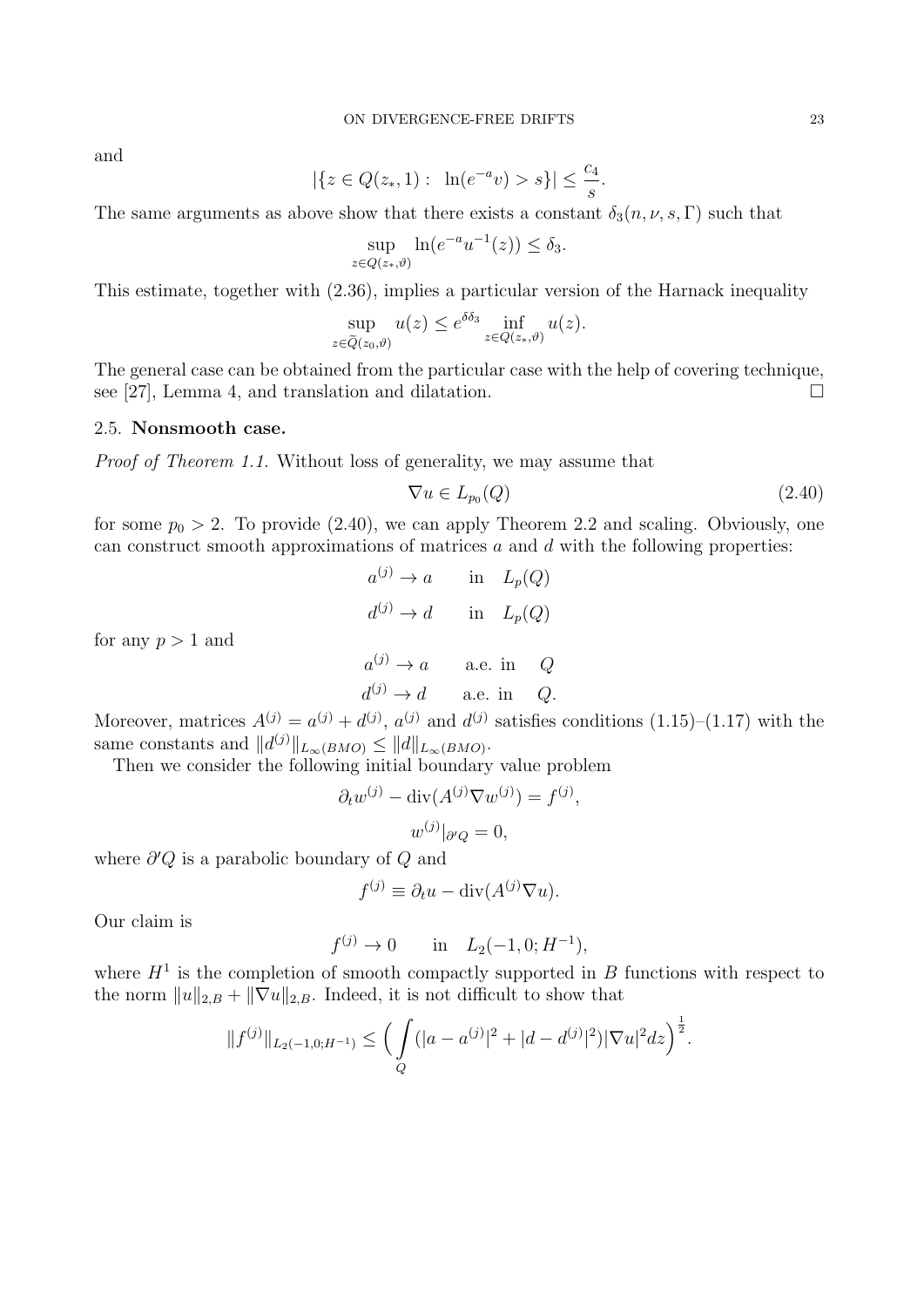So, by (2.40), the right hand of the latter inequality goes to zero. On the other hand, for  $w^{(j)}$ , we have global energy estimate

$$
|w^{(j)}|_{2,Q} \le c \|f^{(j)}\|_{L_2(-1,0;H^{-1})}
$$

which, in turn, means that

$$
|w^{(j)}|_{2,Q} \to 0. \tag{2.41}
$$

Now, we let  $v^{(j)} = u - w^{(j)}$ . Obviously,  $v^{(j)}$  is a unique solution to the following initial boundary value problem

$$
\partial_t v^{(j)} - \operatorname{div}(A^{(j)} \nabla v^{(j)}) = 0,
$$

$$
(v^{(j)} - u)|_{\partial Q} = 0.
$$

We know that  $v^{(j)}$  possesses the following global properties

$$
\partial_t v^{(j)} \in L_2(-1, 0; H^{-1}), \qquad \nabla v^{(j)} \in L_2(Q)
$$

and, moreover, it is nonnegative on the parabolic boundary of *Q* and smooth inside *Q* where the equation for  $v^{(j)}$  can be reduced to the form

$$
\partial_t v^{(j)} - (a_{kl}^{(j)} v_{,l}^{(j)})_{,k} - d_{kl,k}^{(j)} v_{,l}^{(j)} = 0.
$$

Here, comma in lower indices stands for the differentiation with respect to the corresponding spatial variable and summation over repeated indices running from 1 to *n* is adopted. As it was shown in [18], see Chapter 3, Theorem 7.2, therein, for functions satisfying equation above, the maximum principle holds and thus  $v^{(j)}$  remains to be nonnegative everywhere inside *Q*. Obviously function  $v^{(j)} + \frac{1}{i}$  $\frac{1}{j}$  satisfies all the conditions of Theorem 2.8 and, hence,

$$
\sup_{z \in Q(z_{0R}, R/2)} v^{(j)}(z) \le c_6 \inf_{Q(z_0, R/2)} v^{(j)}(z).
$$

Passing to the limit as  $j \to \infty$  and taking into account (2.41), we arrive at (1.18).

2.6. **Liouville Theorem.** In this subsection, we assume that *u* is an ancient suitable weak solution to equation (1.12) which means that it is defined on  $Q_-\equiv \mathbb{R}^n \times ]-\infty, 0[$  and is a suitable weak solution in all parabolic balls  $Q(z_0, 1)$  with  $z_0 = (x_0, t_0)$  for any  $x_0 \in \mathbb{R}^n$  and for any  $t_0 \leq 0$ . Since our equation is invariant with respect to translation and usual parabolic dilatation, such a solutions will be suitable in all parabolic balls of the form  $Q(a)$  for any positive *a*. Now, we shall show its Hölder continuity provided it is bounded.

**Lemma 2.9.** *Let u be an ancient suitable weak solution to equation (1.12). Then there are two constants*  $c_7$  *and*  $\alpha$  *which depend only on*  $n$ *,*  $\nu$ *, s, satisfying condition (2.13), and*  $\Gamma = ||d||_{L_{\infty}(BMO)}$  *such that* 

$$
|u(z) - u(z_0)| \le c_7 |z - z_0|_{par}^{\alpha} \sup_{z \in Q_-} |u(z)| \tag{2.42}
$$

for any z and z<sub>0</sub> from  $Q_{-}$  with the parabolic distance  $|z - z_0|_{par} = |x - x_0| + |t - t_0|^{\frac{1}{2}}$ .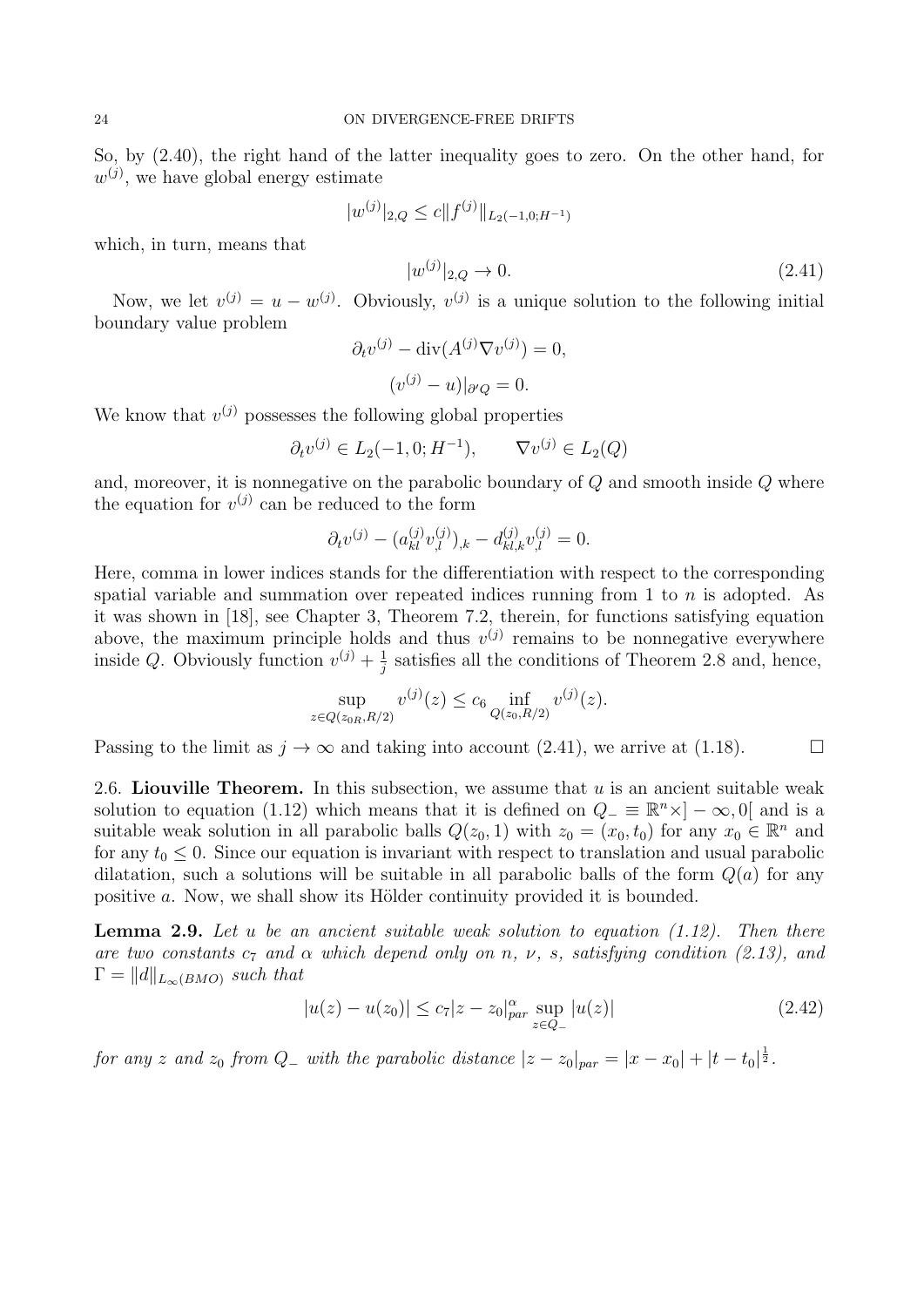*Proof.* We let

$$
M_R = \sup_{z \in Q(z_0, R)} u(z), \qquad M_{R/2} = \sup_{z \in Q(z_0, R/2)} u(z),
$$
  
\n
$$
m_R = \inf_{z \in Q(z_0, R)} u(z), \qquad m_{R/2} = \inf_{z \in Q(z_0, R/2)} u(z).
$$

If we let  $v(z) = M_R - u(z)$ , then will be a nonnegative suitable weak solution to equation  $(1.12)$  in parabolic ball  $Q(z_0, R)$ . By translation and parabolic dilatation, we can derive from Theorem 2.8 the following inequality for *v*

$$
\inf_{z \in Q(z_0, R/2)} v(z) = M_R - M_{R/2} \ge \frac{1}{c_6} (M_R - u(z)) \tag{2.43}
$$

for all  $z \in Q(z_{0R}, R/2)$ . On the other hand, for the same reason, we may apply Theorem 2.8 to function  $w = u(z) - m_R$  and find

$$
m_{R/2} - m_R \ge \frac{1}{c_6} (u(z) - m_R) \tag{2.44}
$$

for all  $z \in Q(z_{0R}, R/2)$ . Adding (2.43) and (2.44), we arrive at the inequality

$$
\operatorname{osc}(z_0, R) - \operatorname{osc}(z_0, R/2) \ge \frac{1}{c_6} \operatorname{osc}(z_0, R),\tag{2.45}
$$

where  $\operatorname{osc}(z_0, R) = M_R - m_R$ , or

$$
osc(z_0, R/2) \leq \vartheta osc(z_0, R)
$$

with  $\vartheta = 1 - 1/c_6$ . After simple iterations, we have the series of the inequalities

$$
osc(z_0, R/2^k) \le \vartheta^k osc(z_0, R)
$$

which can be reduced to the form

$$
osc(z_0, \varrho) \le c_7 \varrho^{\alpha} \vartheta osc(z_0, R).
$$

The latter is true for  $z_0 \in Q_-\$  and all  $0 < \varrho < R < +\infty$  and certainly implies (2.42).

*Proof of Theorem 1.2.* We let  $M = \sup_{z \in Q_{-}} |u(z)|$ . If we scaled our solution *u* and matrix *A* so that

$$
u^{R}(y, s) = u(Ry, R^{2}s), \qquad A^{R}(y, s) = A(Ry, R^{2}y),
$$

then as it is easy to see  $u^R$  and  $A^R$  satisfy the equation (1.12) in  $Q$ <sub>−</sub> and

$$
= \nu^R, \qquad M = M^R = \sup_{z \in Q_-} |u^R(z)|, \qquad \Gamma = \Gamma^R = ||d^R||_{L_\infty(BMO)}.
$$

By Lemma 2.9, we have

 $ν$ 

$$
|u^R(e) - u^R(0)| \le c_7 |e|_{par}^{\alpha} M^R
$$

for any  $e = (y, s) \in Q_$ *-*. Making inverse scaling in the latter inequality, we find

$$
|u(z) - u(0)| \le c_7 |z|_{par}^{\alpha} \frac{1}{R^{\alpha}} M
$$

for any  $z \in Q_-\$  and for any  $R > 0$ . By arbitrariness of  $R$ , we show that  $u$  must be a constant.  $\Box$ constant.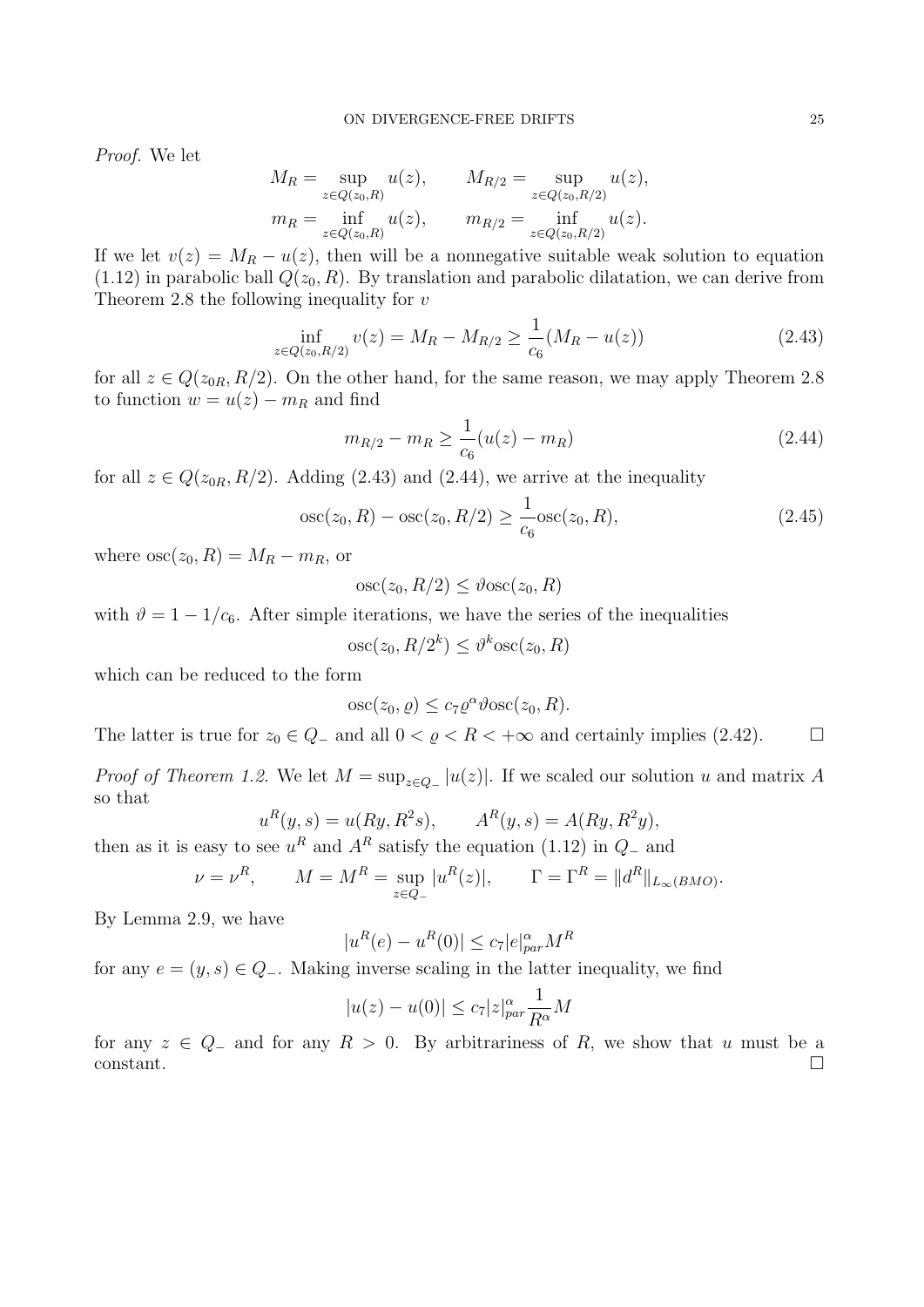#### 26 ON DIVERGENCE-FREE DRIFTS

# 3. An elementary proof of an elliptic Liouville theorem in 2D and a counterexample

In this section we explore the Liouville theorem for  $(1.4)$  in two dimensions. Assuming that the divergence-free vector field *b* is in the space  $(BMO)^{-1}$ , we provide an elementary, short, and self contained proof showing that bounded subsolutions (and supersolutions) are constant. Afterwards, we construct a counterexample to such a Liouville theorem for a divergence-free vector field whose stream function is bounded by  $\ln |x| \ln \ln |x|$  ( $\notin BMO$ ) for large  $|x|$ . This construction shows that the hypothesis  $b \in (BMO)^{-1}$  is quite sharp.

If *b* is a smooth divergence-free vector field on  $\mathbb{R}^2$ , then it has a *stream function*  $H : \mathbb{R}^2 \to \mathbb{R}$ as in (1.23) and we have (1.24). This relationship between *b* and *A* allows us to introduce the notion of a weak solution for very singular drifts.

**Definition 3.1.** Let *b* be a divergence-free drift from  $BMO^{-1}(\mathbb{R}^2)$ , that is,  $H \in BMO(\mathbb{R}^2)$ . We say that a function  $u \in H^1_{loc}(\mathbb{R}^2)$  is a weak subsolution to (1.4) in  $\mathbb{R}^2$ , that is, a weak solution to

$$
-\Delta u + b \cdot \nabla u \le 0 \tag{3.1}
$$

if for any nonnegative test function  $v \in C_0^{\infty}(\mathbb{R}^2)$  we have

$$
\int_{\mathbb{R}^2} (A\nabla u) \cdot \nabla v \, dx \le 0.
$$
\n(3.2)

Weak supersolutions are defined by reversing both inequalities.

We note that, as mentioned in the introduction, the bilinear form in  $(3.2)$  extends continuously to compactly supported  $v \in \dot{H}^1$  and hence in (3.2) one can equivalently consider any nonnegative compactly supported  $v \in H^1(\mathbb{R}^2)$ .

**Theorem 3.2.** *Assume that*  $b \in BMO^{-1}(\mathbb{R}^2)$  *is divergence-free, and let u be a weak subsolution to (1.4) in*  $\mathbb{R}^2$ . If *u is bounded then u is a constant.* 

*Remark.* If the drift *b* is not too irregular, for example,  $b \in L_{2,loc}(\mathbb{R}^2)$ , then distributional solutions to (3.1) can be defined for  $u \in L_{2,loc}(\mathbb{R}^2)$ . In this case, bounded solutions are in  $H_{\text{loc}}^1(\mathbb{R}^2)$  and satisfy (3.2) automatically, as we will show in the next section.

The proof of Theorem 3.2 is an immediate consequence of the following lemma.

**Lemma 3.3.** *Let u be a bounded weak subsolution of*

$$
-\text{div}(A\nabla u) \le 0 \qquad in \ \mathbb{R}^2 \tag{3.3}
$$

*where*  $A(x) = a(x) + d(x)$  *with a symmetric and d skew symmetric.* Assume that there are  $\lambda, \Lambda > 0$  *such that for any*  $x, \xi \in \mathbb{R}^2$  *we have* 

$$
(a(x)\xi) \cdot \xi \ge \lambda |\xi|^2,\tag{3.4}
$$

$$
||a||_{L_{\infty}} \leq \Lambda,\tag{3.5}
$$

$$
||d||_{BMO} \le \Lambda. \tag{3.6}
$$

*Then u is constant.*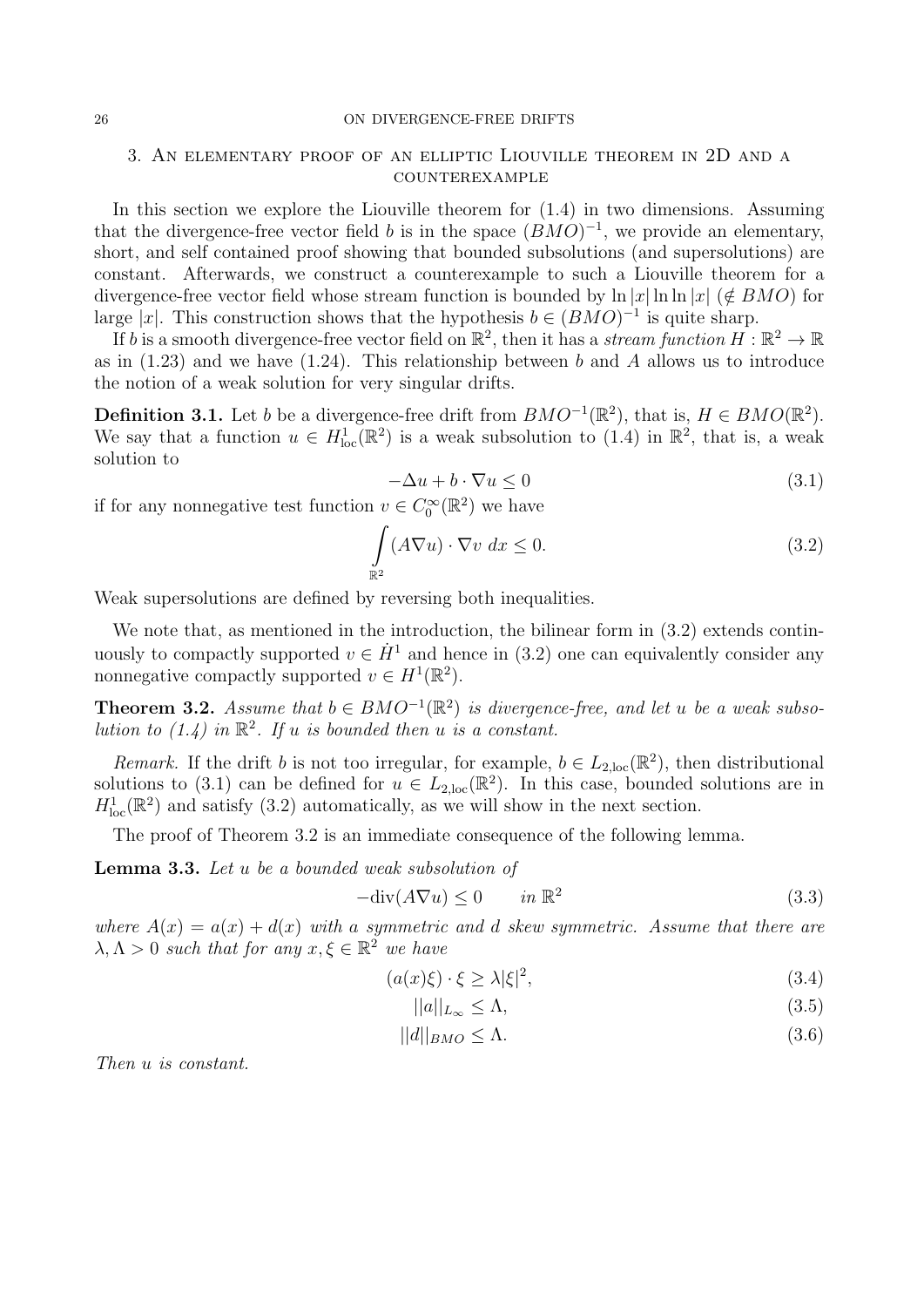*Remark.* Note that we actually prove a Liouville theorem for bounded subsolutions. This is only possible in two dimensions. In higher dimensions one needs *u* to be a solution in order to show that it is constant even in the case of the Laplace equation.

*Proof.* Without loss of generality we can assume that *u* is nonnegative (otherwise we can add a constant). Let  $\eta$  be the test function

$$
\eta(x) = \begin{cases} 1 & \text{if } |x| \le 1 \\ 1 - \frac{\log|x|}{\log R} & \text{if } 1 \le |x| \le R \\ 0 & \text{if } |x| > R \end{cases}
$$

We take  $v = u\eta^2$  in (3.2) to obtain

$$
0 \ge \int (A\nabla u) \cdot \nabla (u\eta^2) dx
$$
  
\n
$$
\ge \int \eta^2 (a\nabla u) \cdot \nabla u dx + 2 \int u\eta (A\nabla u) \cdot \nabla \eta dx
$$
  
\n
$$
\ge \lambda \int |\nabla u|^2 \eta^2 dx + 2 \int u\eta (A\nabla u) \cdot \nabla \eta dx
$$
\n(3.7)

(all integrals are over  $\mathbb{R}^2$  unless otherwise indicated). Therefore we have

$$
\lambda \int |\nabla u|^2 \eta^2 dx \le 2 \left| \int u \eta (A \nabla u) \cdot \nabla \eta dx \right| \tag{3.8}
$$

We need to estimate the second term. For the symmetric part of *A*, we have

$$
\left| \int u\eta(a\nabla u) \cdot \nabla \eta \, dx \right| \leq \Lambda ||u\nabla \eta||_{L_2} ||\eta \nabla u||_{L_2}
$$
  

$$
\leq \frac{\lambda}{8} ||\eta \nabla u||_{L_2}^2 + C ||\nabla \eta||_{L_2}^2
$$
  

$$
\leq \frac{\lambda}{8} ||\eta \nabla u||_{L_2}^2 + \frac{C}{\log R}
$$
 (3.9)

for a constant *C* depending only on  $||u||_{L_{\infty}}$ ,  $\Lambda$ , and  $\lambda$ .

Let  $\bar{k}$  be the average of  $k$  in  $B(R)$ , the disk of radius  $R$  centered at the origin. It is easy to check that

$$
\int u\eta(\bar{d}\nabla u)\cdot\nabla\eta\,\mathrm{d}x=0
$$

Now we estimate the contribution to the variable skew-symmetric part of the coefficients using Hölder inequality:

$$
\left| \int u\eta(d\nabla u) \cdot \nabla \eta \, dx \right| \leq C \left( \int_{B(R)} |d - \bar{d}|^4 \right)^{1/4} \left( \int u^4 |\nabla \eta|^4 \right)^{1/4} \left( \int \eta^2 |\nabla u|^2 \right)^{1/2}
$$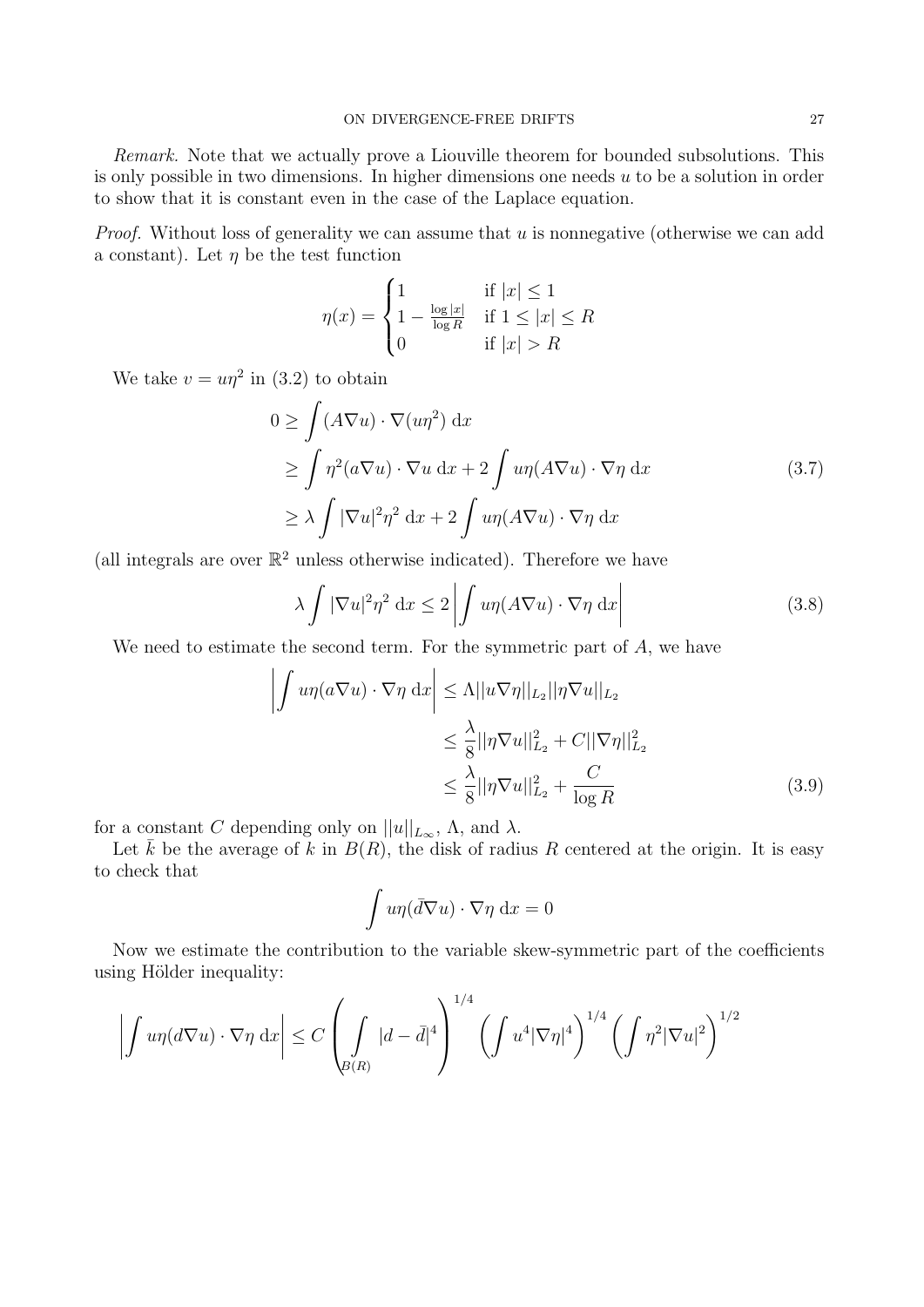$$
\leq \frac{1}{4} \int \eta^2 |\nabla u|^2 dx + C \left( \int_{\beta(R)} |d - \bar{d}|^4 \right)^{1/2} \left( \int u^4 |\nabla \eta|^4 \right)^{1/2} \tag{3.10}
$$

Since *d* is a BMO function, we have

$$
\int\limits_{B(R)} |d - \bar{d}|^4 \, \mathrm{d}x \leq CR^2
$$

and by direct computation using that *u* is bounded,

$$
\int u^4 |\nabla \eta|^4 \, \mathrm{d}x \le \frac{C}{R^2 (\log R)^4}
$$

Therefore, (3.10) gives

$$
\left| \int u\eta(d\nabla u) \cdot \nabla \eta \, dx \right| \leq \frac{1}{4} \int \eta^2 |\nabla u|^2 \, dx + \frac{C}{(\log R)^2} \tag{3.11}
$$

Adding  $(3.9)$  and  $(3.11)$ , we estimate the right hand side of  $(3.8)$  to obtain

$$
\int_{B(1)} |\nabla u|^2 dx \le \int_{\mathbb{R}^2} |\nabla u|^2 \eta^2 dx \le \frac{C}{\log R} + \frac{C}{(\log R)^2}
$$

for a constant *C* independent of *R*. We conclude the proof by taking  $R \to \infty$ .

*Proof of Theorem 1.3.* Let  $h : \mathbb{R}_0^+ \to \mathbb{R}_0^+$  be such that  $h(s) = e^{1-e}s$  for  $s \in [0, e^e]$  and  $h(s) = \ln s \ln \ln s$  for  $s \ge e^e$ . For  $x = (x_1, x_2)$  define  $\hat{x} \equiv \min\{|x_1|, |x_2|\}$  and

$$
\tilde{H}(x) \equiv C \operatorname{sgn}(x_1 x_2) h(\hat{x}) \tag{3.12}
$$

with *C* large. If now  $H \equiv \eta * \tilde{H}$  for some radially symmetric smooth mollifier  $\eta$  supported on the unit disc and  $b \equiv \nabla^{\perp} H$ , then the hypotheses of the theorem are satisfied. Moreover, if  $K^{\pm} \equiv \{x \mid \pm x_2 \geq |x_1| + 2\}$ , then for some  $c > 0$  independent of *C* we have

$$
b_1(x) = 0
$$
 and  $-\text{sgn}(x_2)b_2(x) \ge cCh'(\hat{x})$  if  $x \in K^+ \cup K^-$ . (3.13)

Let  $B_t = B_t(\omega)$  with  $\omega \in \Omega$  be the 2-dimensional Brownian motion with  $B_0 = 0$ , defined on some probability space  $(\Omega, \mathcal{F}, \mathbb{P})$ , and for  $x \in \mathbb{R}^2$  let  $X_t^x = X_t^x(\omega)$  be the stochastic process with  $X_0^x = x$  and satisfying the SDE

$$
dX_t^x = -b(X_t^x)dt + \sqrt{2}dB_t.
$$
\n(3.14)

It is then well known (see, e.g., [30, Lemma 7.8]) that if *v* solves

$$
\partial_t v + b \cdot \nabla v - \Delta v = 0
$$

on  $\mathbb{R}^2$  with  $v(0, x) = v_0(x)$ , then its value equals the expectation

$$
v(t,x) = \mathbb{E}(v_0(X_t^x)).
$$
\n
$$
(3.15)
$$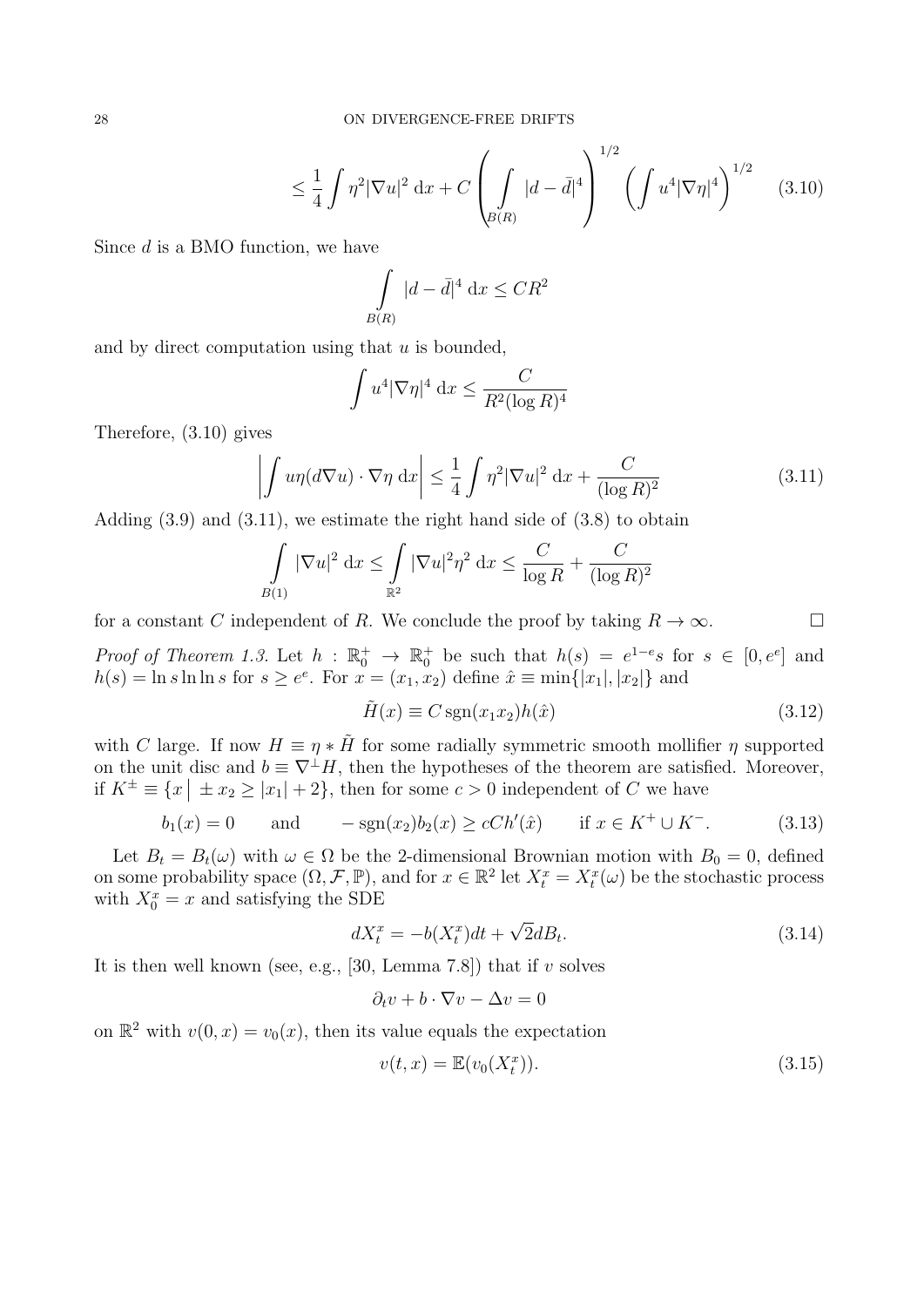We let  $v_0(x) = \text{sgn}(x_2)$ . Clearly  $|v(t,x)| \leq 1$  by (3.15), and the symmetry of the drift  $(b_1(x_1, -x_2), b_2(x_1, -x_2)) = (b_1(x_1, x_2), -b_2(x_1, x_2))$  gives

$$
v(t, x_1, 0) = 0 \qquad \text{for all } (t, x_1). \tag{3.16}
$$

So  $\partial_t v(t, x_1, 0) = 0$  and obviously  $\text{sgn}(x_2) \partial_t v(0, x_1, x_2) \leq 0$  for  $x_2 \neq 0$  because of  $|v(t, x)| \leq 1$ and the choice of  $v_0$ . This and the maximum principle for  $\partial_t v$  give sgn $(x_2)\partial_t v(t, x) \leq 0$  for all  $(t, x)$  and so there exists  $u(x) \equiv \lim_{t \to \infty} v(t, x)$ . Parabolic regularity shows that *u* is a (bounded) solution of (1.4).

Let  $A_{t,x} \equiv \{\omega : (X_s^x(\omega))_2 \neq 0 \text{ for all } s \in [0,t]\}\$ and  $A_x = \bigcup_{t>0} A_{t,x}$  (with  $(Y)_2$  being the second coordinate of *Y*). Then  $(3.15)$ ,  $(3.16)$ , and the strong Markov property for  $X_t^x$  imply

$$
v(t, x) = \text{sgn}(x_2) \mathbb{P}(A_{t,x}),
$$
  

$$
u(x) = \text{sgn}(x_2) \mathbb{P}(A_x).
$$

We will now show that  $\mathbb{P}(A_{(0,4)}) = \mathbb{P}(A_{(0,-4)}) > 0$  (the equality holds by symmetry), which  $\text{implies } u(0,4) > 0 > u(0,-4).$ 

The law of iterated logarithm (see, e.g., [30, Theorem 5.1.2]) implies that  $\mathbb{P}(A) > 0$  for

$$
A \equiv \{ \omega : |B_s| < 1 \text{ for all } s \in [0, e^e] \text{ and } |B_s| < (3s \ln \ln s)^{1/2} \text{ for all } s \ge e^e \}.
$$

For any  $\omega \in A$ , let  $t > 0$  be the first time such that  $X_t^{(0,4)}$  $t_t^{(0,4)}(\omega) \in \partial K^+$  (we assume such a time exists and will derive a contradiction). Then  $(3.14)$  and the definition of *A* give  $t \geq e^e$ , using dist( $(0, 4)$ ,  $\partial K^+$ ) > 1 as well as that  $b_1 = 0$  and  $-b_2 \ge 0$  in  $K^+$ . So  $X_s^{(0,4)} \in K^+$  for  $s \in [0, t]$ , and thus  $b_1(X_s^{(0,4)}) = 0$  and  $\hat{X}_s^{(0,4)} = |(X_s^{(0,4)})_1|$  for these *s*. This gives

$$
|(X_s^{(0,4)})_1| = |\sqrt{2}(B_s)_1| < (6s \ln \ln s)^{1/2} \le (6t \ln \ln t)^{1/2}
$$
\n(3.17)

and so (using  $(3.13)$ )

$$
-b_2(X_s^{(0,4)}) \ge cC \frac{\ln \ln (6t \ln \ln t)^{1/2} + 1}{(6t \ln \ln t)^{1/2}} \ge cC \left(\frac{\ln \ln t}{6t}\right)^{1/2}
$$

for  $s \in [0, t]$ . This means

$$
(X_t^{(0,4)})_2 \ge cC \left(\frac{\ln \ln t}{6t}\right)^{1/2} t + \sqrt{2}(B_t)_2 + 4 \ge \left(\frac{cC}{\sqrt{6}} - \sqrt{6}\right) (t \ln \ln t)^{1/2}.
$$

If we choose  $C \ge 18c^{-1}$ , then this and (3.17) give

$$
(X_t^{(0,4)})_2 \ge 2(6t \ln \ln t)^{1/2} \ge (6t \ln \ln t)^{1/2} + (6e^e)^{1/2} \ge |(X_t^{(0,4)})_1| + 9,
$$

contradicting  $X_t^{(0,4)} \in \partial K^+$ . Therefore  $X_t^{(0,4)}$  $t_t^{(0,4)}(\omega) \in K^+$  for all  $t \geq 0$  and  $\omega \in A$ . This means that *A* ⊆  $A_{(0,4)}^{\circ}$  and so 0 <  $\mathbb{P}(A_{(0,4)}) = \mathbb{P}(A_{(0,-4)})$ . Hence  $u(0,4) > 0 > u(0,-4)$  and the result follows result follows.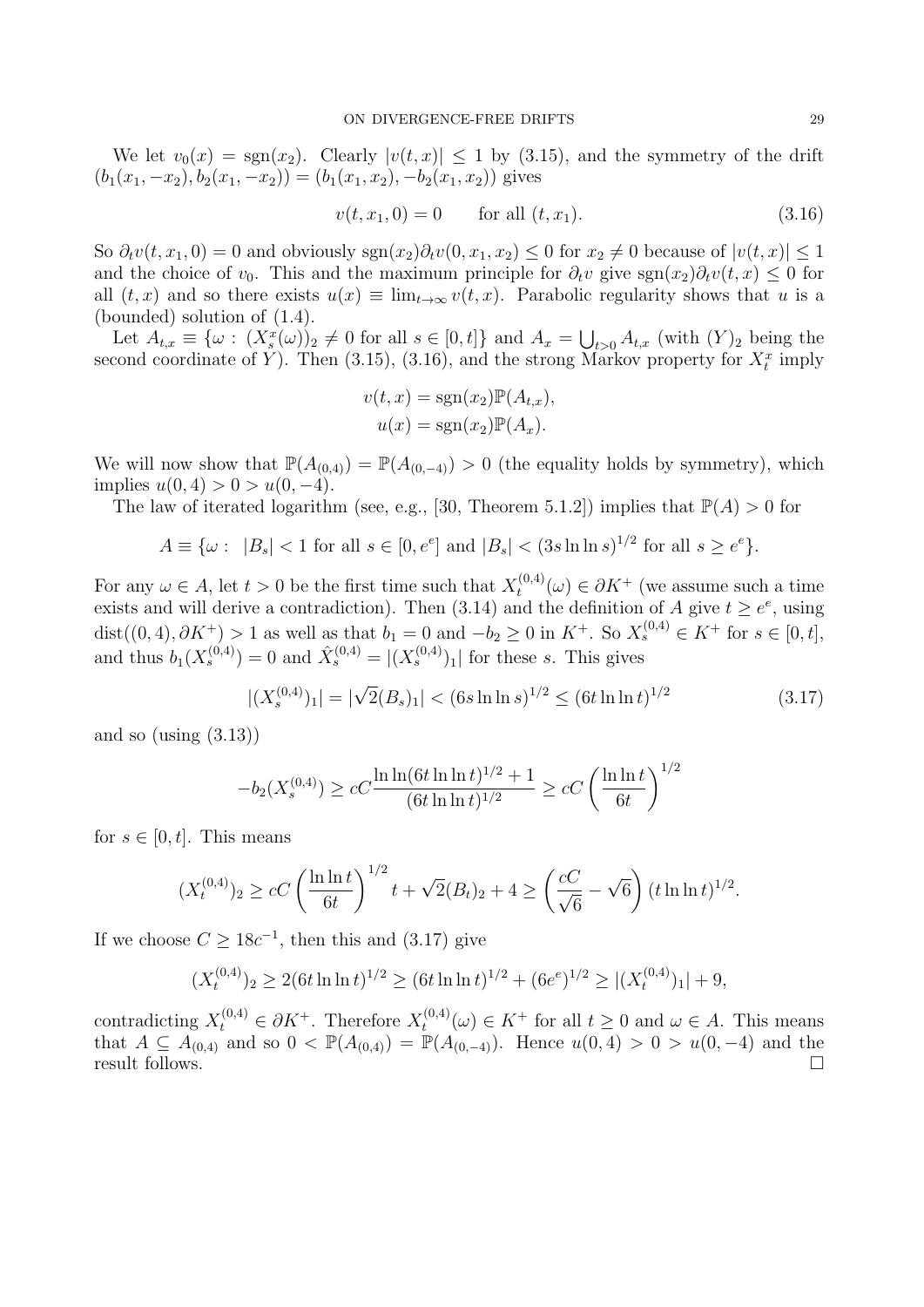#### 30 ON DIVERGENCE-FREE DRIFTS

### 4. On a modulus of continuity in 2D and a counterexample in 3D

In this section we prove that distributional solutions of (1.4) with a divergence-free *b* in a two dimensional domain  $\Omega \subset \mathbb{R}^2$  are continuous with a logarithmic modulus of continuity that we estimate explicitly. The modulus of continuity depends on a local bound for the  $H<sup>1</sup>$  norm of *u* and it does not essentially depend on any quantity associated with the vector field *b*. If  $b \in L_{1,loc}$ , then for suitable *u* (see Theorem 1.4) we can estimate the modulus of continuity in terms of the  $L_{\infty}$  norm of *u* instead of  $H^1$  thanks to a local energy inequality. Because of the low regularity assumed for the vector field *b*, the a priori estimates are hard to extend to distributional solutions and this presents some technical difficulties that are explained below. The estimate is a version of the classical result that functions in the border-line Sobolev spaces which satisfy the maximum principle<sup>9</sup> are continuous, with logarithmic modulus of continuity.

We also show in this section that the same type of regularity result does not hold in three dimensions. Indeed, we construct an example of a function  $u \in L_\infty(B) \cap H^1(B)$  (recall that  $B = B(0, 1)$  is the unit ball) and a vector field  $b \in L_1(B)$ , such that *u* solves (1.4) in the distributional sense and is discontinuous at the origin.

**Proposition 4.1.** *Assume that the drift*  $b \in L_{2,loc}(\Omega)$  *is divergence-free and*  $u \in L_{\infty}(\Omega)$ *solves* (1.4) *in the distributional sense (that is,*

$$
\int_{\Omega} b \cdot \nabla v dx = 0 = \int_{\Omega} (u \Delta v + bu \cdot \nabla v) dx \tag{4.1}
$$

*for all*  $v \in C_0^{\infty}(\Omega)$ *). Then*  $u \in H_{loc}^1(\Omega)$  *and if*  $B(x_0, r) \in \Omega$ *, there is a constant C depending only on r such that*

$$
||\nabla u||_{L_2(B(x_0,r/2))} \leq C \left(1+||b||_{L_1(B(x_0,r))}\right)^{1/2}||u||_{L_\infty(B(x_0,r))}
$$

*Proof.* The claim  $u \in H^1_{loc}(\Omega)$  is obvious from  $bu \in L_{2,loc}(\Omega)$ .

This means that

$$
\int_{\Omega} b \cdot \nabla v dx = 0 = \int_{\Omega} (\nabla u - bu) \cdot \nabla v dx \tag{4.2}
$$

for  $v \in H^1(\Omega)$  compactly supported in  $\Omega$ . Let  $\eta$  be a smooth bump function such that

$$
\eta = 1 \quad \text{in } B(x_0, r/2)
$$

$$
\eta = 0 \quad \text{in } \Omega \setminus B(x_0, r).
$$

We take  $v = u\eta^2$  in (4.2) to obtain

$$
0 = \int_{B(x_0,r)} |\nabla u|^2 \eta^2 + 2u\eta \nabla u \cdot \nabla \eta - b \cdot \nabla u u \eta^2 - 2b \cdot \nabla \eta u^2 \eta \, dx
$$

<sup>9</sup>Sometimes the terminology "monotone in the sense of Lebesgue" is used in this context, see e. g. [24].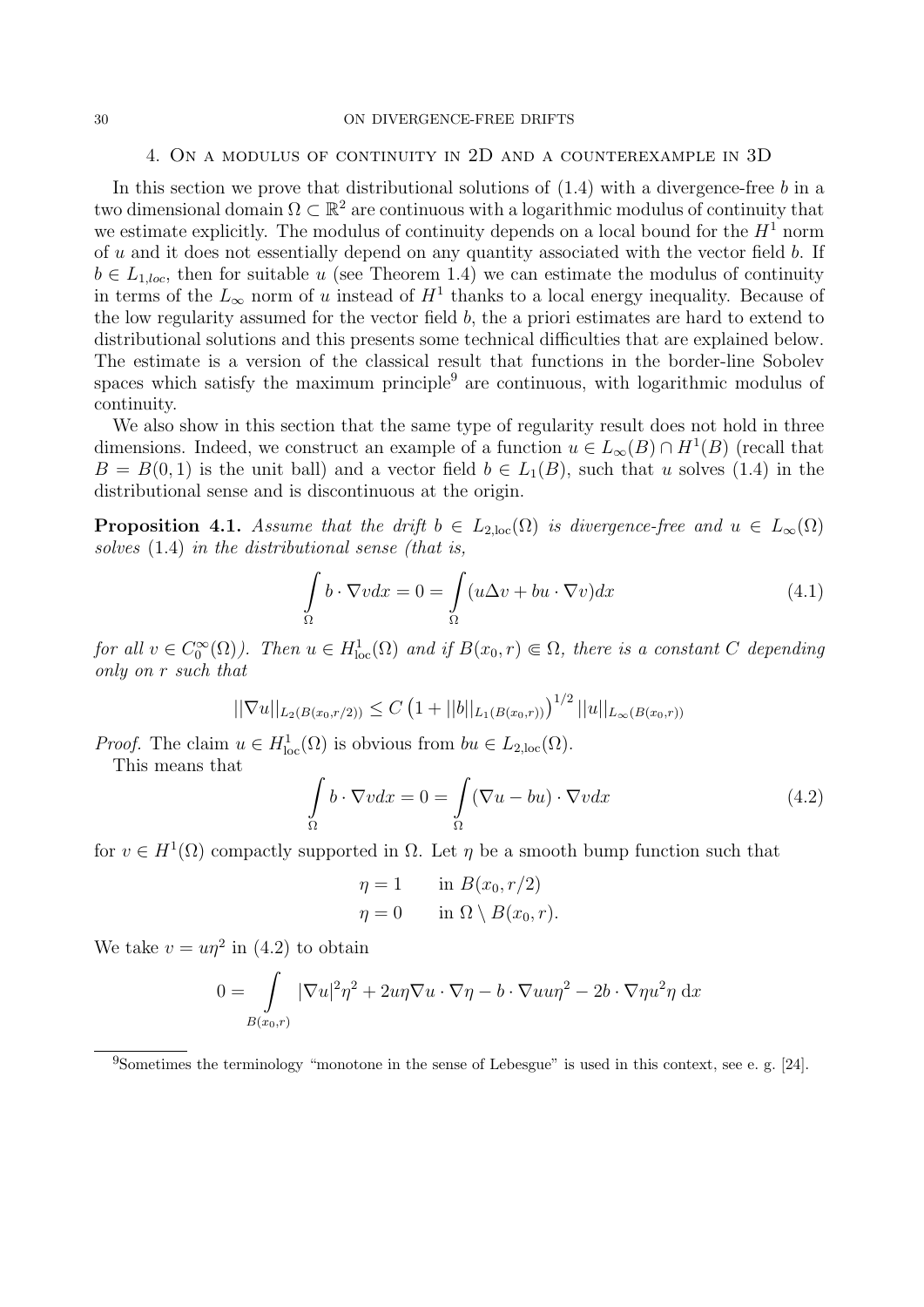ON DIVERGENCE-FREE DRIFTS 31

$$
= \int_{B(x_0,r)} |\nabla u|^2 \eta^2 + 2u\eta \nabla u \cdot \nabla \eta - b \cdot \nabla \eta u^2 \eta \, dx,
$$

where we have used

$$
0 = \int_{B(x_0,r)} b \cdot \nabla(u^2 \eta^2) dx = 2 \int_{B(x_0,r)} b \cdot \nabla \eta u^2 \eta + b \cdot \nabla u u \eta^2 dx
$$

with  $u^2\eta^2 \in H^1(\Omega)$ . Therefore

$$
\int_{B(x_0,r)} |\nabla u|^2 \eta^2 dx = \int_{B(x_0,r)} -2u\eta \nabla u \cdot \nabla \eta + b \cdot \nabla \eta u^2 \eta dx
$$
  

$$
\leq \frac{1}{2} \int_{B(x_0,r)} |\nabla u|^2 \eta^2 dx + \int_{B(x_0,r)} 2u^2 |\nabla \eta|^2 + b \cdot \nabla \eta u^2 \eta dx
$$

and thus

$$
\frac{1}{2} \int\limits_{B(x_0,r/2)} |\nabla u|^2 \, dx \leq \int\limits_{B(x_0,r)} 2u^2 |\nabla \eta|^2 + b \cdot \nabla \eta \, u^2 \eta \, dx
$$
  
 
$$
\leq C(1+||b||_{L_1(B(x_0,r)))} ||u||_{L_\infty}^2.
$$

It is worth noting that all statements of Proposition 4.1 hold true in higher dimensions.

We now find the modulus of continuity for functions satisfying the maximum principle and a bound in  $H^1$ . Note that in two dimensions, the space  $H^1$  is borderline with respect to the Sobolev embeddings to spaces of continuous functions. The monotonicity of  $\cos \theta_{B(r)} u$  is the extra assumption used in the theorem below to actually obtain an explicit modulus of continuity.

**Theorem 4.2.** Let  $u \in H^1(B)$  and assume that for any  $r \in (0,1)$  the maximum principle *holds in*  $B(r)$ *:* 

$$
\max_{B(r)} u = \max_{\partial B(r)} u,
$$
  
\n
$$
\min_{B(r)} u = \min_{\partial B(r)} u.
$$

*Then u satisfies the following modulus of continuity estimate at the origin*

$$
\sup_{x \in B(r)} |u(x) - u(0)| \le \frac{C}{\sqrt{-\log r}} ||\nabla u||_{L_2(B)}
$$

*for some constant C independent of u.*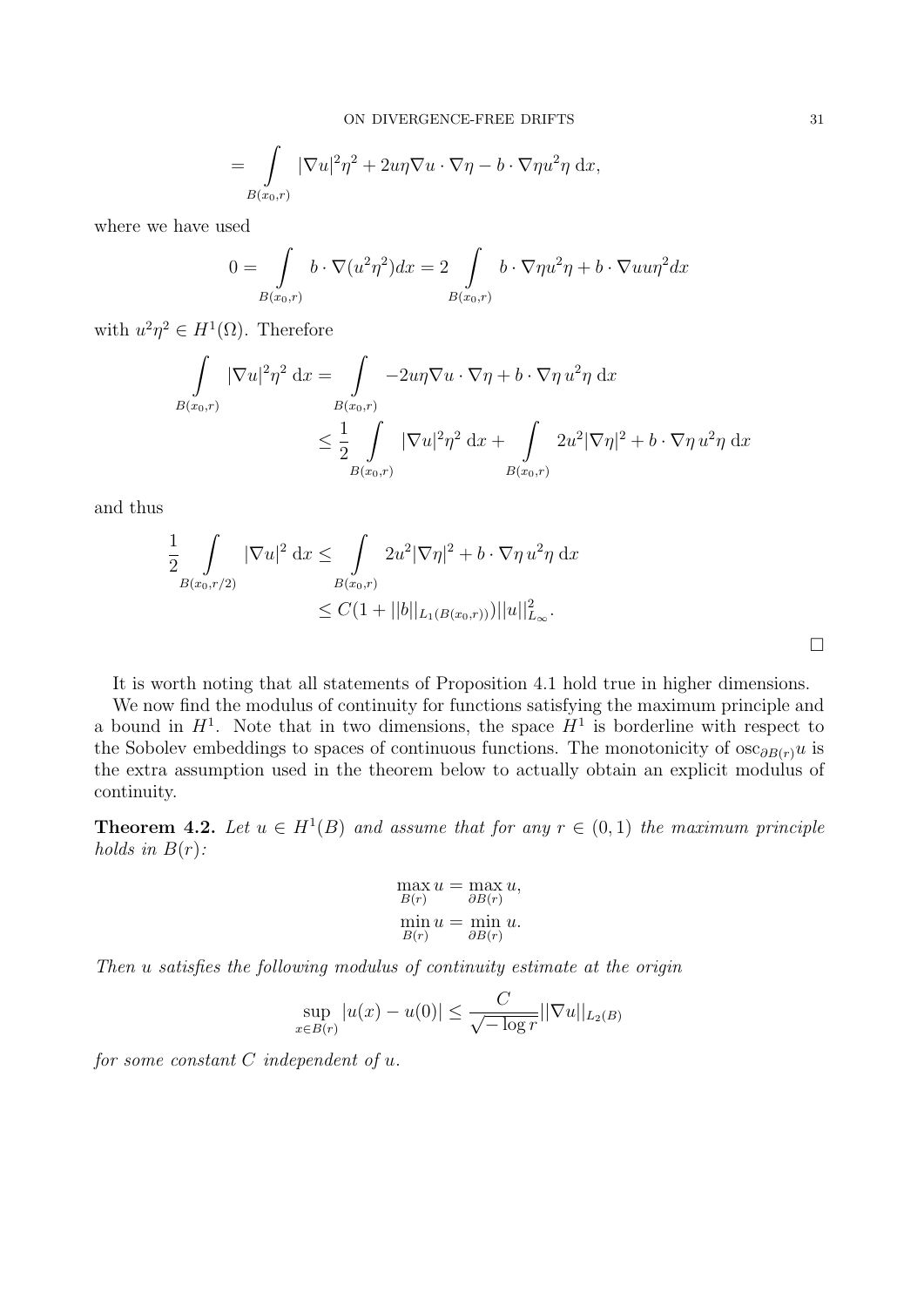*Proof.* Let  $r \in (0,1)$ . We want to estimate  $\csc_{B(r)} u = \max_{B(r)} u - \min_{B(r)} u$ .

$$
\int_{B\setminus B(r)} |\nabla u|^2 \, \mathrm{d}x = \int_{r}^{1} \int_{\partial B(s)} |\nabla u|^2 \, \mathrm{d}\sigma \, \mathrm{d}s
$$

since  $|\nabla u|^2 = u^2_{\sigma} + u^2_{\nu}$  where  $u_{\sigma}$  is the tangential derivative and  $u_{\nu}$  is the normal one,

$$
\geq \int_{r}^{1} \int_{\partial B(s)} |u_{\sigma}|^2 d\sigma ds
$$

Rewriting the integral using polar coordinates  $(s\theta = \sigma)$ ,

$$
= \int\limits_r^1 \frac{1}{s} \int\limits_{\partial B} |u_\theta(s\theta)|^2 \, \mathrm{d}\theta \, \mathrm{d}s.
$$

Since  $H^1(\partial B) \subset C^{\alpha}(\partial B)$  from the one dimensional Sobolev imbedding,

$$
\geq \int\limits_r^1 \frac{C}{s} (\operatorname{osc}_{\partial B(s)} u)^2 ds.
$$

From the maximum principle,  $\csc_{\partial B(s)} u$  is monotone in *s*, therefore,

$$
\geq \int\limits_r^1 \frac{C}{s} (\operatorname{osc}_{\partial B(r)} u)^2 ds = (-C \log r)(\operatorname{osc}_{\partial B(r)} u)^2
$$

 $\Box$ 

Taking square roots of both sides we obtain

$$
\operatorname{osc}_{B(r)} u = \operatorname{osc}_{\partial B(r)} u \le \frac{C}{\sqrt{-\log r}} ||\nabla u||_{L_2(B)}
$$

Consider now a drift  $b \in L_1(B)$  and let  $u \in L_\infty(B)$  be a distributional solution to (1.4). We are interested in whether *u* is still a continuous function and, if so, how to estimate its modulus of continuity. We do not know the answer to this question. However, it is in the affirmative if *u* is an appropriate limit of solutions with *L*<sup>2</sup> drifts, as in Theorem 1.4.

*Proof of Theorem 1.4.* The first claim is immediate from the definition of distributional solutions. Moreover, Proposition 4.1 and Theorem 4.2 show that *u<sup>m</sup>* are locally uniformly bounded in  $H<sup>1</sup>$  as well as locally uniformly continuous with the modulus of continuity from  $(1.25)$ , and the second claim follows.

Finally, we show that that Theorem 1.4 does not hold in higher dimensions in general.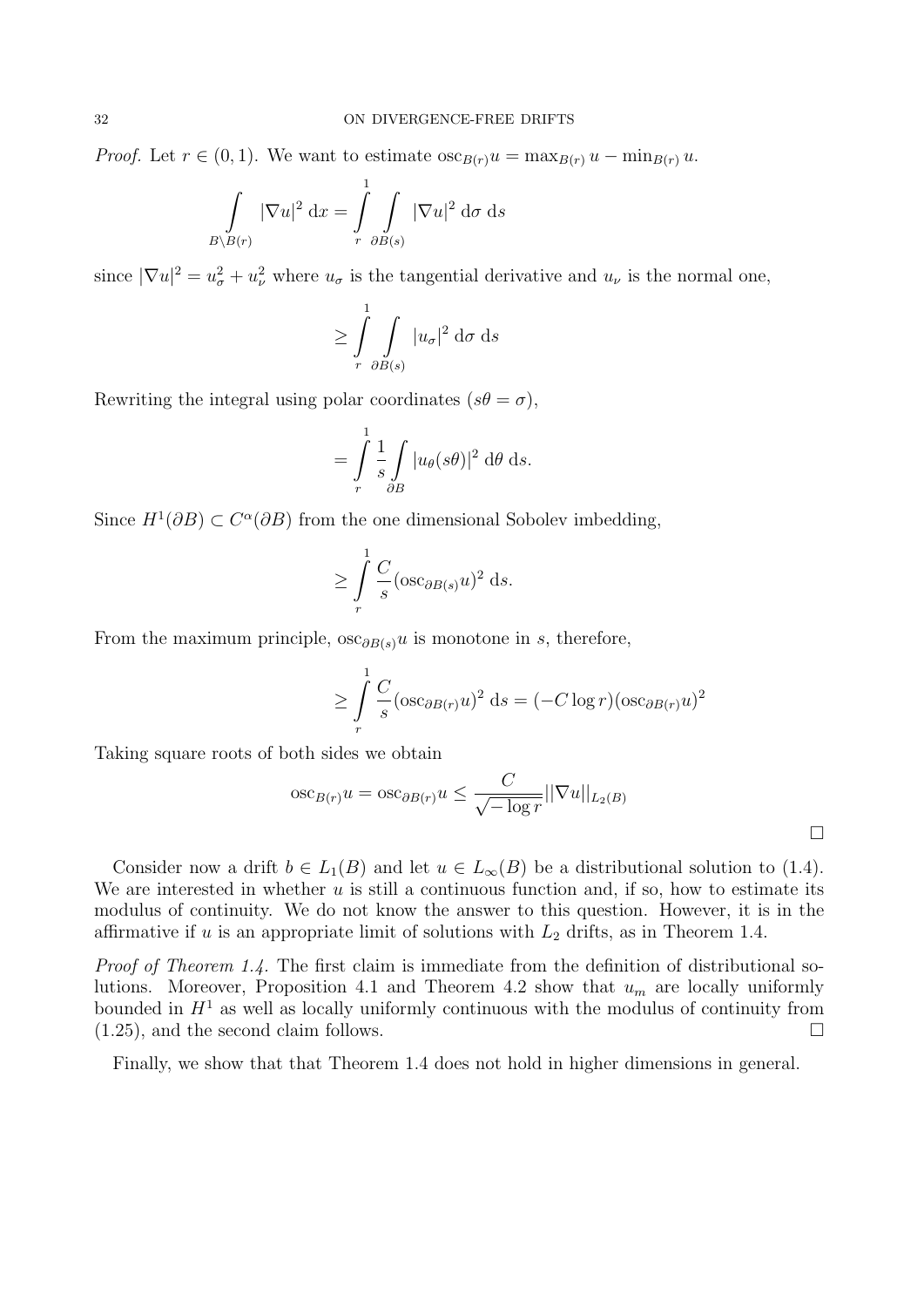*Proof of Theorem 1.5.* As in the previous section, we will again consider vector fields with  $b(Rx) = Rb(x)$ , where  $R(x_1, x_2, x_3) \equiv (x_1, x_2, -x_3)$ . In addition, *b* will be axisymmetric with respect to the  $x_3$ -axis and with no angular component. Such divergence-free vector fields can again be obtained from a "stream function"  $H : \mathbb{R}_0^+ \times \mathbb{R} \to \mathbb{R}$  with  $H(0, z) = 0$  as

$$
b_H(x) \equiv \nabla \times \left[ \frac{H(\rho, z)}{2\rho^2} (-x_2, x_1, 0) \right] = \frac{1}{2\rho^2} (x_1 H_z(\rho, z), x_2 H_z(\rho, z), -\rho H_\rho(\rho, z)), \tag{4.3}
$$

where  $\rho \equiv \sqrt{x_1^2 + x_2^2}$  and  $z \equiv x_3$ . Notice that again we have  $b_H \cdot \nabla H = 0 = b_H \cdot (x_2, -x_1, 0)$ , so *H* is constant on the streamlines of  $b_H$ , and  $b_H$  has no angular component.

We now pick  $\alpha \in (\frac{2}{3})$  $\frac{2}{3}$ , 1) and for  $\rho^2 + z^2 < 1$  and  $\rho \ge 0$  we let

$$
\tilde{H}(\rho, z) \equiv \text{sgn}(z) \begin{cases}\n\rho^2 z^{-2} & \rho^\alpha \le |z|, \\
z^2 \rho^{-2} & |z|^\alpha \le \rho, \\
(\rho |z|)^{2(1-\alpha)/(1+\alpha)} & |z| < \rho^\alpha \text{ and } \rho < |z|^\alpha.\n\end{cases} \tag{4.4}
$$

Finally, for some large *C* we define  $H_0 \equiv C\tilde{H}$  and  $b_0 \equiv b_{H_0}$ .

Notice that  $H_0$  is continuous and vanishes on the axes, and  $b_0(Rx) = Rb_0(x)$ . We also have

$$
-b_0(x) = C \frac{x}{|x_3|^3} \qquad \text{for } (x_1^2 + x_2^2)^{\alpha/2} \le |x_3| \tag{4.5}
$$

as well as  $b_0 \in L_1(B)$  (because  $|b_0(x)| \leq c|x|^{-2}$  for some  $c > 0$  due to  $\alpha \in (\frac{2}{3})$  $(\frac{2}{3}, 1)$ ). Moreover,  $H$  is smooth except on

$$
P \equiv \left\{ \rho^2 + z^2 < 1 : \rho \ge 0 \text{ and } |z| \in \left\{ \rho^{\alpha}, \rho^{1/\alpha}, 0 \right\} \right\},
$$

so  $b_0$  is smooth except on

$$
S \equiv \left\{ x \in B : \left( \sqrt{x_1^2 + x_2^2}, x_3 \right) \in P \right\}.
$$

We therefore let  $H_{\varepsilon}$  be smooth such that  $H_{\varepsilon}(\rho, -z) = -H_{\varepsilon}(\rho, z)$  and  $H_{\varepsilon} = H_0$  outside the  $\varepsilon$ -neighborhood of P, the vector field  $b_{\varepsilon} \equiv b_{H_{\varepsilon}}$  is also smooth and  $|b_{\varepsilon}(x)| \leq c|x|^{-2}$  on B, as well as

$$
\lim_{\varepsilon \to 0} \|b_{\varepsilon} - b_0\|_{L_1(B)} = 0. \tag{4.6}
$$

Clearly  $\nabla \cdot b_{\varepsilon} = 0$  for  $\varepsilon > 0$ , so (4.6) gives  $\nabla \cdot b_0 = 0$  in the distributional sense.

For each  $\varepsilon > 0$  we now construct (smooth)  $u_{\varepsilon}$  using  $b_{\varepsilon}$  in a way similar to our construction of *u* using *b* in the proof of Theorem 1.3. We are here on *B* so we set boundary conditions  $u_{\varepsilon}(x) = \text{sgn}(x_3)$  on  $\partial B$  and thus consider the stochastic process

$$
dX_t^{x,\varepsilon} = -b_{\varepsilon}(X_t^{x,\varepsilon})dt + \sqrt{2}dB_t.
$$

with  $X_0^{x,\varepsilon} = x$  and stopping time

$$
\tau_{\varepsilon} \equiv \inf \left\{ t \ge 0 \, \big| \, X_t^{x,\varepsilon} \in \partial B \right\}.
$$

We therefore obtain

$$
-\Delta u_{\varepsilon} + b_{\varepsilon} \cdot \nabla u_{\varepsilon} = 0 \tag{4.7}
$$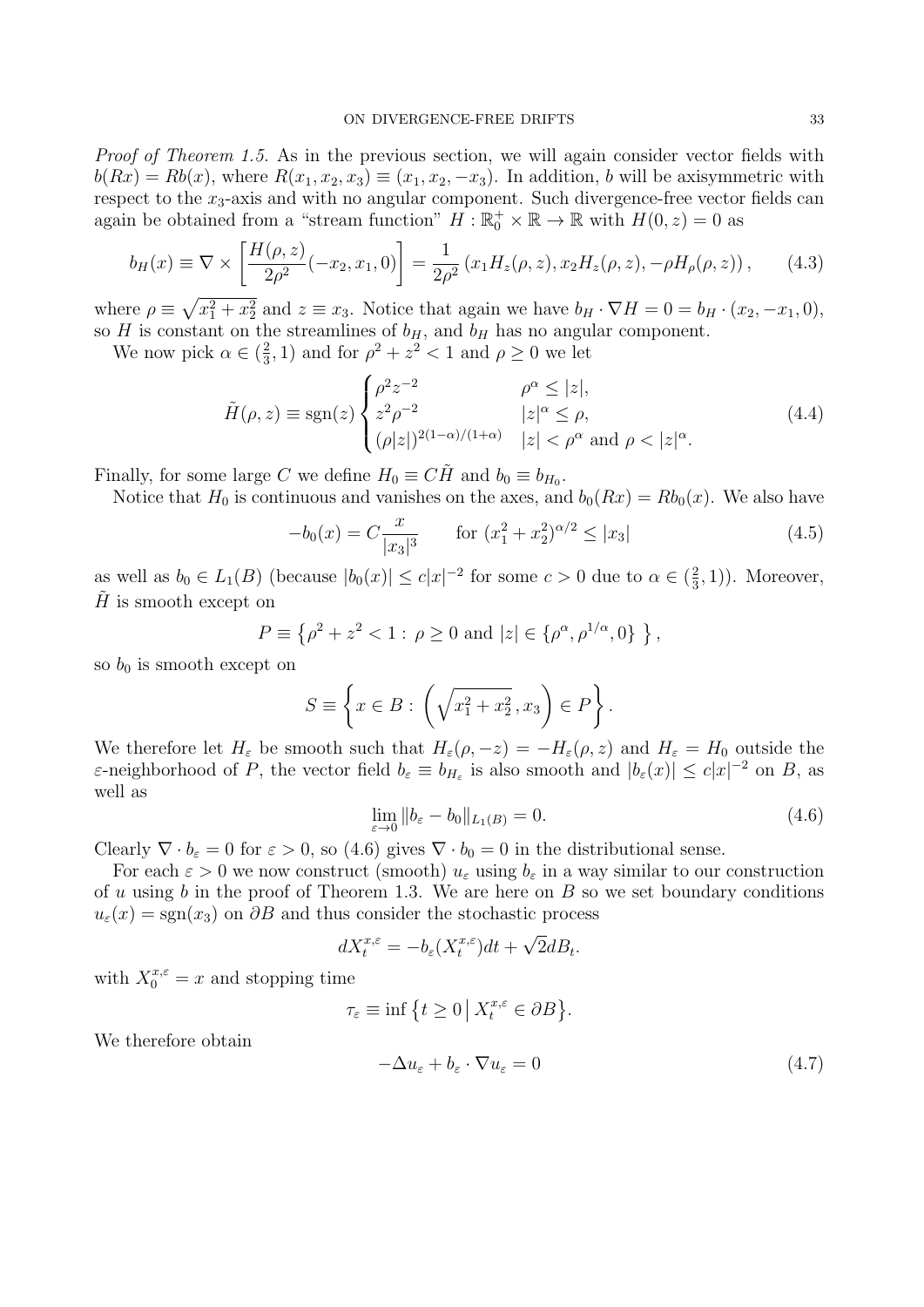where

$$
u_{\varepsilon}(x) = \mathbb{E}\left(\text{sgn}\left(\left(X_{\tau_{\varepsilon}}^{x,\varepsilon}\right)_{3}\right)\right) = \text{sgn}(x_{3})\mathbb{P}\left(\left(X_{t}^{x,\varepsilon}\right)_{3} \neq 0 \text{ for all } t \in [0,\tau_{\varepsilon}]\right),\tag{4.8}
$$

Each  $u_{\varepsilon}$  is a smooth solution of (4.7) and they are uniformly Hölder continuous away from the origin due to  $|b_{\varepsilon}(x)| \leq c|x|^{-2}$ . Therefore there is a sequence  $\varepsilon_k \to 0$  and  $u_0$  such that  $u_{\varepsilon_k} \to u_0$  locally uniformly on  $B \setminus \{0\}$ . (In fact,

$$
\lim_{\varepsilon \to 0} u_{\varepsilon}(x) = u_0(x) = \text{sgn}(x_3) \mathbb{P}\left(\left(X_t^{x,0}\right)_3 \neq 0 \text{ for all } t \in [0, \tau_0]\right)
$$

for any  $x \in B$ , provided we set  $u_0(0) \equiv 0$ .) But this,  $||u_\varepsilon||_{L_\infty} \leq 1$ , and (4.6) show that

$$
\int_{B} (u_0 \Delta v + b_0 u_0 \cdot \nabla v) dx = \lim_{k \to \infty} \int_{B} (u_{\varepsilon_k} \Delta v + b_{\varepsilon_k} u_{\varepsilon_k} \cdot \nabla v) dx = 0
$$

for any  $v \in C_0^{\infty}(B)$ . Thus

$$
-\Delta u_0 + b_0 \cdot \nabla u_0 = 0 \tag{4.9}
$$

in the distributional sense. The proof of Proposition 4.1 applies to each  $u_{\varepsilon_k}$ , implying that their weak limit  $u_0 \in H^1_{loc}(B)$ . Since for  $\varepsilon \geq 0$  we have  $u_{\varepsilon}(Rx) = -u_{\varepsilon}(x)$  and  $||b_{\varepsilon}||_{L_1(B)}$  is uniformly bounded, we only need to show

$$
\lim_{z \downarrow 0} \lim_{\varepsilon \to 0} u_{\varepsilon}(0,0,z) > 0 \tag{4.10}
$$

to conclude the proof of both (i) and (ii).

In fact, let us consider instead of  $(0, 0, z)$  with  $z > 0$  any  $y \in B$  with  $y_3 > 0$  and  $\sqrt{y_1^2 + y_2^2} \le$ 1  $\frac{1}{2}y_3^{1/\alpha}$  $\frac{1}{3}$ <sup> $\alpha$ </sup>. Let  $K_y$  be the cut-off cone

$$
K_y \equiv \left\{ x \in \mathbb{R}^3 : \sqrt{x_1^2 + x_2^2} \le \frac{(2y_3)^{1/\alpha}}{4y_3} x_3 \right\} \subseteq \mathbb{R}^2 \times \mathbb{R}^+,
$$

with upper and lower base consisting of discs  $D_y$ ,  $E_y$  centered at  $(0,0,2y_3)$ ,  $(0,0,\frac{1}{2})$  $\frac{1}{2}y_3$ ) and with radii  $\frac{1}{2}(2y_3)^{1/\alpha}$ ,  $\frac{1}{8}$  $\frac{1}{8}(2y_3)^{1/\alpha}$ . Notice that its tip would be at the origin, were it not cut off. Then  $\sqrt{x_1^2 + x_2^2} \le x_3^{1/\alpha}$  $\frac{1}{3}$  on  $K_y$  because  $\alpha > \frac{2}{3}$ , so (4.5) holds on  $K_y \cap B$ . Let  $\sigma$  be the exit time of  $X_t^{y,\varepsilon}$ *t*<sup>*y*,ε</sup> from  $K_y \cap B$ , which is the same for all  $\varepsilon \lesssim y_3^{1/\alpha}$  because  $b_{\varepsilon} \equiv b_0$  on  $K_y \cap B$  in that case. We will show that

$$
\mathbb{P}(X_{\sigma}^{y,\varepsilon} \in D_y \cup \partial B) \ge 1 - e^{-y_3^{-3+2/\alpha}},\tag{4.11}
$$

provided *C* from the definition of  $H_0$  is large. This is sufficient since  $X_{\sigma}^{y,\varepsilon} \in D_y \cup \partial B$  means either

$$
(X_t^{y,\varepsilon})_3 \neq 0 \quad \text{ for all } t \in [0, \tau_{\varepsilon}]
$$
\n
$$
(4.12)
$$

or  $(X^{y,\varepsilon}_{\sigma})_3 = 2y_3$ . In the latter case we have  $((X^{y,\varepsilon}_{\sigma})_1^2 + (X^{y,\varepsilon}_{\sigma})_2^2)^{1/2} \leq \frac{1}{2}$  $\frac{1}{2}(X^{y,\varepsilon}_\sigma)^{1/\alpha}_3$  $\frac{1}{3}$ <sup>'</sup>, so we can bootstrap (4.11) and obtain (4.12) with probability at least

$$
\prod_{k=1}^{\lfloor -\log_2 y_3 \rfloor} (1 - e^{-(2^k y_3)^{-3+2/\alpha}}) \ge \prod_{j=-\infty}^0 (1 - e^{-(2^j)^{-3+2/\alpha}}) \equiv m > 0.
$$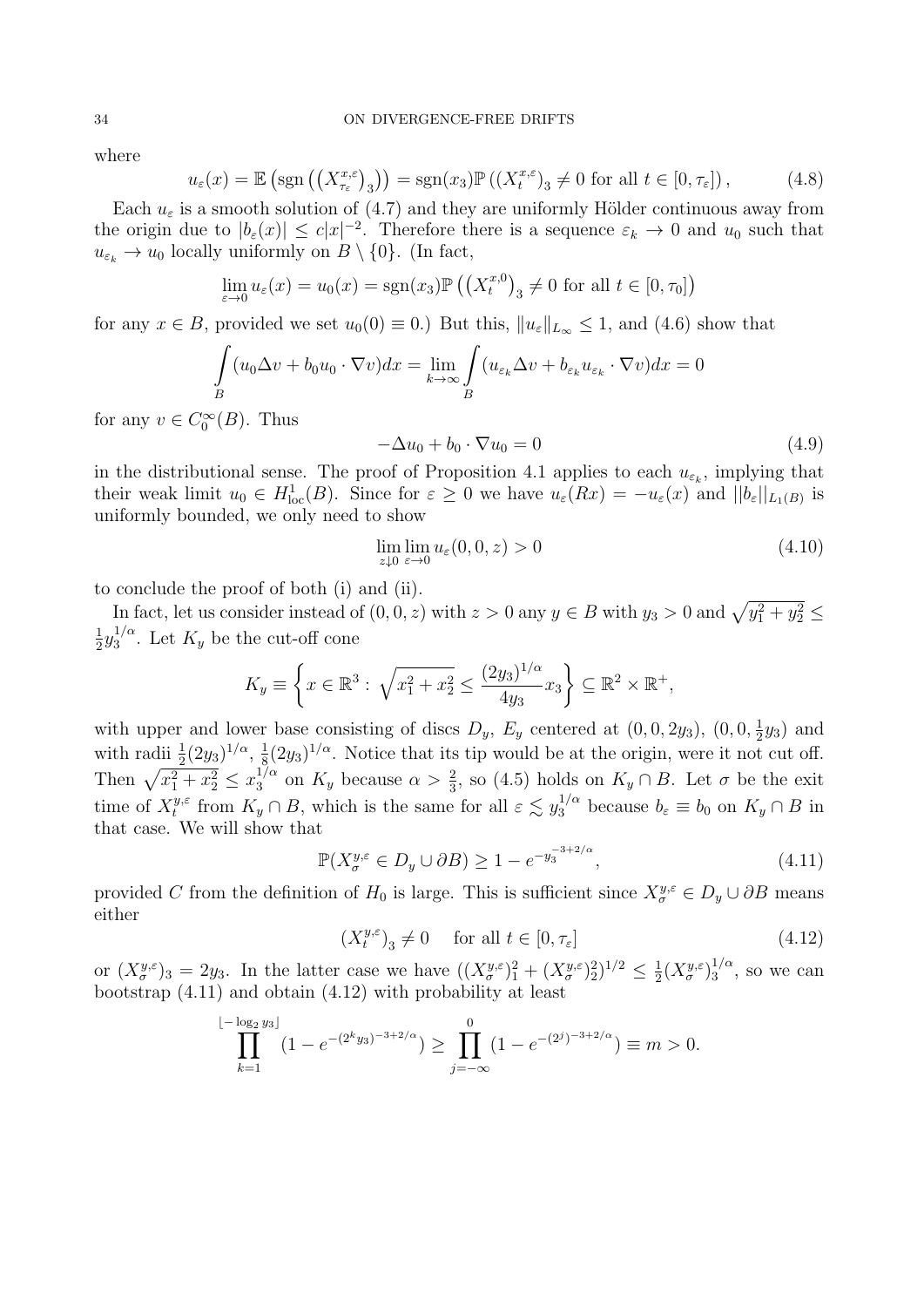Thus (4.8) gives  $u_{\varepsilon}(y) \geq m$  for any  $y \in B$  such that  $y_3 > 0$  and  $\sqrt{y_1^2 + y_2^2} \leq \frac{1}{2}$  $\frac{1}{2}y_3^{1/\alpha}$  $a_3^{1/\alpha}$  and any  $\varepsilon \lesssim y_3^{1/\alpha}$  $3^{1/\alpha}$ . The claim of (4.10) now follows immediately.

It remains to prove  $(4.11)$  for some large *C* independent of *y*. The point here is that  $X_t^{y,\varepsilon}$ *t* starts well inside  $K_y$  (specifically, dist $(y, \partial K_y) \ge dy_3^{1/\alpha}$  for some  $d \in (0, 1)$ ) and the (strong) drift *−b* quickly pushes it towards *D<sup>y</sup>* while the Brownian term will not affect this picture much during the short time needed to reach  $D_y$ , at least with probability close to 1. We have

$$
X_{\sigma}^{y,\varepsilon} = y - \int_0^{\sigma} b_0(X_t^{y,\varepsilon}) dt + B_{\sigma}, \tag{4.13}
$$

as well as

$$
\mathbb{P}(|B_t| < dy_3^{1/\alpha} \text{ for all } t \in [0, 8C^{-1}y_3^3]) \ge 1 - e^{-y_3^{-3+2/\alpha}},\tag{4.14}
$$

provided *C* is large enough. Since the vector  $-b_0(X_t^{y,\varepsilon})$  $t^{y,\varepsilon}$  points 'inside' the mantle of  $K_y$  for  $t \in [0, \sigma)$  (because of (4.5) and the fact that the cut-off tip of  $K_y$  is the origin) and has a positive third component, and  $dist(y, \partial K_y) \ge dy_3^{1/\alpha}$ , this means that with probability at least  $1 - e^{-y_3^{-3+2/\alpha}}$ , the process  $X_t^{y,\varepsilon}$  $t^{y,\varepsilon}$  cannot exit  $K_y$  through the mantle or the bottom  $E_y$ before time  $8C^{-1}y_3^3$ . But we have  $(-b_0(X_t^{y,\varepsilon}))$  $(t<sup>y,ε</sup>)$ <sub>3</sub> ≥ *C*(2*y*<sub>3</sub>)<sup>-2</sup> for *t* ∈ [0*, σ*], so (4.13), (4.14), and  $y_3 + C(2y_3)^{-2}8C^{-1}y_3^3 - cy_3^{1/\alpha} \ge 2y_3$  yield

$$
\mathbb{P}(X_{\sigma}^{y,\varepsilon} \in D_y \cup \partial B \text{ and } \sigma \le 8C^{-1}y_3^3) \ge 1 - e^{-y_3^{-3+2/\alpha}}.
$$

This proves  $(4.11)$  and the result follows.

### **REFERENCES**

- [1] Aronson, D. G., Non-negative solutions of linear parabolic equations, Ann. Scuola Norm. Sup. Pisa 22 (1968), 607–694.
- [2] Aronson, D. G., Serrin, J., Local behavior of solutions of quasilinear parabolic equations, Arch. Rational Mech. Anal. 25 (1967), 81–122.
- [3] Caffarelli, L., Kohn, R.-V., Nirenberg, L., Partial regularity of suitable weak solutions of the Navier-Stokes equations, Comm. Pure Appl. Math., Vol. XXXV (1982), pp. 771–831.
- [4] Caffarelli, L., Vasseur, A., Drift diffusion equations with fractional diffusion and the quasi-geostrophic equation, Annals of Mathematics, 171(2010), 1903–1930.
- [5] Coifman, R., Lions, P.-L., Meyer, Y., Semmes, S., Compensated compactness and Hardy spaces, J. Math. Pures Appl. (9) 72 (1993), no. 3, 247–286.
- [6] De Giorgi, E., Sulla dierenziabilita e l'analiticita delle estremali degli integrali multipli regolari, Mem. Accad. Sci. Torino Cl. Sci. Fis. Mat. Natur. (3) 3 (1957), 25–43.
- [7] Fabes, E. B.,and D. W. Stroock, A new proof of Moser's parabolic Harnack inequality using the old idea of Nash, Arch. Rational Mech. Anal. 96, no. 4 (1986), 327–338.
- [8] Fannjiang, A., Papanicolaou, G., Diffusion in turbulence, Probability Theory and Related Fields, 105, (1996), 297–334.
- [9] Ferretti, E., Safonov, M. V., Growth Theorems and Harnack Inequality for Parabolic Equations, Contemporary Mathematics, Volume 277, 2001, pp. 87-112.
- [10] Friedlander, S., Vicol, V., Global well-posedness for an advective-diffusion equation arising in magnetogeostrophic dynamics, Annales de l'Institut Henri Poincare (C) Analyse Non Linéaire, 28 (2011), 283– 301.
- [11] Friedman, A., Partial Dierential Equations of Parabolic Type, Prentice Hall, 1964.